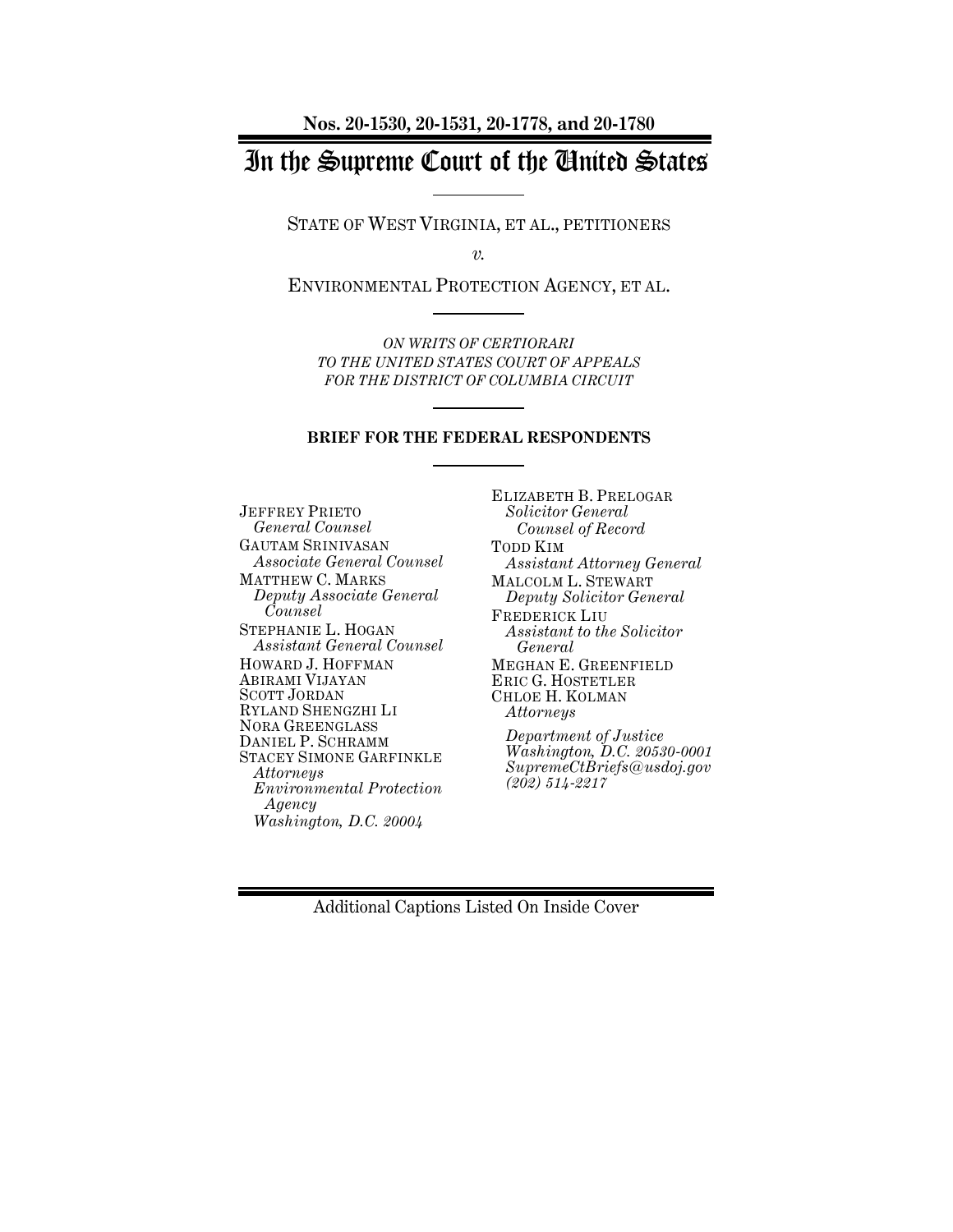THE NORTH AMERICAN COAL CORPORATION, PETITIONER

*v.*

ENVIRONMENTAL PROTECTION AGENCY, ET AL.

WESTMORELAND MINING HOLDINGS LLC, PETITIONER

*v.*

ENVIRONMENTAL PROTECTION AGENCY, ET AL.

THE STATE OF NORTH DAKOTA, PETITIONER *v.*

ENVIRONMENTAL PROTECTION AGENCY, ET AL.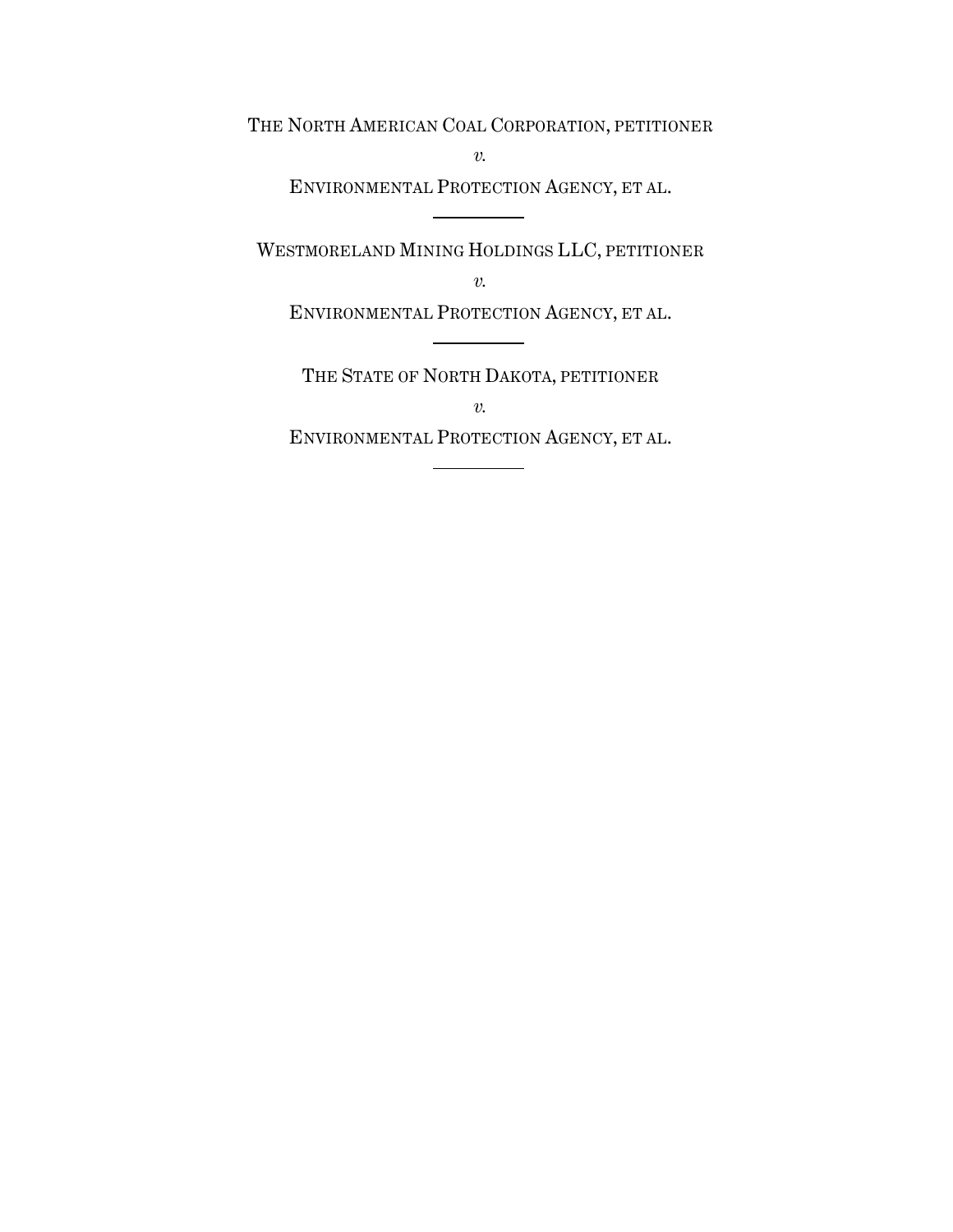1. Whether petitioners have standing to invoke this Court's appellate jurisdiction.

2. Whether the Clean Air Act, 42 U.S.C. 7401 *et seq.*, unambiguously limits the measures that the Environmental Protection Agency may consider in determining the "best system of emission reduction," 42 U.S.C.  $7411(a)(1)$ , for existing sources to measures that can be applied to and at the level of an individual regulated source.

(I)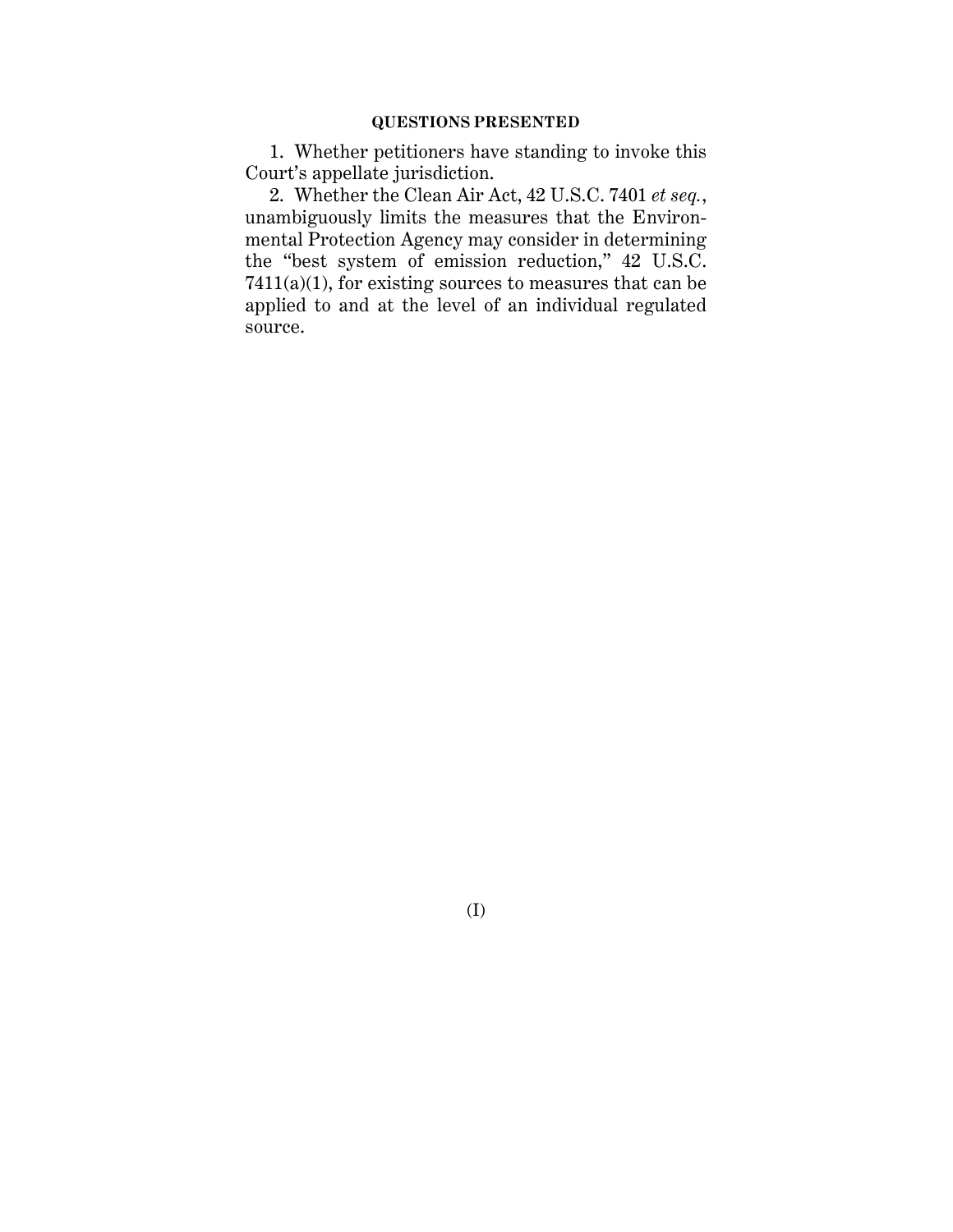# **TABLE OF CONTENTS**

| Statement: |              |                                                  |
|------------|--------------|--------------------------------------------------|
|            |              |                                                  |
|            | $A_{\cdot}$  |                                                  |
|            | $\mathbf{R}$ |                                                  |
|            | C.           | The CPP Repeal and Affordable Clean              |
|            |              |                                                  |
|            |              |                                                  |
|            |              |                                                  |
|            |              |                                                  |
| L.         |              | Petitioners lack standing to invoke this Court's |
|            |              |                                                  |
|            |              | A. The court of appeals' decision will not cause |
|            |              |                                                  |
|            | В.           | Petitioners are not injured by the court of      |
|            |              | appeals' vacatur of the ACE Rule 17              |
|            | C.           | Petitioners seek what would in substance be      |
|            |              | an impermissible advisory opinion intended       |
|            |              | to constrain EPA in its future rulemaking 18     |
|            | $D_{\rm g}$  | This Court should dismiss the certiorari         |
|            |              | petitions for lack of standing or, in the        |
|            |              | alternative, vacate the D.C. Circuit's holding   |
|            |              | that Section 7411 does not unambiguously         |
|            |              |                                                  |
|            |              | preclude outside-the-fenceline measures 21       |
| II.        |              | The CPP Repeal and ACE Rules rested on an        |
|            |              |                                                  |
|            | А.           | Section 7411 does not unambiguously compel       |
|            |              | the interpretation in the CPP Repeal and         |
|            |              |                                                  |
|            |              | The CPP Repeal and ACE Rules rest on<br>1.       |
|            |              | an interpretation that limits both States        |
|            |              | and EPA to inside-the-fenceline                  |
|            |              |                                                  |

(III)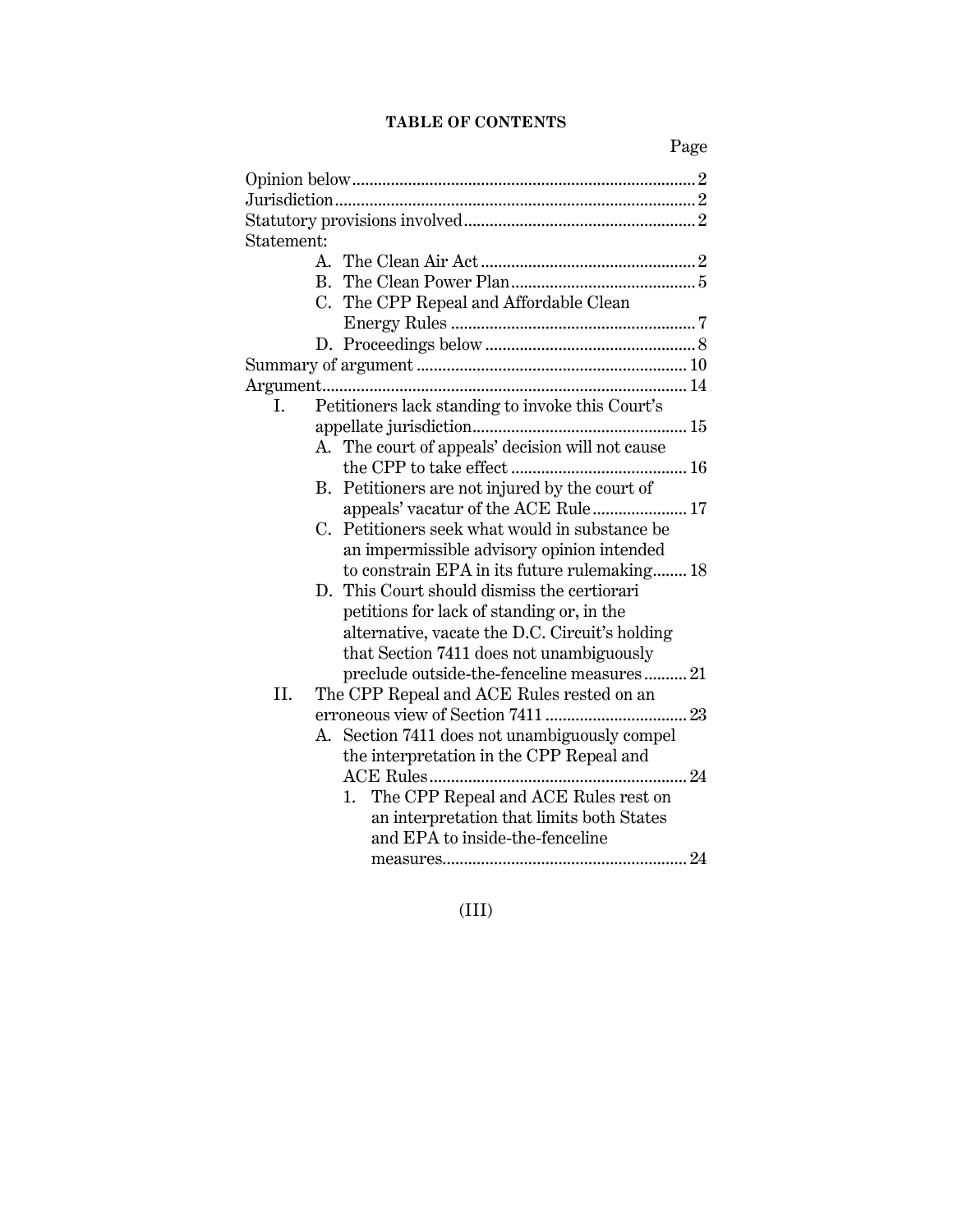|    | Table of Contents—Continued:                       | Page |
|----|----------------------------------------------------|------|
| 2. | Section $7411(d)(1)(A)$ should not be              |      |
|    | construed to limit state plans to inside-          |      |
|    |                                                    |      |
| 3. | Nothing in Section $7411(a)(1)$                    |      |
|    | unambiguously limits EPA's BSER to                 |      |
|    | inside-the-fenceline measures30                    |      |
|    | B. Petitioners' text-based arguments lack merit 33 |      |
|    | 1. Petitioners' arguments do not support a         |      |
|    | categorical rule against inclusion of              |      |
|    | outside-the-fenceline measures in the              |      |
|    |                                                    |      |
| 2. | Petitioners' arguments focused on                  |      |
|    | generation shifting are unsound 38                 |      |
|    | C. Petitioners' reliance on various interpretive   |      |
|    |                                                    |      |
|    | 1. Petitioners cannot support their                |      |
|    | interpretation by characterizing the CPP           |      |
|    | as involving a "major question"  44                |      |
| 2. | The constitutional-avoidance canon is              |      |
|    |                                                    |      |
| 3. | The federalism canon undermines, rather            |      |
|    | than supports, the interpretation adopted          |      |
|    | in the CPP Repeal and ACE Rules 51                 |      |
|    |                                                    |      |
|    |                                                    |      |

## **TABLE OF AUTHORITIES**

# Cases:

| Alabama Ass'n of Realtors v. Department of Health |  |
|---------------------------------------------------|--|
|                                                   |  |
| Alaska Dep't of Envtl. Conservation v. EPA,       |  |
|                                                   |  |
| American Elec. Power Co. v. Connecticut,          |  |
|                                                   |  |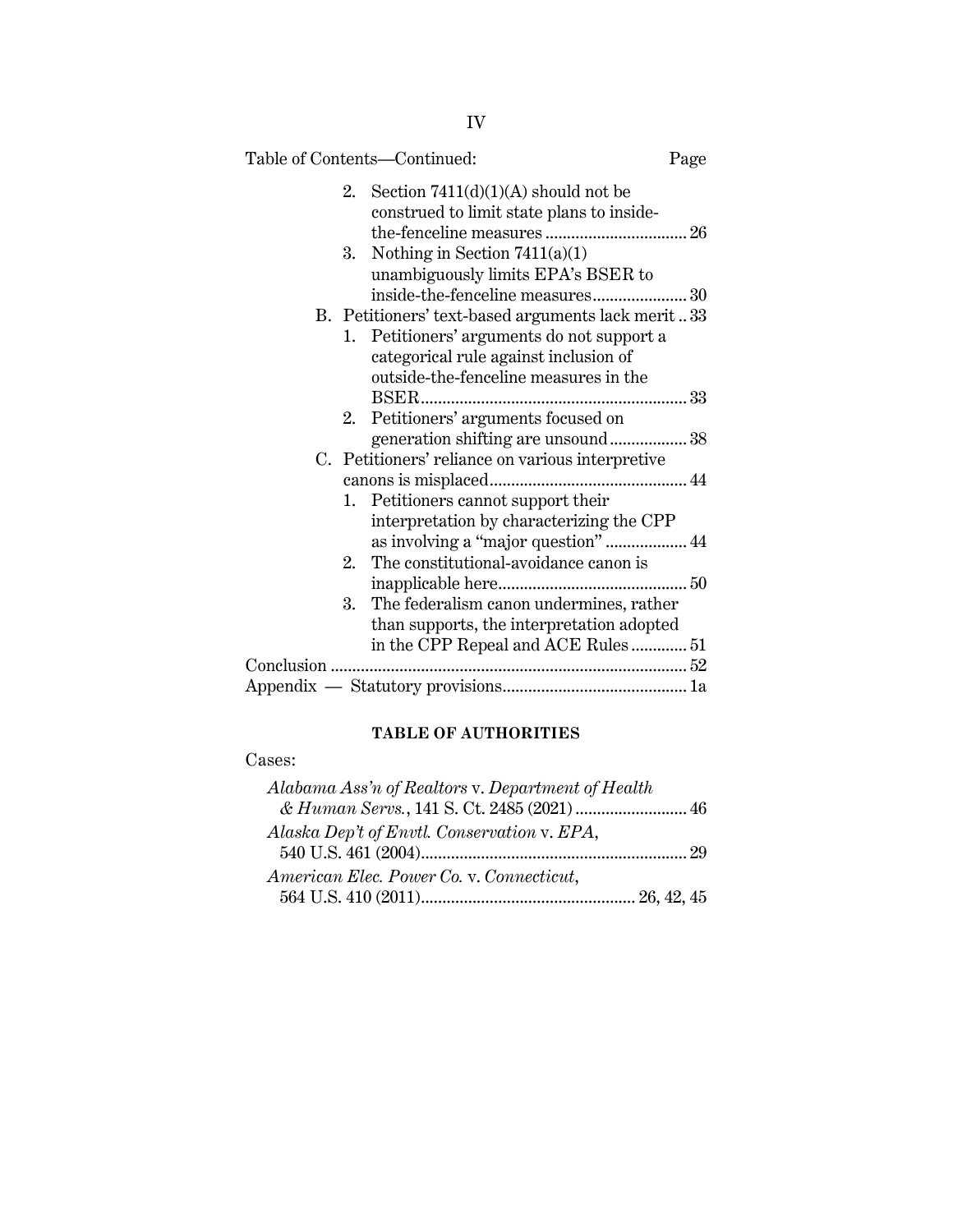| Cases—Continued:                                       | Page |
|--------------------------------------------------------|------|
| Arizonans for Official English v. Arizona,             |      |
|                                                        |      |
|                                                        |      |
| Chevron U.S.A. Inc. v. Natural Res. Def. Council,      |      |
| Clapper v. Amnesty Int'l USA,                          |      |
|                                                        |      |
| Diamond v. Charles, 476 U.S. 54 (1986)  15, 18, 21     |      |
| EPA v. EME Homer City Generation, L. P.,               |      |
|                                                        |      |
| Essex Chem. Corp. v. Ruckelshaus,                      |      |
| 486 F.2d 427 (D.C. Cir. 1973),                         |      |
|                                                        |      |
| FDA v. Brown & Williamson Tobacco Corp.,               |      |
|                                                        |      |
| FERC v. Electric Power Supply Ass'n,                   |      |
|                                                        |      |
| Federal Land Bank v. Bismarck Lumber Co.,              |      |
|                                                        |      |
| Gonzales v. Oregon, 546 U.S. 243 (2006) 46             |      |
|                                                        |      |
| Hollingsworth v. Perry, 570 U.S. 693 (2013)  15, 20    |      |
| Hughes v. Talen Energy Mktg., LLC,                     |      |
|                                                        |      |
| Lujan v. Defenders of Wildlife, 504 U.S. 555 (1992) 15 |      |
| Massachusetts v. EPA, 549 U.S. 497 (2007)  18, 45      |      |
|                                                        |      |
| Murray Energy Corp., In re,                            |      |
|                                                        |      |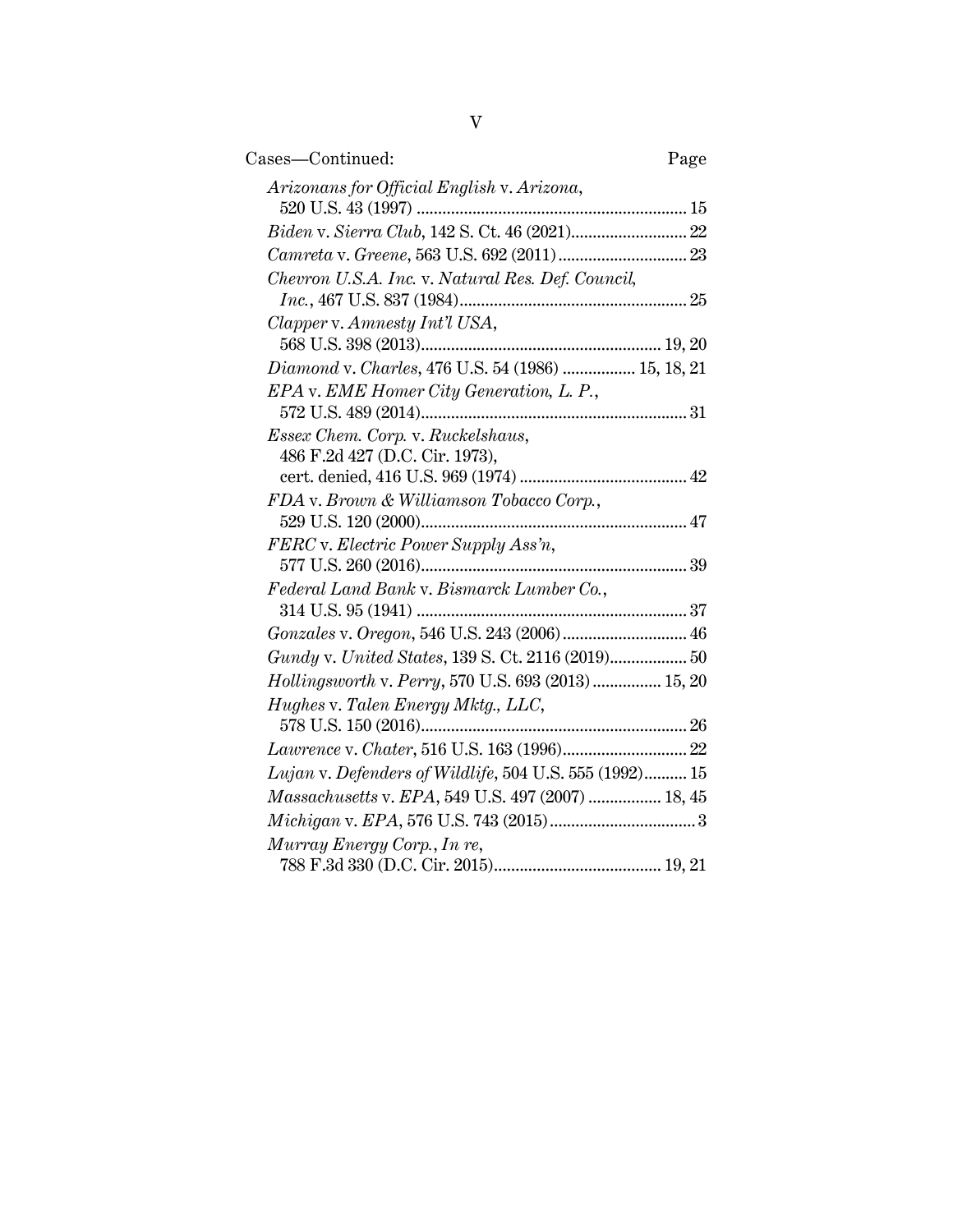| Cases—Continued:                                                                                       | Page |
|--------------------------------------------------------------------------------------------------------|------|
| National Fed'n of Indep. Bus. v. Department of<br>Labor, No. 21A244, 2022 WL 120952                    |      |
|                                                                                                        |      |
| New Jersey v. EPA, 517 F.3d 574 (D.C. Cir. 2008),<br>cert. dismissed, 555 U.S. 1162, and cert. denied, |      |
| Sierra Club v. Costle, 657 F.2d 298                                                                    |      |
| Susan B. Anthony List v. Driehaus,                                                                     |      |
| Train v. Natural Res. Def. Council, Inc.,                                                              |      |
| TransUnion LLC v. Ramirez,                                                                             |      |
| Trump v. New York, 141 S. Ct. 530 (2020) 21                                                            |      |
| U.S. Bancorp Mortg. Co. v. Bonner Mall P'ship,                                                         |      |
|                                                                                                        |      |
| United States v. Munsingwear, Inc.,                                                                    |      |
| Utility Air Regulatory Grp. v. EPA,                                                                    |      |
| Van Buren v. United States, 141 S. Ct. 1648 (2021)  33                                                 |      |
|                                                                                                        |      |
| Whitman v. American Trucking Ass'ns,                                                                   |      |
| Constitution, statutes, and regulations:                                                               |      |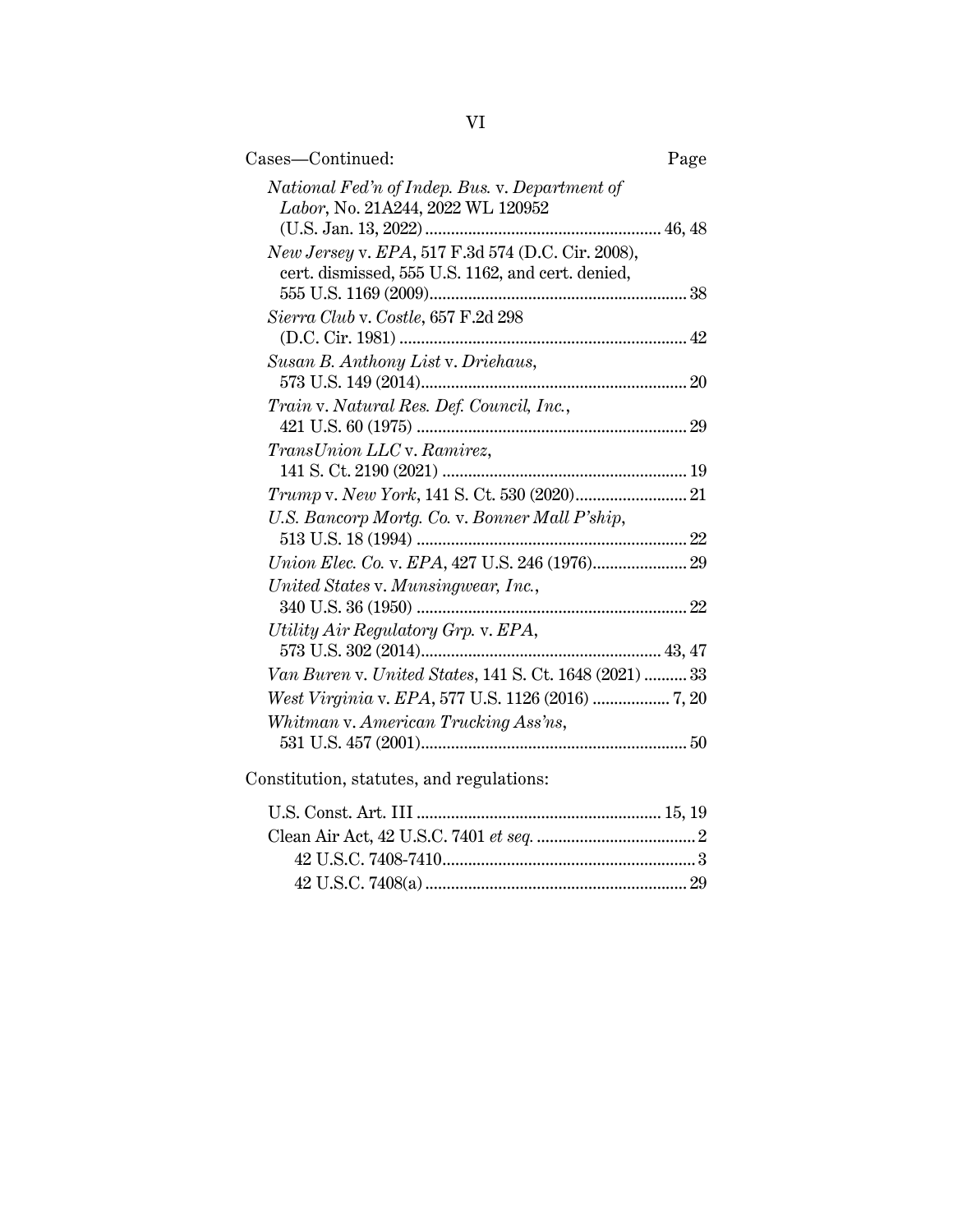| VH                                  |      |
|-------------------------------------|------|
| Statutes and regulations-Continued: | Page |
|                                     |      |
|                                     |      |
|                                     |      |
|                                     |      |
|                                     |      |
|                                     |      |
|                                     |      |
|                                     |      |
|                                     |      |
|                                     |      |
|                                     |      |
|                                     |      |
|                                     |      |
|                                     |      |
|                                     |      |
|                                     |      |
|                                     |      |
|                                     |      |
|                                     |      |
|                                     |      |
|                                     |      |
|                                     |      |
|                                     |      |
|                                     |      |
|                                     |      |
|                                     |      |
|                                     |      |
|                                     |      |
|                                     |      |
|                                     |      |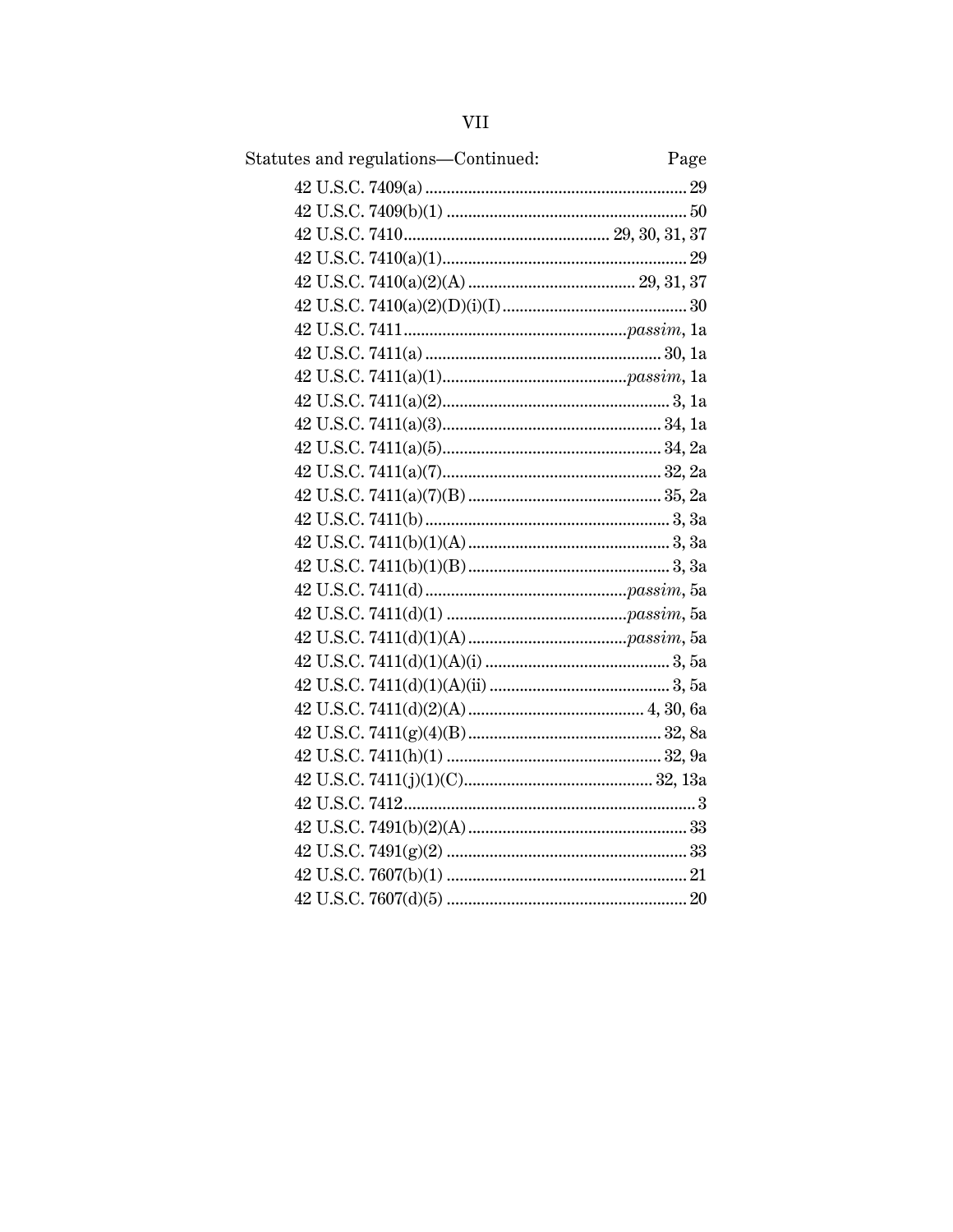# VIII

| Statutes and regulations-Continued:           | Page |
|-----------------------------------------------|------|
|                                               |      |
|                                               |      |
|                                               |      |
| Clean Air Act Amendments of 1977,             |      |
| Clean Air Act Amendments of 1990,             |      |
|                                               |      |
| Clean Air Amendments of 1970,                 |      |
|                                               |      |
|                                               |      |
| 40 C.F.R.:                                    |      |
|                                               |      |
|                                               |      |
| Miscellaneous:                                |      |
|                                               |      |
|                                               |      |
| Regional Greenhouse Gas Initiative,           |      |
|                                               |      |
| Webster's New International Dictionary of the |      |
|                                               |      |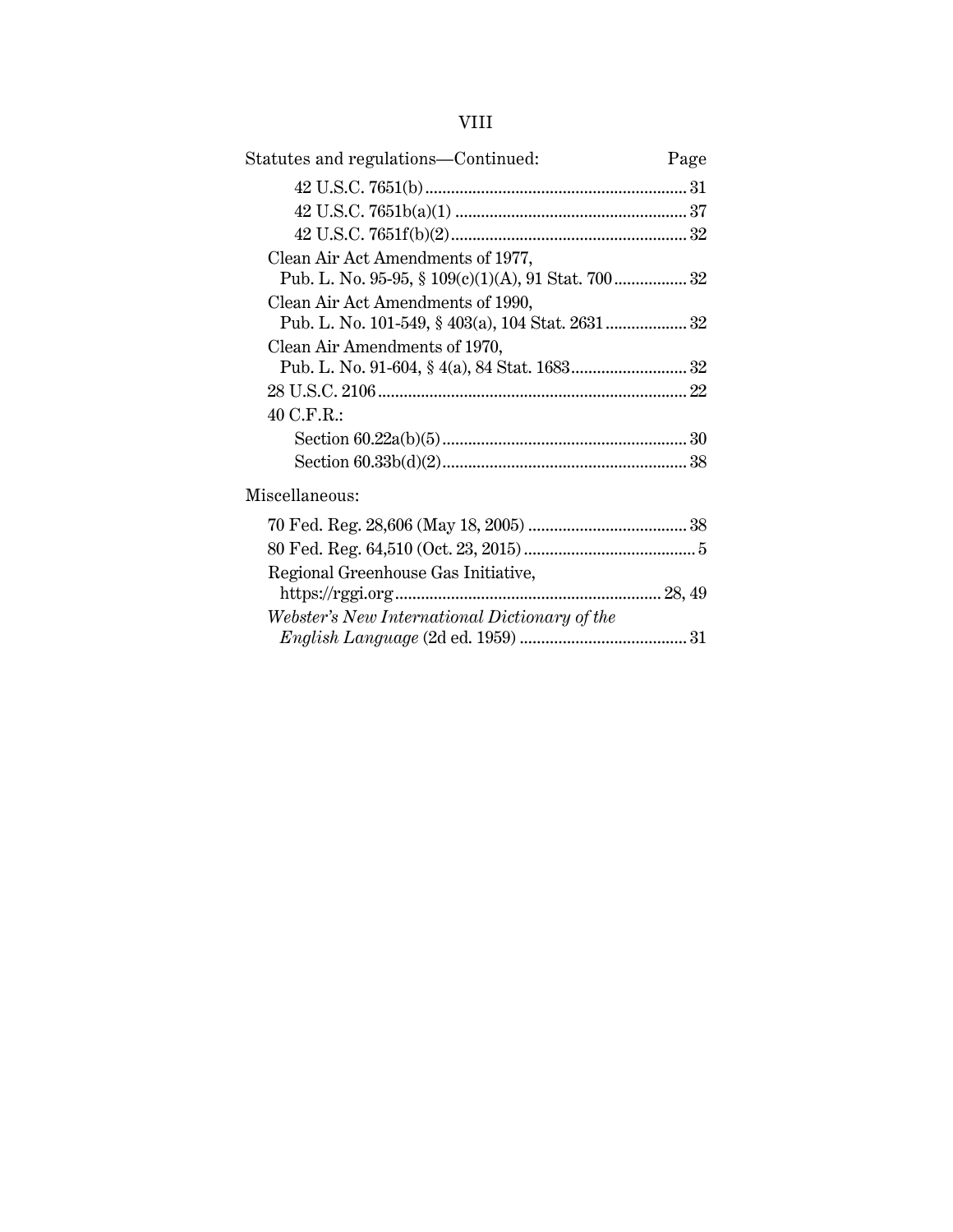# In the Supreme Court of the United States

No. 20-1530

STATE OF WEST VIRGINIA, ET AL., PETITIONERS

*v.*

ENVIRONMENTAL PROTECTION AGENCY, ET AL.

No. 20-1531

THE NORTH AMERICAN COAL CORPORATION, PETITIONER

*v.*

ENVIRONMENTAL PROTECTION AGENCY, ET AL.

No. 20-1778

WESTMORELAND MINING HOLDINGS LLC, PETITIONER *v.*

ENVIRONMENTAL PROTECTION AGENCY, ET AL.

No. 20-1780

STATE OF NORTH DAKOTA, PETITIONER

*v.*

ENVIRONMENTAL PROTECTION AGENCY, ET AL.

*ON WRITS OF CERTIORARI TO THE UNITED STATES COURT OF APPEALS FOR THE DISTRICT OF COLUMBIA CIRCUIT*

**BRIEF FOR THE FEDERAL RESPONDENTS**

(1)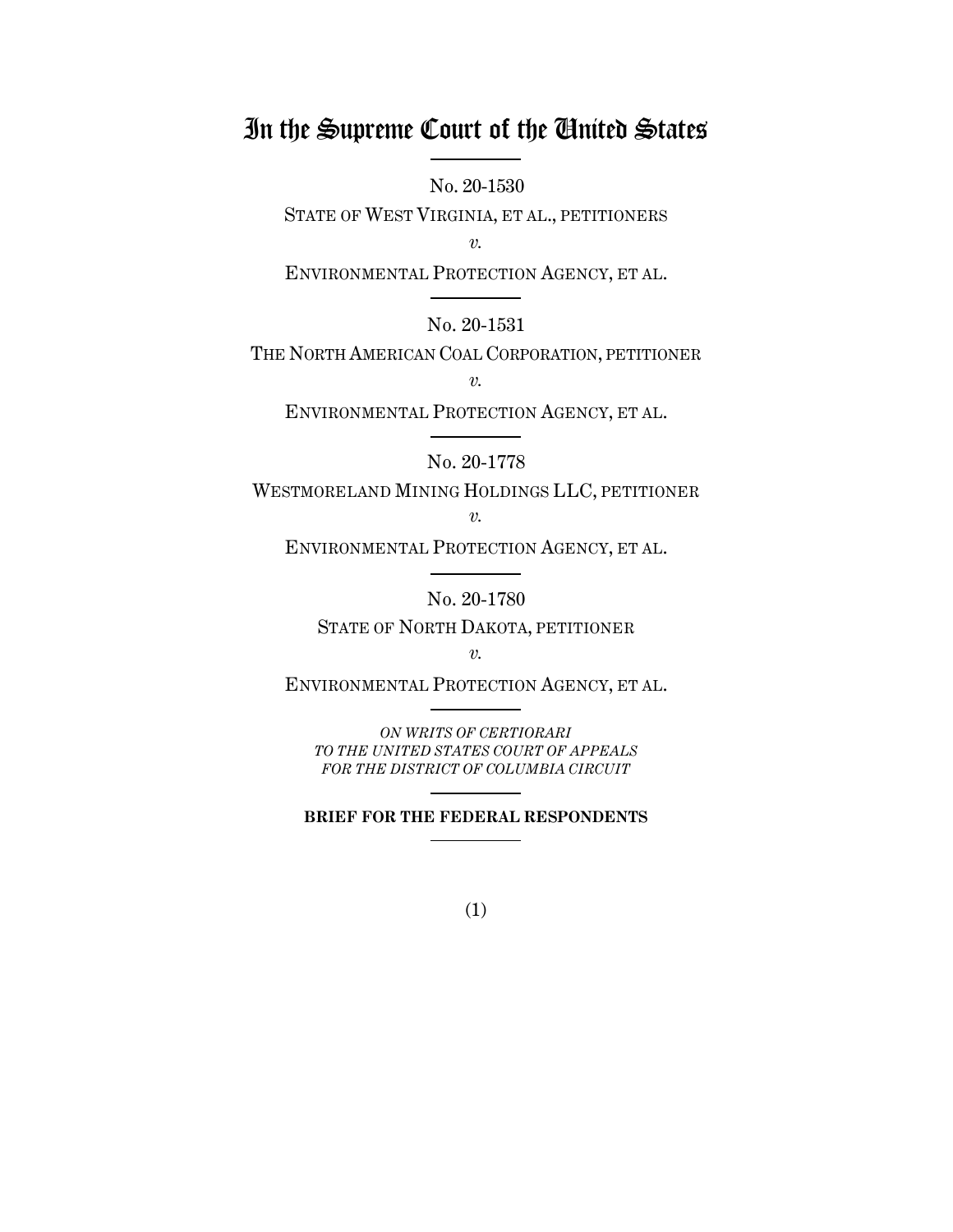#### **OPINION BELOW**

The opinion of the court of appeals (J.A. 53-255) is reported at 985 F.3d 914.

#### **JURISDICTION**

The judgment of the court of appeals was entered on January 19, 2021. The petitions for writs of certiorari were filed on April 29, 2021 (No. 20-1530), April 30, 2021 (No. 20-1531), and June 18, 2021 (Nos. 20-1778 and 20- 1780). The petitions were granted on October 29, 2021. The jurisdiction of this Court rests on 28 U.S.C. 1254(1).

#### **STATUTORY PROVISIONS INVOLVED**

Pertinent statutory provisions are reproduced in an appendix to this brief. App., *infra*, 1a-15a.

#### **STATEMENT**

In 2019, the Environmental Protection Agency (EPA) repealed a 2015 rule regulating power plants' emissions of greenhouse gases. Although some regulated plants had made dire predictions that the emission limits in the 2015 rule would transform the power industry, the rule was stayed before it had any effect, and those limits were swiftly achieved through market-based forces alone. In the decision at issue here, the court of appeals vacated the repeal of the 2015 rule, but stayed the vacatur indefinitely pending further rulemaking because the rule was obsolete. As a result, *no* regulation currently applies. Petitioners, who oppose stricter regulation, are not injured by that status quo and do not ask this Court to change it. Instead, they urge the Court to constrain EPA's authority in *future* rulemakings.

#### **A. The Clean Air Act**

The Clean Air Act (CAA), 42 U.S.C. 7401 *et seq.*, "establishes a series of regulatory programs to control air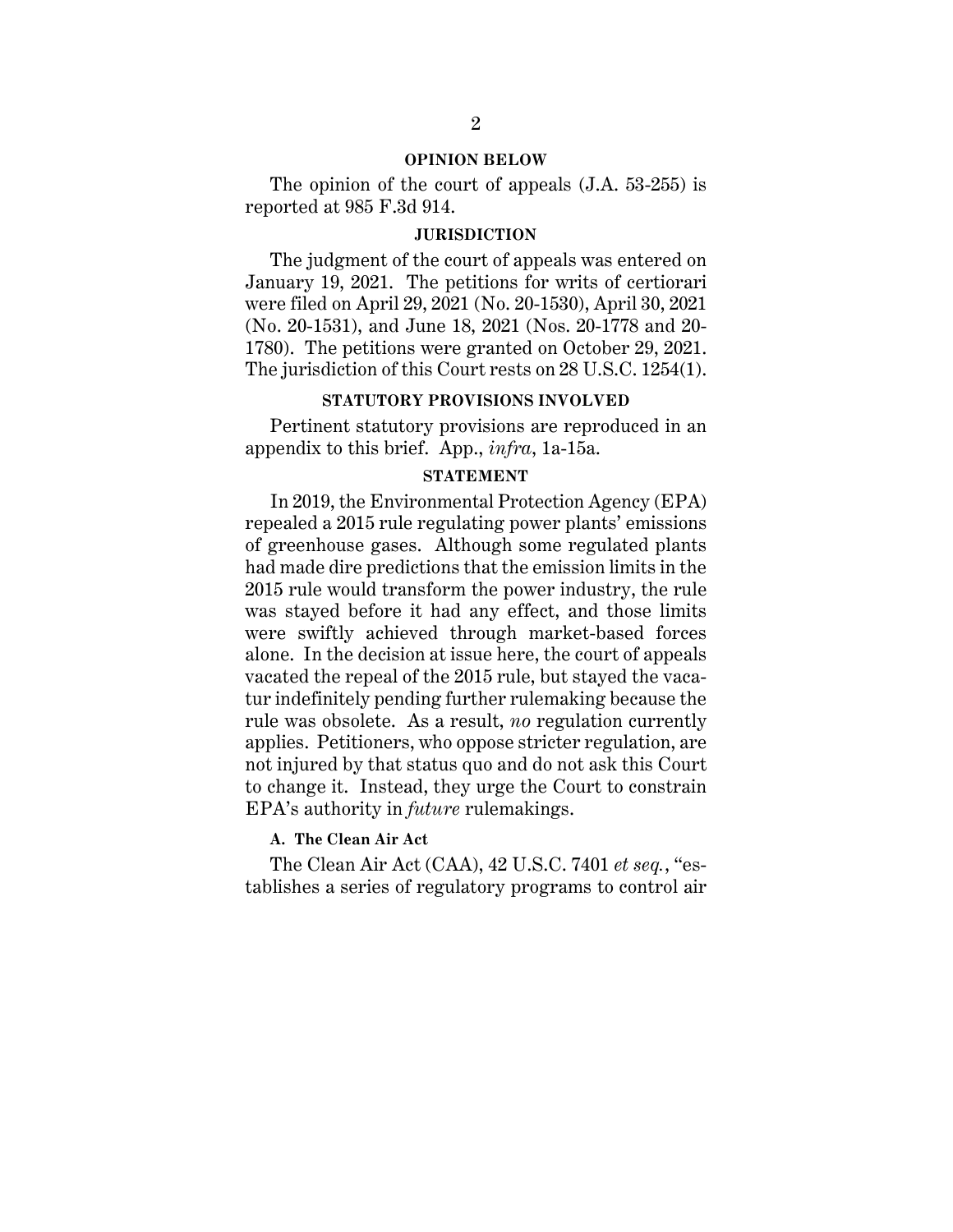pollution from stationary sources." *Michigan* v. *EPA*, 576 U.S. 743, 747 (2015). Under one such program, the EPA Administrator identifies "categories of stationary sources" that "cause[], or contribute[] significantly to, air pollution which may reasonably be anticipated to endanger public health or welfare." 42 U.S.C. 7411(b)(1)(A). Once EPA lists a source category, Section 7411(b) requires the agency to establish "Federal standards of performance for new sources within such category." 42 U.S.C.  $7411(b)(1)(B)$ . New sources are stationary sources constructed after an applicable Section 7411 "standard of performance" has been proposed. 42 U.S.C. 7411(a)(2). A "standard of performance" is

a standard for emissions of air pollutants which reflects the degree of emission limitation achievable through the application of the best system of emission reduction which (taking into account the cost of achieving such reduction and any nonair quality health and environmental impact and energy requirements) the Administrator determines has been adequately demonstrated.

42 U.S.C. 7411(a)(1).

When EPA establishes a standard for emissions of an air pollutant from new sources within a category, it must also regulate emissions of that pollutant from *existing* sources within the same category, unless the pollutant is regulated under the National Ambient Air Quality Standards (NAAQS) program, 42 U.S.C. 7408- 7410, or the National Emission Standards for Hazardous Air Pollutants (NESHAP) program, 42 U.S.C. 7412. See 42 U.S.C. 7411(d)(1)(A)(i) and (ii).

Section 7411(d) establishes a framework of "cooperative federalism for the regulation of existing sources." J.A. 74. For each source category subject to regulation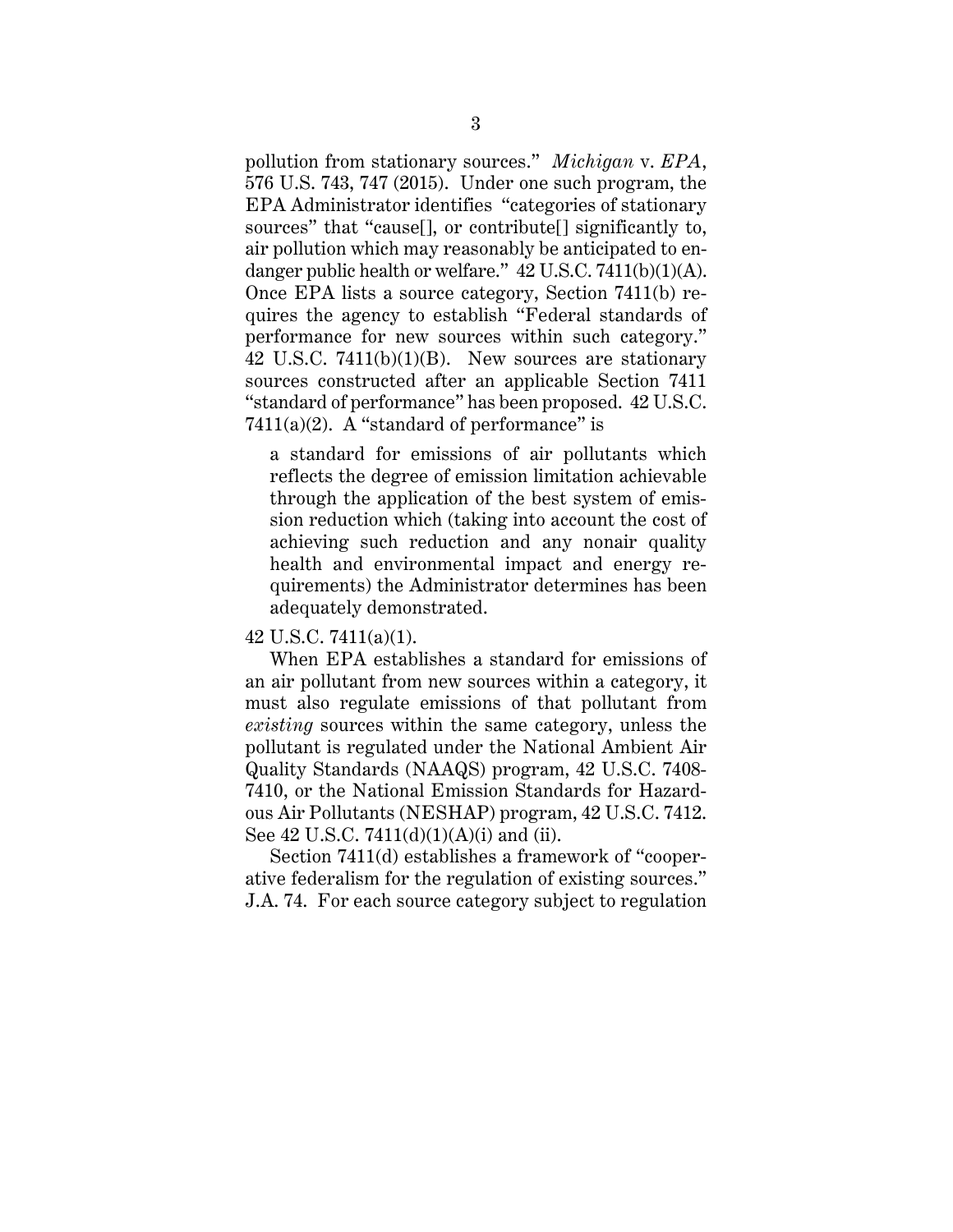under Section 7411(d), EPA first identifies the "system[s] of emission reduction" that are "adequately demonstrated"; next determines the "best" of those systems, "taking into account" factors including "cost," "nonair quality health and environmental impact," and "energy requirements"; and finally derives from that system an "achievable" "degree of emission limitation." 42 U.S.C. 7411(a)(1). EPA promulgates "emission guidelines" that identify the degree of emission limitation achievable through the application of the best system of emission reduction (BSER) as determined by the Administrator. J.A. 74.

Each State must then "submit to the Administrator a plan" to achieve the degree of emission limitation identified by EPA.  $42$  U.S.C.  $7411(d)(1)$ . That plan must "(A) establish[] standards of performance for any existing source for [the] air pollutant," and "(B) provide[] for the implementation and enforcement of such standards of performance." *Ibid.* Although such standards must "reflect[] the degree of emission limitation achievable through the application of the [BSER]," 42 U.S.C. 7411(a)(1), States need not compel regulated sources to adopt the particular components of the BSER itself, J.A. 144. And EPA's emission guidelines must also permit a State, "in applying a standard of performance to any particular source," to "take into consideration, among other factors, the remaining useful life of the existing source to which such standard applies." 42 U.S.C. 7411(d)(1). If a State elects not to submit a plan, or submits a plan that EPA does not find "satisfactory," EPA must promulgate a plan that establishes federal standards of performance for the State's existing sources. 42 U.S.C. 7411(d)(2)(A).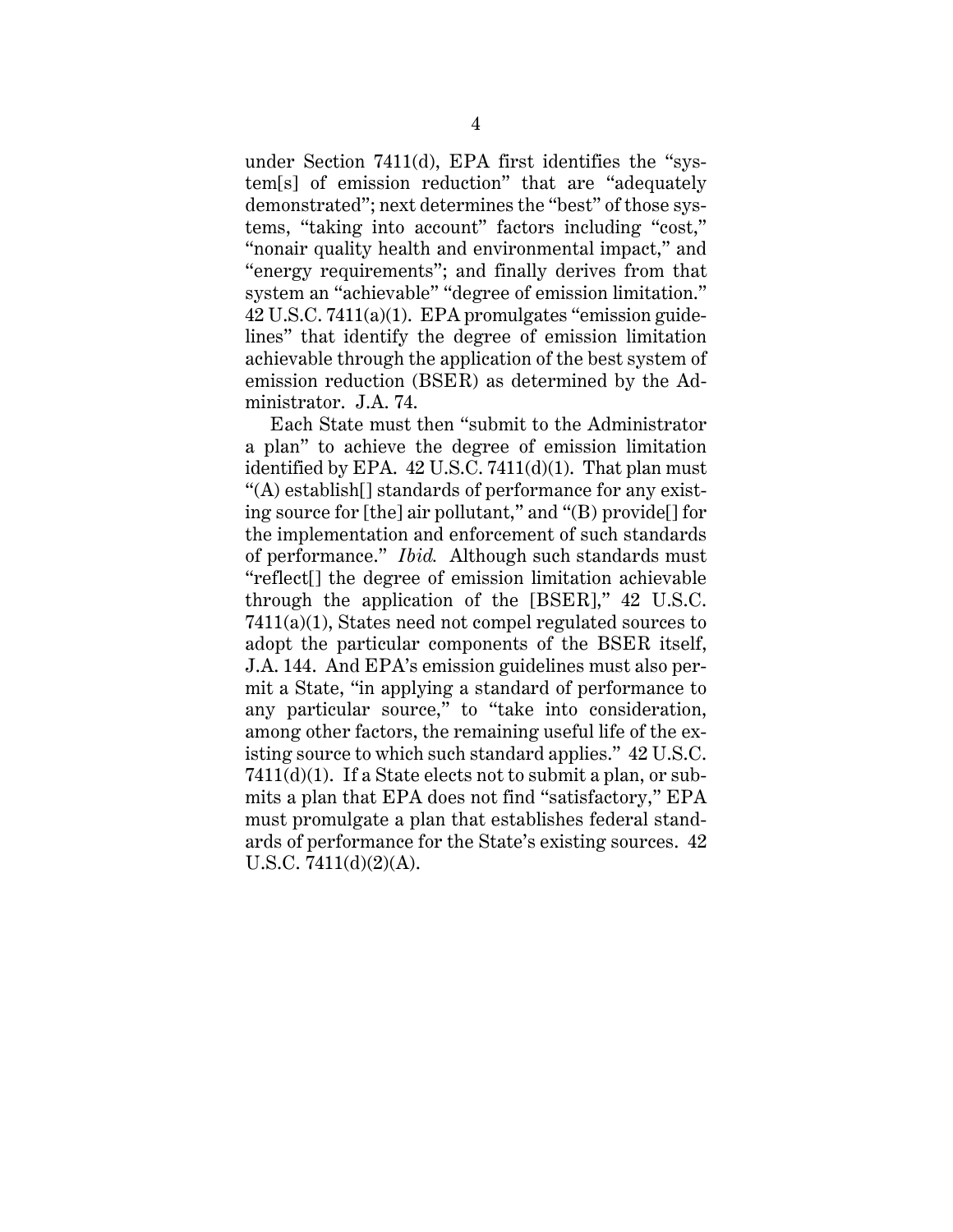#### **B. The Clean Power Plan**

In the 1970s, pursuant to Section 7411, EPA identified fossil-fuel-fired power plants as stationary sources that cause, or contribute significantly to, air pollution. 80 Fed. Reg. 64,510, 64,527 (Oct. 23, 2015). In 2015, EPA promulgated two rules—the New Source Rule and the Clean Power Plan (CPP)—that addressed carbondioxide  $(CO_2)$  emissions from power plants. The New Source Rule established standards of performance for new fossil-fuel-fired power plants. *Id.* at 64,510. EPA noted its prior finding that "[greenhouse-gas] air pollution may reasonably be anticipated to endanger public health or welfare," *id.* at 64,530, and emphasized that power plants are "by far the largest emitters" of greenhouse gases among stationary sources in the United States, *id.* at 64,522.

Because  $CO<sub>2</sub>$  is not regulated under either the NAAQS or the NESHAP program, EPA was also required to regulate  $CO<sub>2</sub>$  emissions from *existing* fossil-fuel-fired power plants. J.A. 496. To establish emission guidelines for state plans, see J.A. 273, EPA first identified the BSER. After considering the statutory criteria and "the types of strategies that [S]tates and owners and operators of [power plants] are already employing to reduce  $[CO_2]$  from affected sources," J.A. 298; see J.A. 542-551, EPA found that the BSER included three types of measures: (1) improving heat rate (*i.e.*, the amount of fuel that must be burned to generate a unit of electricity) at coal-fired steam plants; (2) substituting increased generation from lower-emitting natural-gas combinedcycle plants for generation from higher-emitting steam plants (which are primarily coal-fired); and (3) substituting increased generation from new zero-emitting renewable energy sources for generation from fossil-fuel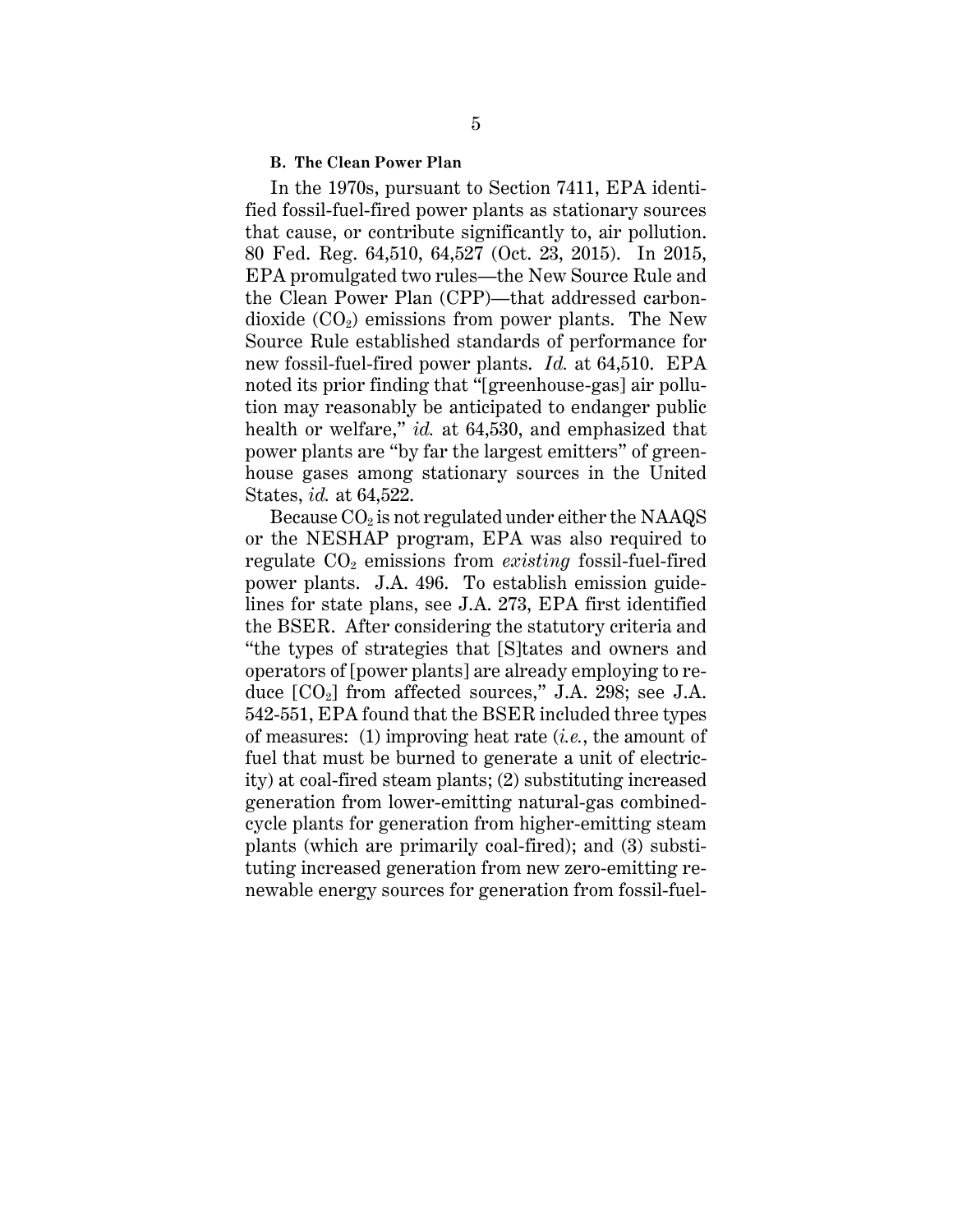fired plants. J.A. 86, 299. The latter two measures are known as "generation shifting" because they involve shifting electricity generation from higher-emitting sources to lower-emitting ones. J.A. 583.

EPA determined the amount of heat-rate improvement and generation shifting in the BSER—also known as the "level of stringency," J.A. 590—based on what existing sources had historically accomplished, J.A. 946. EPA adjusted the stringency downward, to a "reasonable" rather than the "maximum possible" level, to give affected sources "headroom" to achieve the prescribed emission reductions. J.A. 590. EPA then determined the "degree of emission limitation achievable through the application of the [BSER],"  $42$  U.S.C. 7411(a)(1), expressed as two emission performance rates: 1305 pounds of  $CO<sub>2</sub>$  per megawatt-hour for fossil-fuel-fired steam plants, and 771 pounds of  $CO<sub>2</sub>$  per megawatt-hour for stationary combustion turbines. J.A. 300.

EPA explained that a State would "have to ensure, through its plan, that the emission standards it establishes for its sources individually, in the aggregate, or in combination with other measures undertaken by the [S]tate, represent the equivalent of" those performance rates. J.A. 302-303. EPA emphasized, however, that its guidelines did not mandate any particular approach to compliance. J.A. 299-300. Thus, neither States nor sources were required to apply the specific measures identified in the BSER "to their maximum extent, or even at all." J.A. 300.

The CPP required States to submit their plans in 2018, J.A. 486, and established an eight-year period, from 2022 to 2030, for States to "achieve the full required reductions to meet the  $CO<sub>2</sub>$  performance rates," J.A. 487. EPA projected that, by 2030, nationwide  $CO<sub>2</sub>$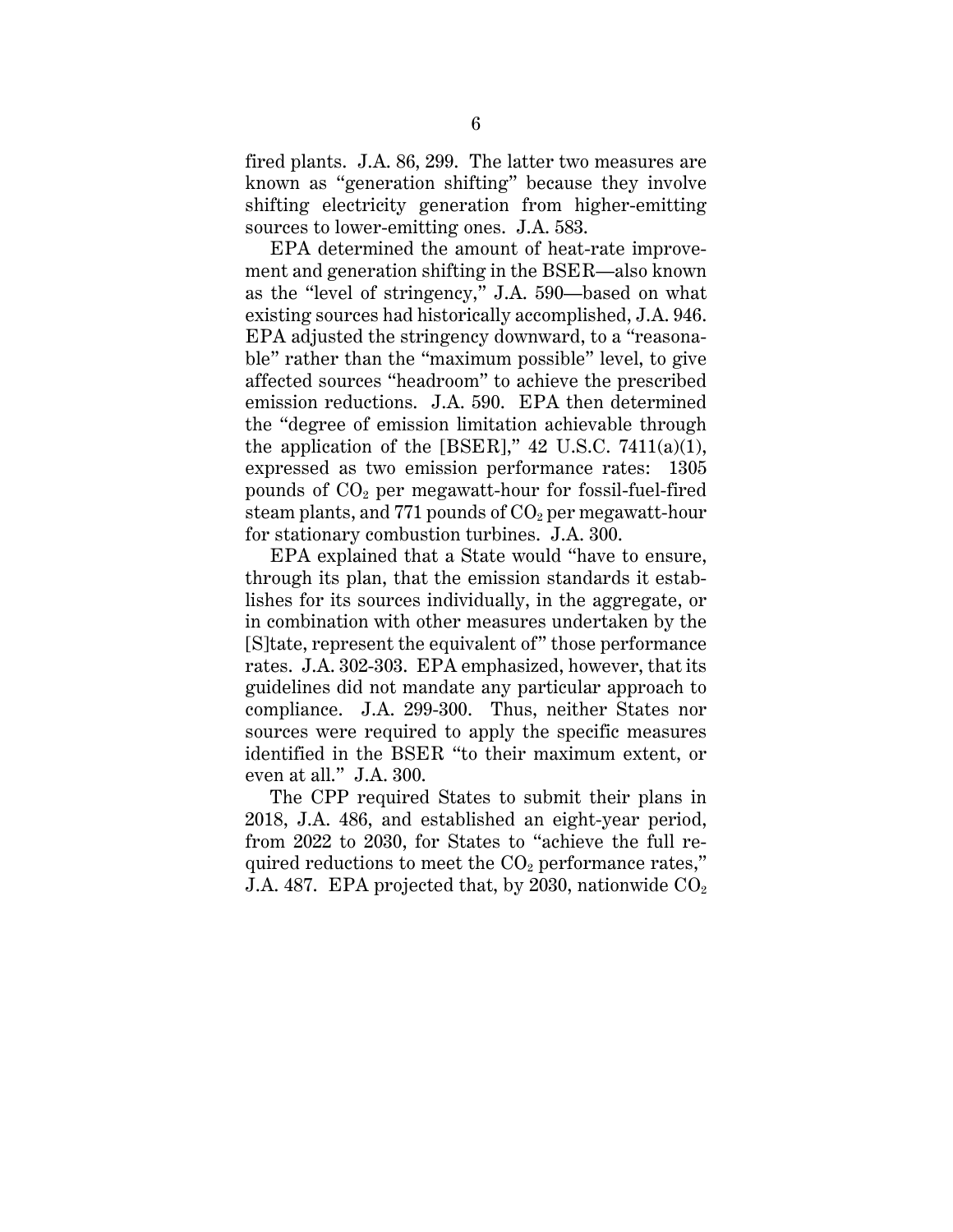power-plant emissions would be 32% lower than 2005 levels. J.A. 290.

Numerous States and private parties petitioned for review of the CPP. J.A. 88. This Court stayed the rule pending review. *West Virginia* v. *EPA*, 577 U.S. 1126 (2016). After the en banc court of appeals heard oral argument, the "litigation was held in abeyance and ultimately dismissed as the EPA reassessed its position." J.A. 88.

#### **C. The CPP Repeal And Affordable Clean Energy Rules**

In 2019, EPA finalized the two rulemakings at issue here. J.A. 1725.

First, EPA promulgated the CPP Repeal Rule. J.A. 1725. Based on its reassessment of Section 7411, J.A. 1739-1740, EPA determined that the statutory "text and reasonable inferences from it" make "clear" that a "system" of emission reduction under Section 7411(a)(1) "is limited to measures that can be applied to and at the level of the individual source," J.A. 1769. EPA concluded that generation shifting is not such a measure and that the CPP therefore "contravene[d] the plain language of [Section  $7411(a)(1)$ ]." J.A. 1763. Based on its view that the CPP was a "major rule," EPA further determined that, absent "a clear-statement from Congress," the term "'system of emission reduction'" should not be read to encompass "generation-shifting measures." J.A. 1770-1771. EPA acknowledged, however, that "[m]arket-based forces ha[d] already led to significant generation shifting in the power sector," J.A. 1785, and that there was "likely to be no difference between a world where the CPP is implemented and one where it is not," J.A. 1921; see J.A. 1672-1678.

Second, EPA promulgated the Affordable Clean Energy (ACE) Rule, a new set of emission guidelines for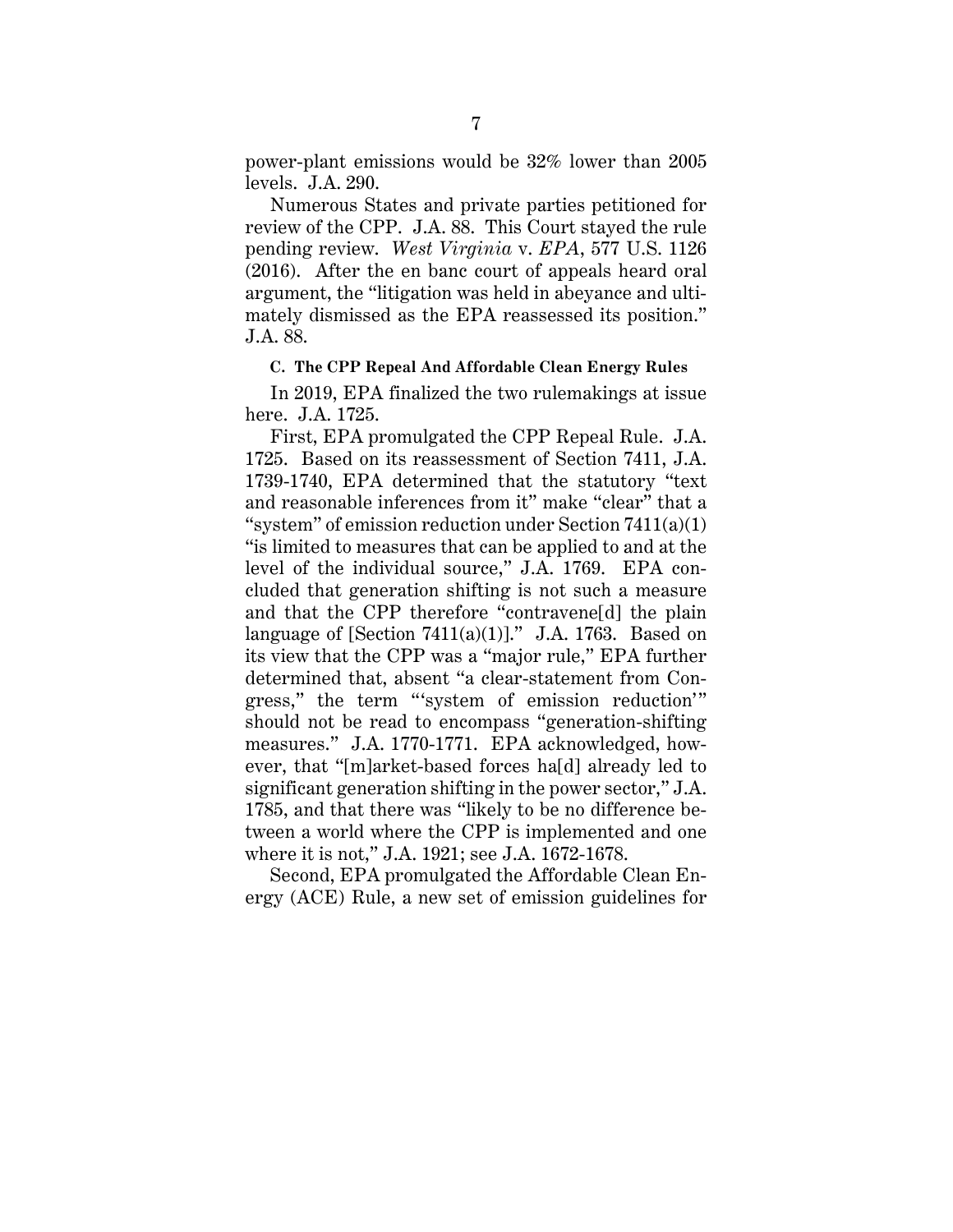existing coal-fired steam plants. J.A. 1787. In light of "the legal interpretation adopted in the repeal of the CPP," J.A. 1787—which "limit[ed] 'standards of performance' to systems that can be applied at and to a stationary source," J.A. 1796—EPA found the BSER to be heat-rate improvement alone, J.A. 1800. EPA listed various technologies that could improve heat rate, J.A. 1803-1809, and identified the "degree of emission limitation achievable" by "providing ranges of expected [emission] reductions associated with each of the technologies," J.A. 1811.

EPA stated that, under the ACE Rule, States would have "discretion in setting standards of performance," and that affected sources would "have flexibility in how they comply with those standards." J.A. 1892. But EPA determined that compliance measures "should correspond with the approach used to set the standard in the first place," J.A. 1894, and therefore must "apply at and to an individual source and reduce emissions from that source," J.A. 1893. EPA concluded that various measures besides generation shifting—namely, biomass co-firing (*e.g.*, burning trees or energy crops with coal), averaging (*i.e.*, allowing multiple sources to average their emissions to meet an emission-reduction goal), and trading (*i.e.*, allowing sources to exchange emission credits or allowances)—did "not meet" that requirement. *Ibid.* EPA therefore barred States from using such measures in their plans. *Ibid.*

### **D. Proceedings Below**

1. Numerous States and private parties petitioned for review of the CPP Repeal and ACE Rules. J.A. 95- 96. North American Coal Corp. (NACC) and Westmoreland Mining Holdings LLC challenged the ACE Rule, arguing that EPA cannot regulate  $CO<sub>2</sub>$  emissions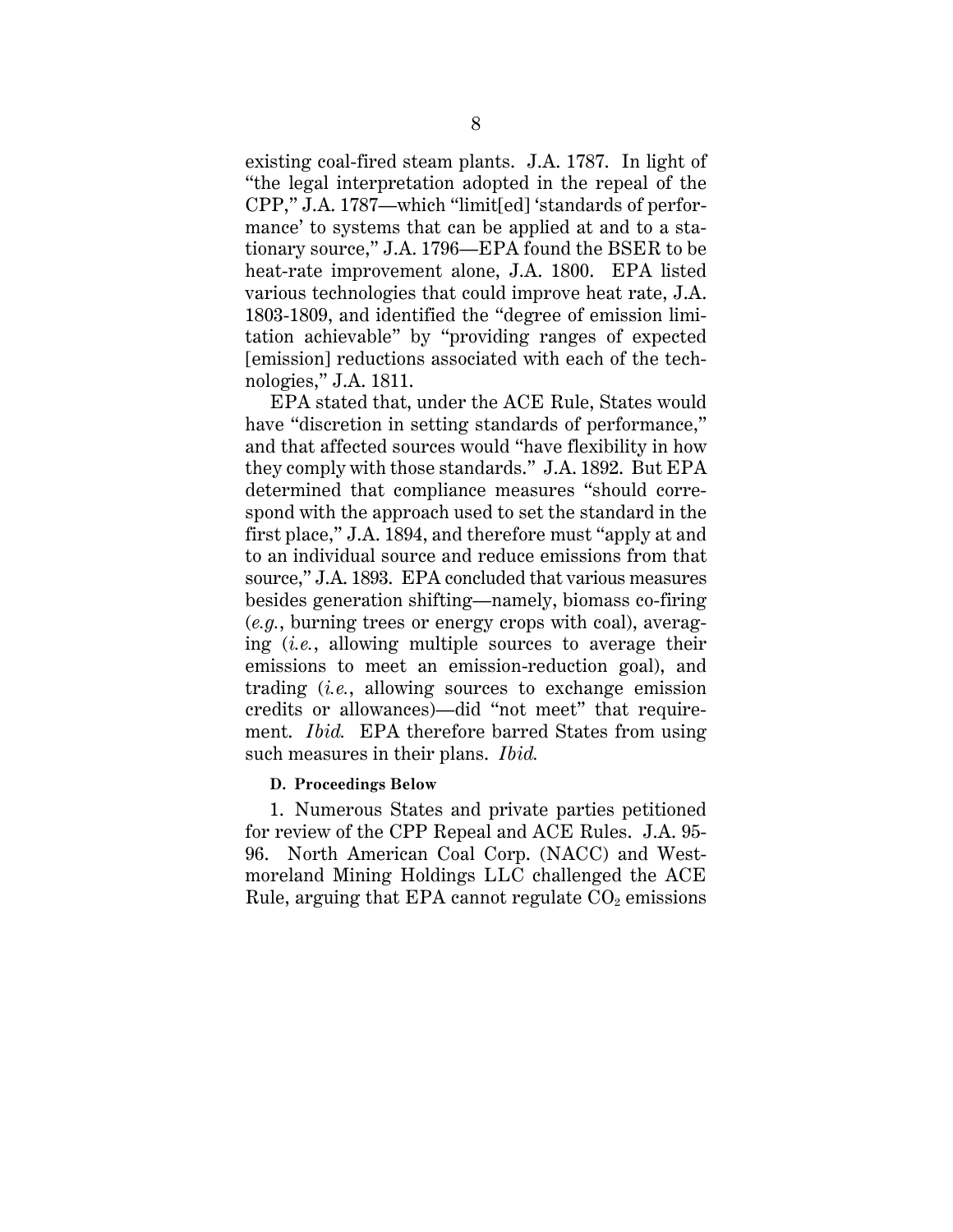from coal-fired power plants under Section 7411(d) at all. See J.A. 96. West Virginia, North Dakota, and other States intervened in support of the CPP Repeal and ACE Rules.

a. The court of appeals vacated both the CPP Repeal Rule and the ACE Rule and remanded to the agency for further proceedings. J.A. 53-255.

The court of appeals stated that "the sole ground on which the EPA defends its abandonment of the [CPP] in favor of the ACE Rule is that the text of Section 7411 is clear and unambiguous in constraining the EPA to use only improvements at and to existing sources in its [BSER]." J.A. 103. The court found "nothing in the text, structure, history, or purpose of Section 7411 that compels the reading the EPA adopted." J.A. 131. The court likewise rejected the view that the CPP's use of generation shifting implicated a "major question" requiring unambiguous authorization by Congress. J.A. 135-153. Having rejected the CPP Repeal Rule's view that Section 7411 unambiguously requires that the BSER be "one that can be applied to and at the individual source," the court also "reject[ed] the ACE Rule's exclusion from Section 7411(d) of compliance measures" that do not meet that requirement. J.A. 132.

The court of appeals concluded that, because EPA had relied on an "erroneous legal premise," both the CPP Repeal Rule and the ACE Rule should be vacated. J.A. 214. The court did not decide, however, "whether the approach of the ACE Rule is a permissible reading of the statute as a matter of agency discretion," J.A. 102-103, and instead "remanded to the EPA so that the Agency may 'consider the question afresh,'" J.A. 214 (citations omitted).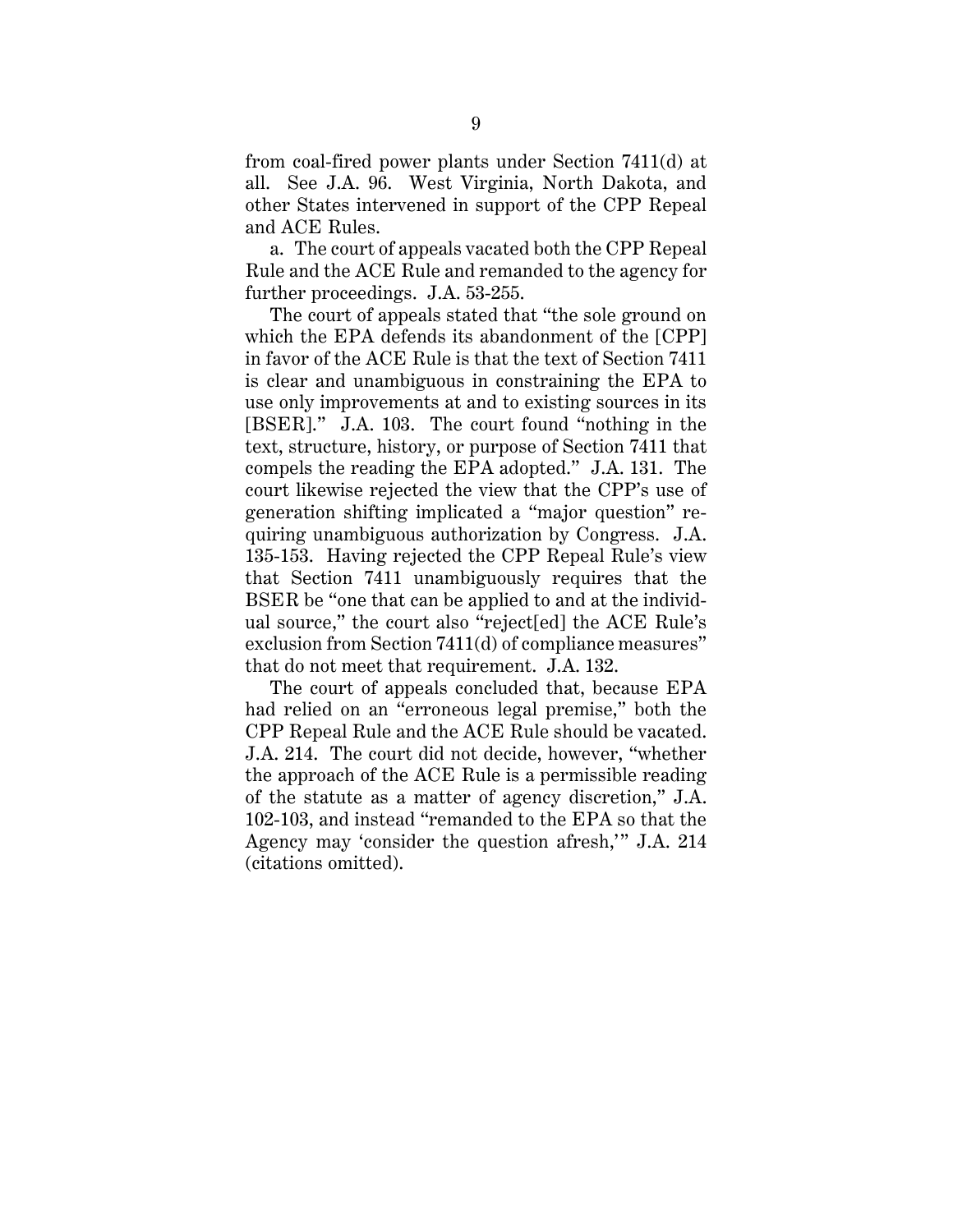b. Judge Walker concurred in part, concurred in the judgment in part, and dissented in part. J.A. 216-255. He would have upheld the CPP Repeal Rule but would have vacated the ACE Rule on other grounds. J.A. 254.

2. In February 2021, EPA moved to stay the court of appeals' mandate with respect to vacatur of the CPP Repeal Rule while the agency pursued a new rulemaking on remand. J.A. 256-259. An accompanying agency declaration noted that the deadline for States to submit their plans under the CPP had "long since passed" and that, because of "ongoing changes in electricity generation," "the emissions reductions that the CPP was projected to achieve have already been achieved." J.A. 265. EPA urged that, to "promote regulatory certainty and to avoid the possibility of administrative disruption," "no Section 7411(d) rule should go into effect until [the agency's new rulemaking] is completed." J.A. 258.

No party opposed EPA's motion, J.A. 256, and the court of appeals "with[e]ld issuance of the mandate with respect to the vacatur of the [CPP] Repeal Rule until the EPA responds to the court's remand in a new rulemaking action," J.A. 270-271. The court issued its mandate with respect to vacatur of the ACE Rule. J.A. 272. Accordingly, although the court invalidated the CPP Repeal Rule, the court's partial stay of the mandate produces the same practical effect as if that Rule had been *upheld*: No Section 7411(d) rule governing  $CO<sub>2</sub>$  emissions from existing power plants is currently in effect, and no regulation will occur until EPA completes a new rulemaking. J.A. 268-269.

#### **SUMMARY OF ARGUMENT**

I. Petitioners lack standing to invoke this Court's jurisdiction because they are not injured by the court of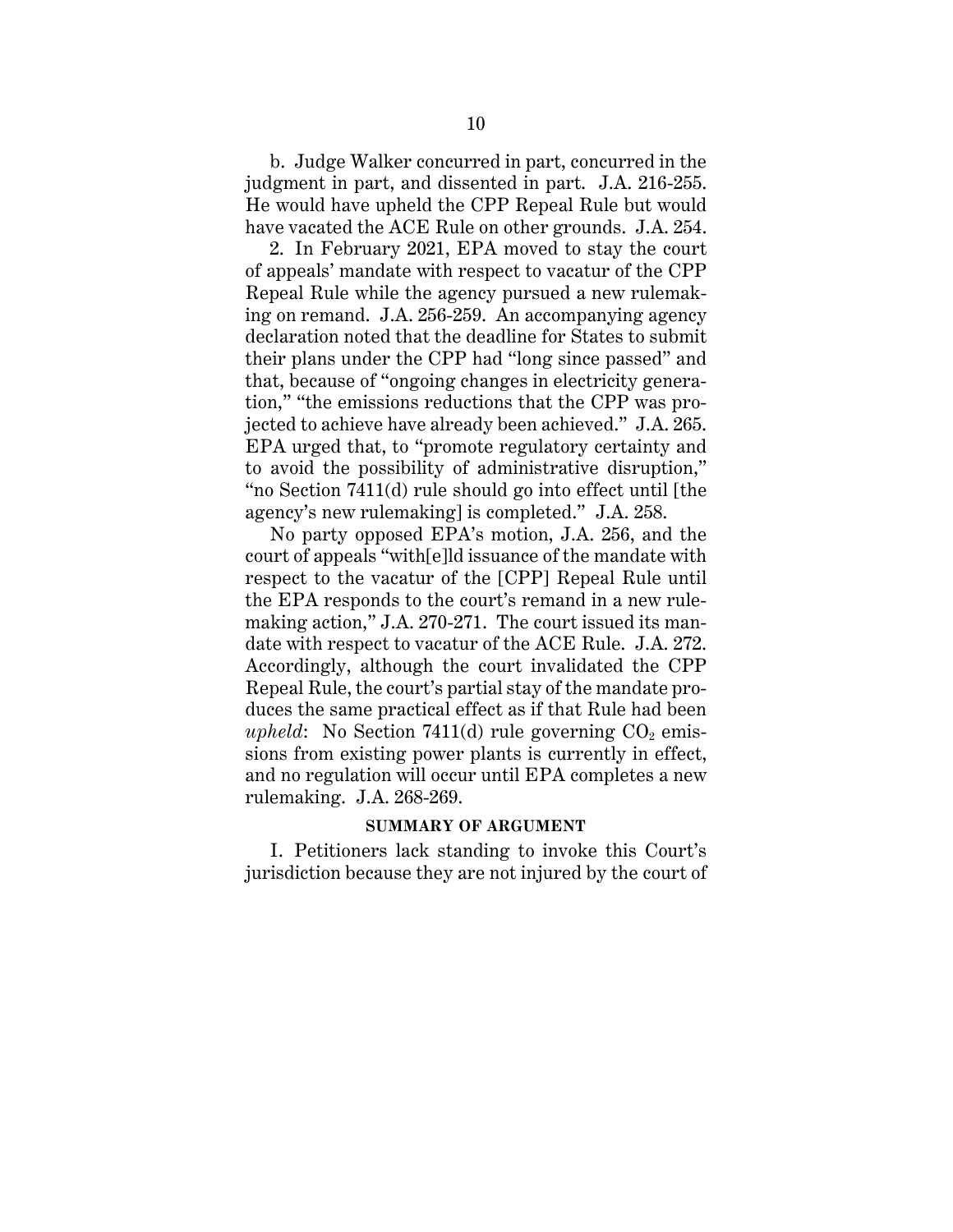appeals' decision. The court's partial stay of its mandate ensured that the CPP will never have any effect. The court's vacatur of the ACE Rule, and the consequent absence of *any* currently applicable Section 7411(d) regulation of greenhouse-gas emissions from existing power plants, does not harm petitioners. Petitioners' real concern is that EPA might incorporate some features of the CPP into a future Section 7411(d) rule. But the contours of such a rule are uncertain. Petitioners in substance request an advisory opinion about the types of measures a future rule could permissibly contain—but federal courts are not authorized to render advisory opinions.

The Court therefore should dismiss the certiorari petitions based on petitioners' lack of standing. In the alternative, the Court may wish to vacate the D.C. Circuit's holding that Section 7411 does not unambiguously limit EPA, in determining the BSER, to inside-thefenceline measures—*i.e.*, "measures that apply at and to an individual source and reduce emissions from that source." J.A. 1893. Vacatur would be consistent with this Court's disposition of prior cases where changed circumstances beyond the challenging parties' control rendered further review unavailable.

II. The CPP Repeal and ACE Rules were premised on the view that the only measures States may incorporate into their plans, and the only measures EPA may include in the BSER, are inside-the-fenceline measures. The Rules viewed Section 7411 as unambiguously prohibiting not just generation shifting, but also other outside-the-fenceline measures such as biomass cofiring, averaging, and trading. That reading of the statute is erroneous.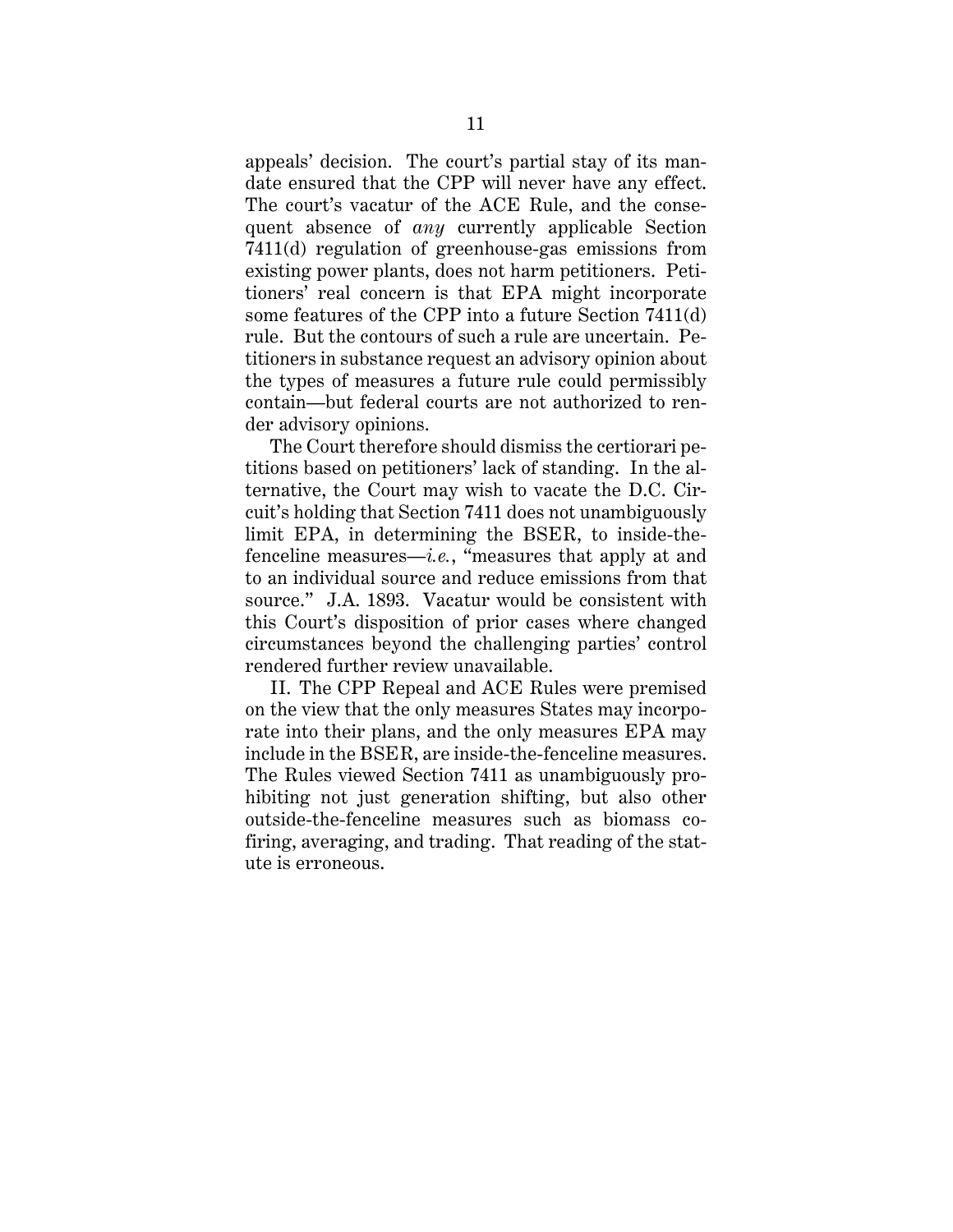A. As to States, Section 7411(d)(1)(A) does not limit state plans to inside-the-fenceline measures. Petitioners themselves emphasize the need for state flexibility in determining which measures will best achieve compliance with EPA's emission limitations. Such flexibility is consistent with the framework of cooperative federalism that Section 7411(d) establishes, which vests States with substantial discretion. Section  $7411(d)(1)(A)$ thus permits States, when appropriate, to adopt measures like biomass co-firing and trading in formulating "standards of performance for any existing source."

Under Section 7411(a)(1), EPA likewise is not limited to inside-the-fenceline measures in developing the BSER used to determine overall emission limitations. Nothing in the phrase "best system of emission reduction" excludes all outside-the-fenceline measures. Measures like biomass co-firing and trading could naturally be characterized as elements of a "system." Other CAA provisions use the term "system" or similar language to describe outside-the-fenceline measures. And the sequence of amendments to Section 7411 demonstrate that Congress did not intend to constrain the measures that EPA could consider in determining the BSER.

B. Petitioners offer various text-based arguments to support their view that a BSER may include only inside-the-fenceline measures and that generation shifting in particular is impermissible. Those arguments lack merit.

Petitioners rely in part on Section  $7411(d)(1)(A)$ 's reference to "standards of performance for any existing source." That language, however, addresses the contents of States' plans, not of EPA's BSER. Narrowly construing that language to preclude outside-the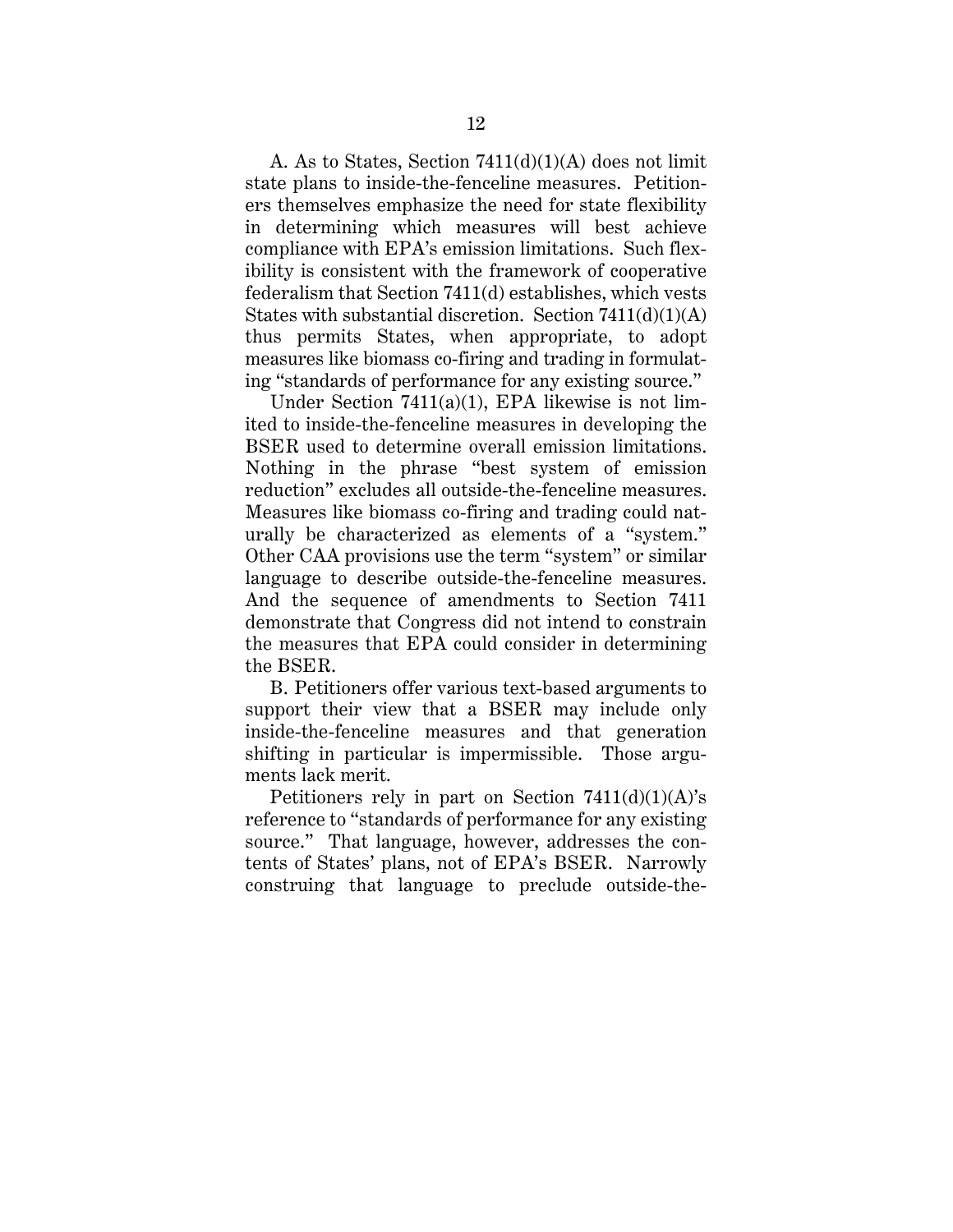fenceline measures would thus unduly limit state discretion. A state plan that specifies how each source can achieve compliance is naturally characterized as establishing "standards of performance for" each source, even if measures like biomass co-firing and trading are identified as potential compliance measures.

Petitioners are likewise wrong in inferring an insidethe-fenceline limit from the phrase "application of the best system of emission reduction" in Section 7411(a)(1). Although a "system of emission reduction" consists of measures that individual sources apply, those measures need not be utilized by all sources equally. Under a trading program, for example, if one source achieves compliance by reducing its emissions and another by purchasing allowances, the "system" is still being applied to both, and the "best system" is the one that best reduces *aggregate* emissions.

Petitioners' arguments focused on generation shifting are likewise unsound. Even the most conventional emission-reduction measures are likely to have generation-shifting *effects*; most electricity is generated by diversified utilities that can and regularly do shift generation within their own assets; and the interconnected electricity grid ensures that reduced production at one facility will be offset by increased production at another, rather than leading to diminished production overall. Given those unique features of the power sector, Section 7411 does not categorically exclude generation shifting as a component of the BSER for existing power plants.

C. Petitioners' reliance on various interpretive canons is misplaced. Petitioners assert that the CPP addressed a "major question" and thus required specific congressional authorization. But while particular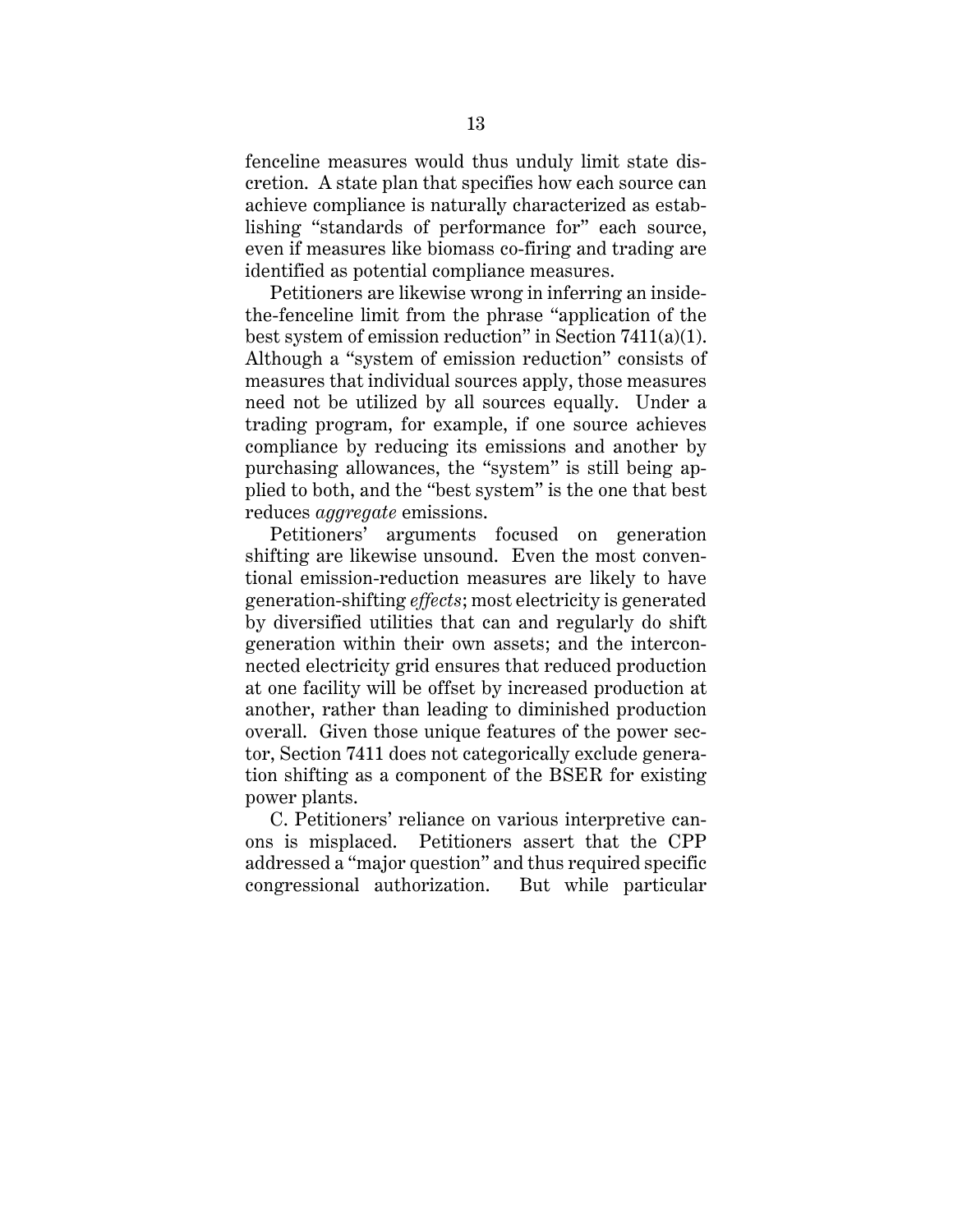generation-shifting (or other outside-the-fenceline) measures in a BSER could sometimes have large practical consequences, such measures do not inherently have that effect (or any greater effect than inside-thefenceline measures) and should not be deemed categorically impermissible. Indeed, hindsight shows that the emission limitations in the CPP would not have produced major consequences, as those limits were readily achieved in the absence of *any* regulation. And other Section 7411 requirements guard against transformative emission guidelines. The constitutional-avoidance and federalism canons likewise are inapplicable.

### **ARGUMENT**

In promulgating the CPP Repeal and ACE Rules, EPA determined that Section 7411 clearly limits both state plans and EPA's BSER to inside-the-fenceline measures—"measures that apply at and to an individual source and reduce emissions from that source." J.A. 1893. The D.C. Circuit initially vacated both Rules, holding that Section 7411 does not unambiguously impose that limitation. At EPA's request, however, the court stayed the vacatur of the CPP Repeal Rule pending a new EPA rulemaking, effectively allowing the CPP to be repealed.

After the change in Administration and those intervening developments, EPA has reconsidered its position and has concluded that the text of Section 7411 does not unambiguously compel the interpretation adopted in the CPP Repeal and ACE Rules. Petitioners disagree with EPA on that abstract legal question. But petitioners lack standing to invoke this Court's jurisdiction because they are not injured by the decision below. The Court therefore should dismiss the certiorari petitions or, in the alternative, vacate the D.C. Circuit's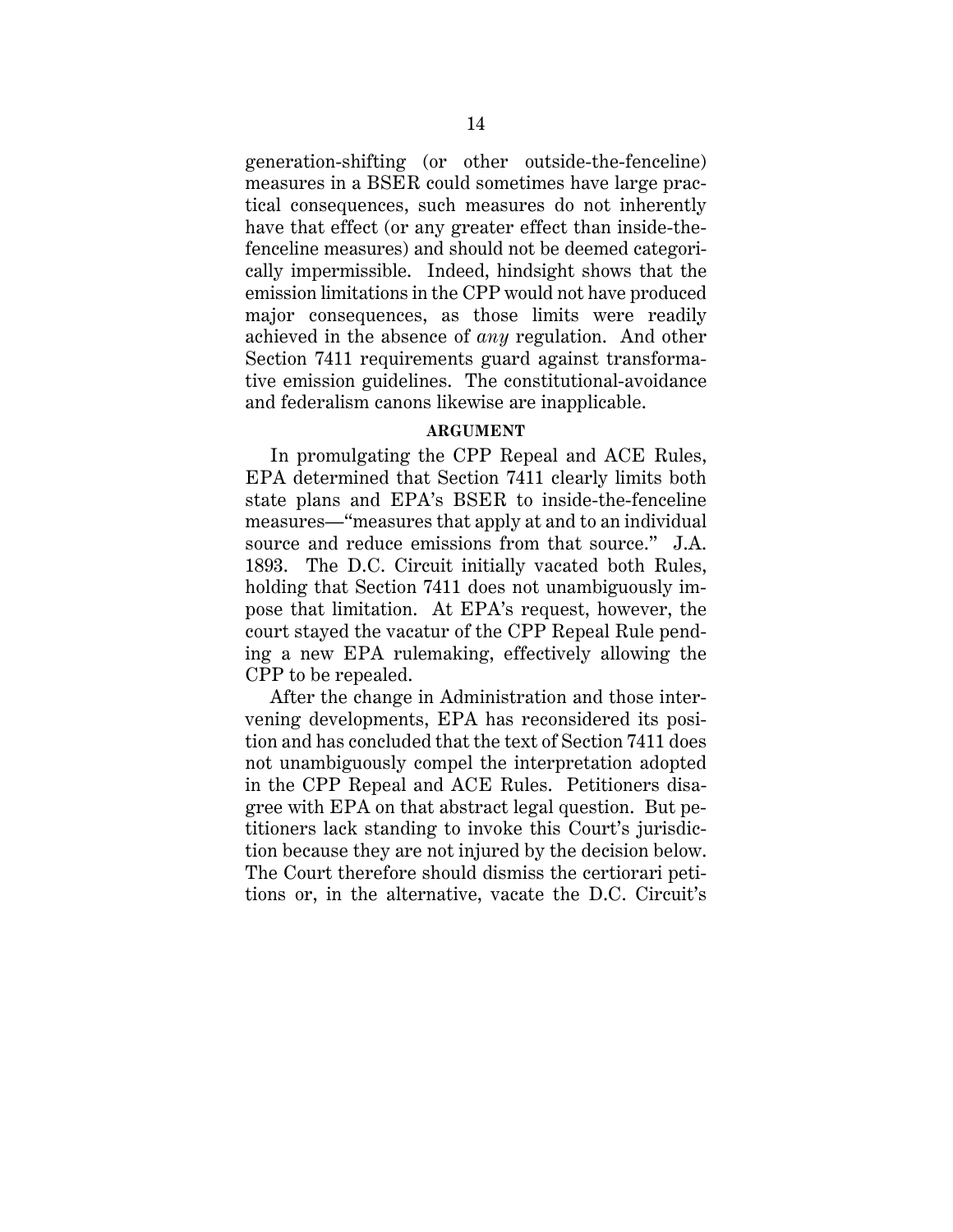holding that Section 7411 does not unambiguously preclude use of outside-the-fenceline measures. If the Court reaches the merits, it should affirm.

# **I. PETITIONERS LACK STANDING TO INVOKE THIS COURT'S APPELLATE JURISDICTION**

To ensure that federal courts decide only "'Cases' or 'Controversies,'" a litigant that invokes the court's jurisdiction must demonstrate its "standing" to do so. *Hollingsworth* v. *Perry*, 570 U.S. 693, 704 (2013) (citation omitted). To establish standing, a litigant must show that (1) it has suffered an "'actual or imminent'" injury that is "concrete and particularized"; (2) the injury is "'fairly traceable to the challenged action'"; and (3) the injury is "'likely'" to be "'redressed by a favorable decision.'" *Lujan* v. *Defenders of Wildlife*, 504 U.S. 555, 560-561 (1992) (brackets, citations, and ellipsis omitted).

"Most standing cases consider whether a plaintiff has satisfied the requirement when filing suit, but Article III demands that an 'actual controversy' persist throughout all stages of litigation." *Hollingsworth*, 570 U.S. at 705 (citation omitted). "That means that standing 'must be met by persons seeking appellate review, just as it must be met by persons appearing in courts of first instance.'" *Ibid*. (citation omitted).

At this juncture, the relevant Article III question is whether the petitioners in this Court can establish an actual or imminent injury that is traceable to the D.C. Circuit's judgment and would be redressed by reversal of that judgment. See *Hollingsworth*, 570 U.S. at 705- 707; *Arizonans for Official English* v. *Arizona*, 520 U.S. 43, 64-65 (1997); *Diamond* v. *Charles*, 476 U.S. 54, 61-71 (1986). Petitioners might contend that they have standing based on (a) the possibility that the D.C. Circuit's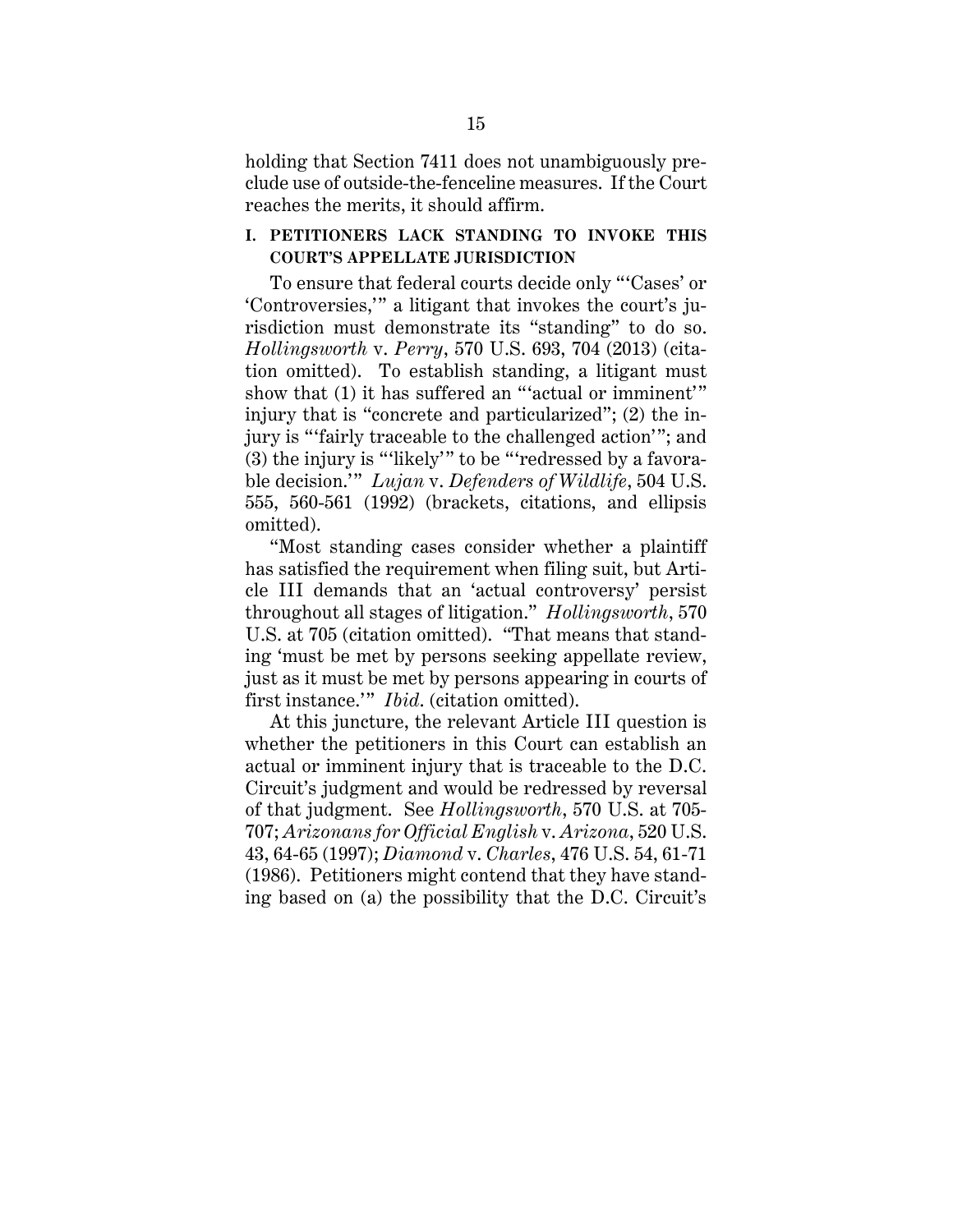decision could cause the CPP to take effect; (b) the D.C. Circuit's vacatur of the ACE Rule; or (c) the possibility that an upcoming EPA greenhouse-gas rule might include outside-the-fenceline measures. None of those theories has merit. Gov't Br. in Opp. 17-20.

## **A. The Court Of Appeals' Decision Will Not Cause The CPP To Take Effect**

By vacating the CPP Repeal Rule, the court of appeals' decision initially created a theoretical risk that, when the mandate issued, the CPP would take effect. Subsequent agency and judicial actions, however, eliminated any such possibility.

In February 2021, the government sought a stay of the mandate with respect to "the vacatur of the [CPP] Repeal Rule." J.A. 259. The motion explained that a stay "would remove any doubt about states' and regulated entities' obligations under the CPP during th[e] interim period" while the agency was promulgating a new rule governing power plants' greenhouse-gas emissions. J.A. 258. The motion stated that "EPA strongly believes that no Section 7411(d) rule should go into effect until such action is completed." *Ibid*. EPA's submission further explained that "reinstatement of the CPP would not make sense" because "[t]he deadline for states to submit State Plans under the CPP has already passed and, in any event, ongoing changes in electricity generation mean that the emission reduction goals that the CPP set for 2030 have already been achieved." J.A. 269 (footnote omitted). No party opposed the government's motion. J.A. 256.

The D.C. Circuit granted the government's motion, "withhold[ing] issuance of the mandate with respect to the vacatur of the [CPP] Repeal Rule *until the EPA responds to the court's remand in a new rulemaking*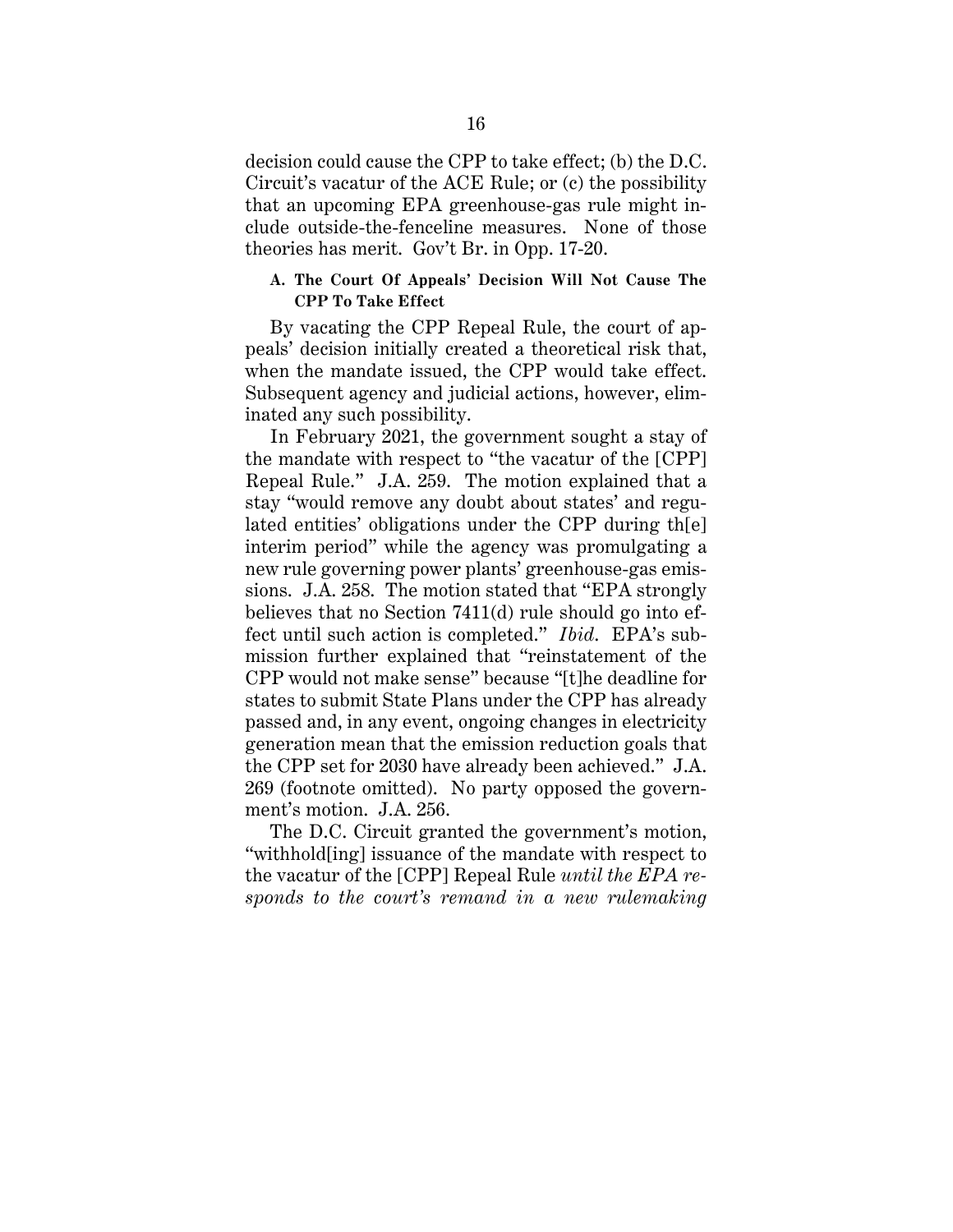*action*." J.A. 270-271 (emphasis added). Because that stay will remain in place until EPA promulgates a new rule, the CPP will not become operative—thus producing the same result as the CPP Repeal Rule, which petitioners supported below. These circumstances have mooted the prior dispute as to the CPP Repeal Rule's legality. Petitioners therefore cannot establish standing to invoke this Court's appellate jurisdiction based on any harm they might suffer if the CPP took effect. Gov't Br. in Opp. 17.

### **B. Petitioners Are Not Injured By The Court Of Appeals' Vacatur Of The ACE Rule**

With respect to the court of appeals' vacatur of the ACE Rule, the government did not seek—and the court did not grant—a stay of the mandate. J.A. 258, 271. That approach ensured that States and regulated entities were not forced to adapt their operations to comply with ACE Rule requirements that might then be superseded by a new EPA rulemaking. The immediate effect of the court's decision is that greenhouse-gas emissions from existing power plants are not subject to *any* regulation under Section 7411(d). Gov't Br. in Opp. 17-18.

A decision of this Court upholding the inside-thefenceline interpretation that underlay the CPP Repeal and ACE Rules could lead to reinstatement of the ACE Rule during the pendency of EPA's upcoming rulemaking. But petitioners cannot demonstrate injury from the D.C. Circuit's vacatur of the ACE Rule, and they would derive no practical benefit from the Rule's reinstatement.

1. The private petitioners have no concrete interest in bringing about that result. Those petitioners seek to prevent what they view as *over*-regulation of existing coal-fired power plants. Although they preferred the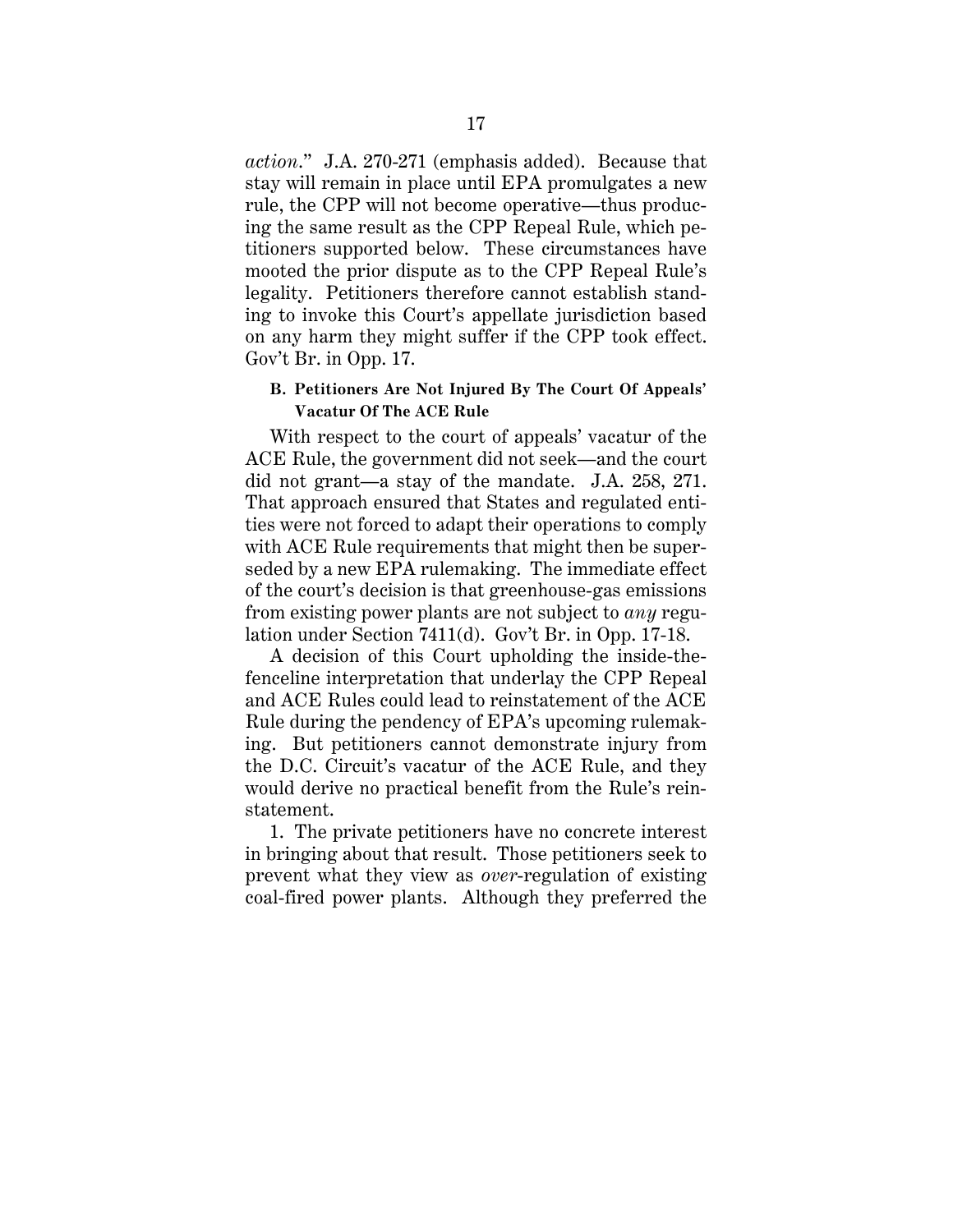ACE Rule to the CPP, the current absence of *any* federal greenhouse-gas regulation causes them no tangible harm.

2. The vacatur of the ACE Rule likewise causes no tangible injury to the state petitioners. States sometimes have standing to protect their sovereign or "quasi-sovereign" interests. See *Massachusetts* v. *EPA*, 549 U.S. 497, 518-520 (2007). But here, the D.C. Circuit's vacatur of the ACE Rule, and its decision not to stay that aspect of its mandate, relieved the States of their obligation to develop and enforce plans to implement that Rule, without imposing on them any alternative federal-law duty. The fact that no party opposed the government's motion for a partial stay of the court's mandate, or asked the D.C. Circuit to broaden the stay to encompass the court's vacatur of the ACE Rule, demonstrates that the vacatur did not injure the state petitioners. Absent any tangible effect on the state petitioners' regulatory prerogatives, their abstract disagreement with the D.C. Circuit's legal analysis does not confer standing. Cf. *Diamond*, 476 U.S. at 66 ("Article III requires more than a desire to vindicate value interests." $)^1$ 

# **C. Petitioners Seek What Would In Substance Be An Impermissible Advisory Opinion Intended To Constrain EPA In Its Future Rulemaking**

Petitioners' real concern is not with any extant EPA regulation, but with measures that the agency *might*

<sup>&</sup>lt;sup>1</sup> Because greenhouse-gas emissions in one State can contribute to environmental harms in other States, a State may in some circumstances have standing to challenge alleged EPA *under*-regulation of greenhouse-gas emissions. See *Massachusetts* v. *EPA*, 549 U.S. at 521-526. None of the state petitioners, however, has objected on that ground to the vacatur of the ACE Rule.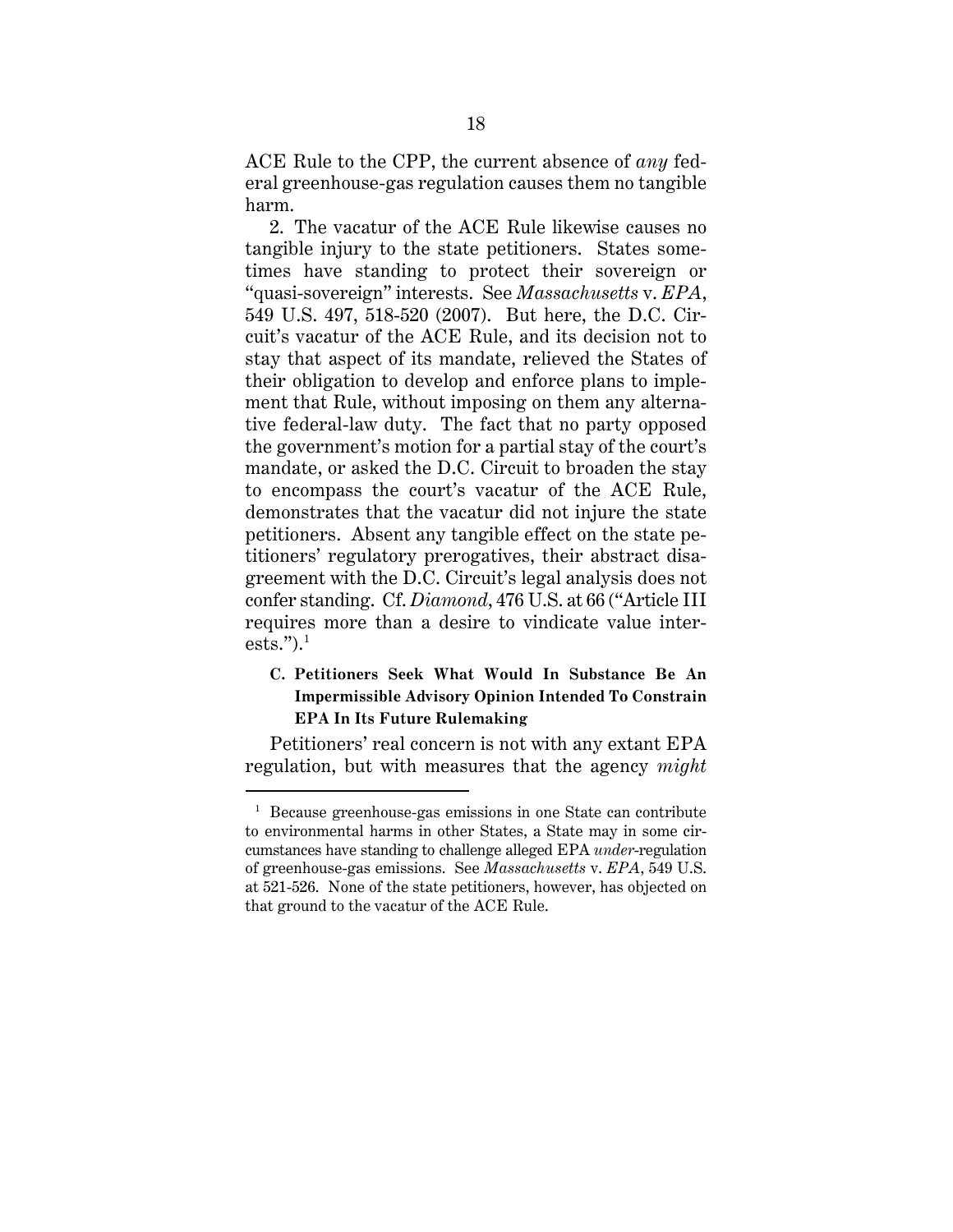adopt in its upcoming rulemaking to limit greenhousegas emissions from existing power plants. See, *e.g.*, NACC Br. 26 ("If the agency is not limited to sourcelevel and source-achievable systems, the next [CPP] could be the 'Green New Deal.'"); WV Pet. 21 (urging the Court to grant review "to clarify EPA's legal framework from the outset"). In seeking an anticipatory ruling as to the limits of EPA's regulatory authority, petitioners request the sort of advisory opinion that Article III courts are barred from providing. See, *e.g.*, *TransUnion LLC* v. *Ramirez*, 141 S. Ct. 2190, 2203 (2021) (reaffirming that "federal courts do not issue advisory opinions" and "do not possess a roving commission to publicly opine on every legal question"); cf. *In re Murray Energy Corp.*, 788 F.3d 330, 334-336 (D.C. Cir. 2015) (Kavanaugh, J.) (holding that court lacked authority to review the proposed rule that was later finalized as the CPP because the proposed rule was not final agency action).

This Court has "repeatedly reiterated that 'threatened injury must be *certainly impending* to constitute injury in fact,' and that 'allegations of *possible* future injury' are not sufficient." *Clapper* v. *Amnesty Int'l USA*, 568 U.S. 398, 409 (2013) (brackets and citation omitted). EPA is legally obligated to promulgate a rule governing greenhouse-gas emissions from existing power plants, J.A. 258, but it is entirely speculative what specific measures that future rule will contain. Gov't Br. in Opp. 19-20; cf. J.A. 102-103 (D.C. Circuit leaves open the question "whether the approach of the ACE Rule is a permissible reading of the statute as a matter of agency discretion").

In determining anew the BSER, the agency will take into account this Court's decision to stay the CPP, see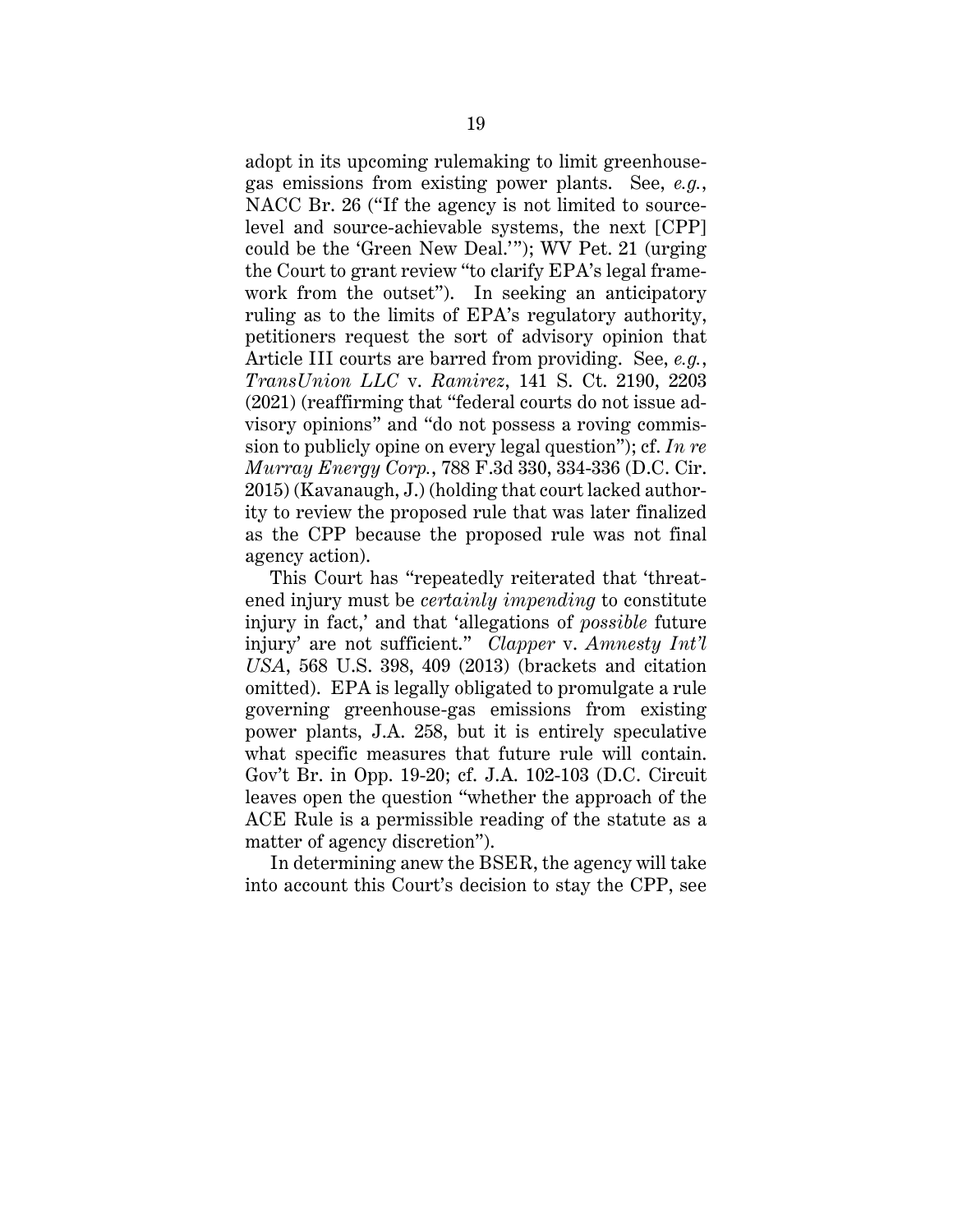*West Virginia* v. *EPA*, 577 U.S. 1126 (2016); "changed facts and circumstances in the electricity sector that have occurred over the last several years," J.A. 259; and public comments of interested parties, including petitioners here, 42 U.S.C. 7607(d)(5). The need for the agency to consider those intervening developments, and the possibility of further changed circumstances during the pendency of the rulemaking, render it wholly uncertain whether any particular features of the CPP will be incorporated into a new EPA rule. Cf. *Clapper*, 568 U.S. at 410-414 (holding that plaintiffs' allegations were insufficient to establish standing because they depended on speculation as to the steps that both governmental and private actors might take). The Court accordingly should "put aside the natural urge to proceed directly to the merits of an important dispute and to 'settle' it for the sake of convenience and efficiency." *Hollingsworth*, 570 U.S. at 704-705 (brackets and citation omitted).

This Court has indicated that in some circumstances, a "substantial risk" of future harm may be sufficient to establish standing. *Susan B. Anthony List* v. *Driehaus*, 573 U.S. 149, 158 (2014) (citation omitted). This case, however, would be an especially unsuitable occasion to relax the usual requirement that injury be "certainly impending." The plaintiffs in *Susan B. Anthony List* challenged the constitutionality of specific enacted laws, and the only uncertainty concerned the likelihood that the laws would be enforced against them. See *id*. at 154, 161-167. Here, by contrast, petitioners are not currently subject to any federal greenhouse-gas restrictions; there is substantial uncertainty about the contours of the upcoming EPA rule; and petitioners ask the Court to pronounce on the validity of hypothetical regulatory provisions that the agency *might*—but very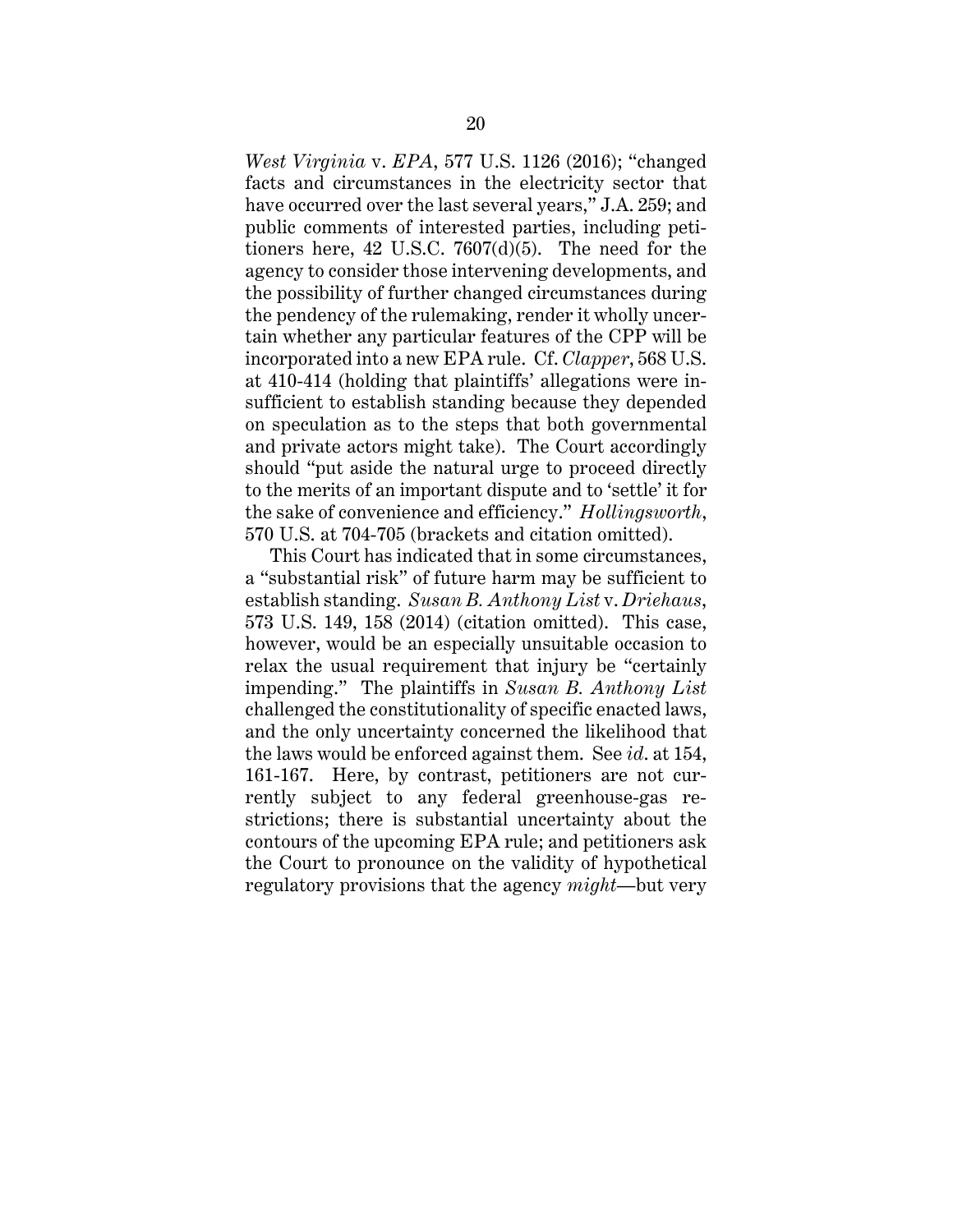well *might not*—adopt. And when EPA ultimately promulgates a new rule governing greenhouse-gas emissions from existing power plants, that rule will be subject to immediate judicial review, see 42 U.S.C. 7607(b)(1), without the current need for speculation about its contents. See *Murray Energy*, 788 F.3d at 335 ("After EPA issues a final rule, parties with standing will be able to challenge that rule in a pre-enforcement suit, as well as to seek a stay of the rule pending judicial review."). In these circumstances, "[l]etting the Executive Branch's decisionmaking process run its course not only brings more manageable proportions to the scope of the parties' dispute, but also ensures that [the Members of this Court] act *as judges*, and do not engage in policymaking properly left to elected representatives." *Trump* v. *New York*, 141 S. Ct. 530, 536 (2020) (per curiam) (citations and internal quotation marks omitted).

**D. This Court Should Dismiss The Certiorari Petitions For Lack Of Standing Or, In The Alternative, Vacate The D.C. Circuit's Holding That Section 7411 Does Not Unambiguously Preclude Outside-The-Fenceline Measures**

Because petitioners cannot establish an injury that is traceable to the D.C. Circuit's decision and would be redressed by reversal of that court's judgment, the certiorari petitions should be dismissed "for want of jurisdiction." *Diamond*, 476 U.S. at 71 (dismissing because the appellant in this Court had not suffered any cognizable injury from the lower court's judgment).

In the alternative, the Court may wish to vacate the D.C. Circuit's holding that Section 7411 does not unambiguously bar outside-the-fenceline measures when EPA devises a BSER. Petitioners had a concrete stake in that issue at an earlier stage of this litigation, when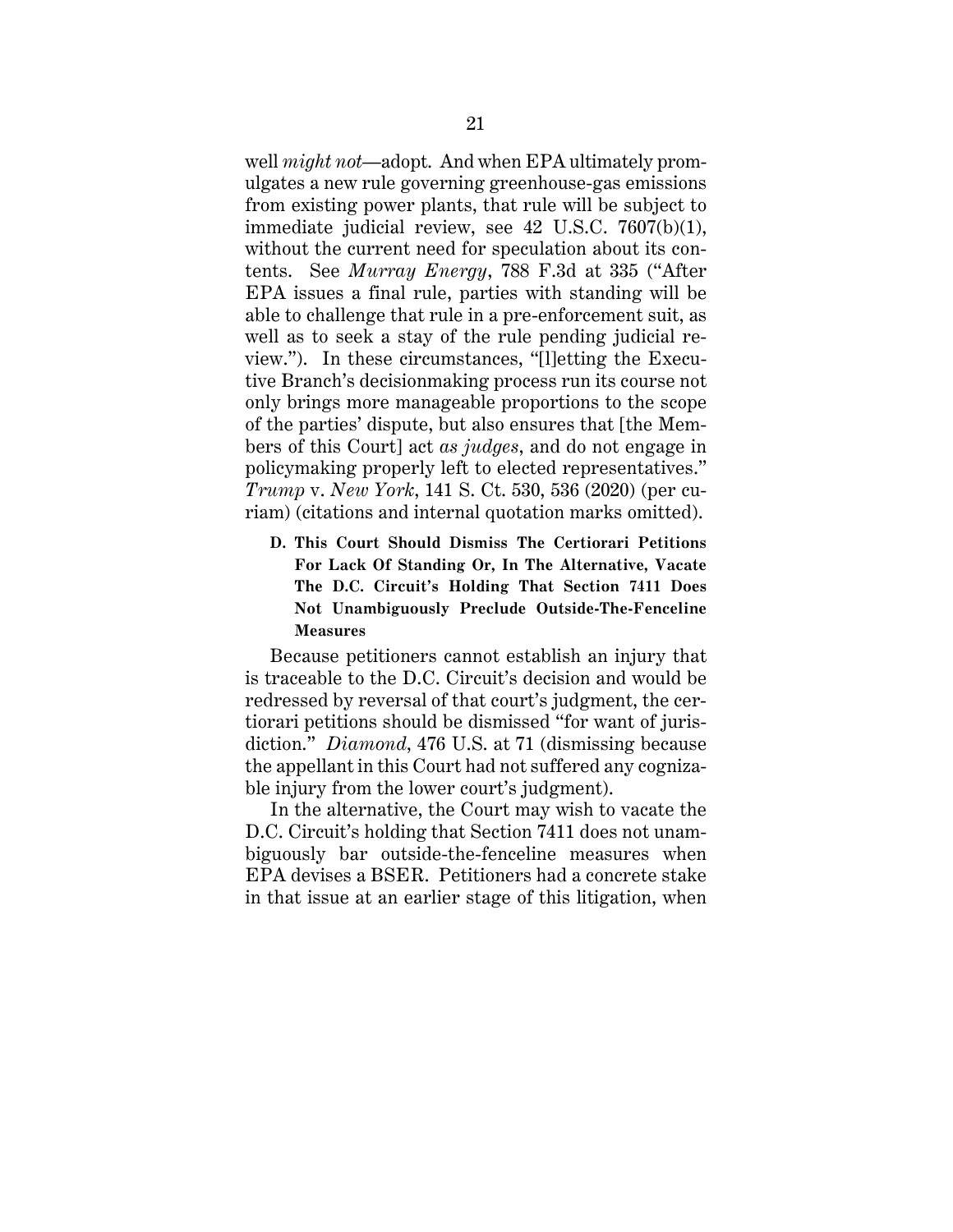vacatur of the CPP Repeal Rule might have caused the CPP to take effect. The changed circumstances that eliminated that possibility—in particular, the industry developments that rendered the specifics of the CPP obsolete, see J.A. 265, 269; EPA's decision to conduct a new rulemaking, see J.A. 258, 265; and the resulting partial stay of the court of appeals' mandate at the government's request, see J.A. 270-271—were outside petitioners' control.

This Court's "equitable tradition of vacatur" reflects the understanding that "[a] party who seeks review of an adverse ruling, but is frustrated by the vagaries of circumstance, ought not in fairness be forced to acquiesce in the judgment." *U.S. Bancorp Mortg. Co.* v. *Bonner Mall P'ship*, 513 U.S. 18, 25 (1994). This Court has most often employed vacatur to prevent that result when cases have become moot on appeal through "happenstance." *Id*. at 23 (citation omitted); see *United States* v. *Munsingwear, Inc.*, 340 U.S. 36, 39-41 (1950). The Court also has "broad power" to vacate "'any judgment, decree, or order'" of a lower court and to remand for proceedings "'as may be just under the circumstances.'" *Lawrence* v. *Chater*, 516 U.S. 163, 166 (1996) (per curiam) (quoting 28 U.S.C. 2106).

Here, the changed circumstances described above have deprived petitioners of their prior stake in the validity of the CPP Repeal Rule. And even if this Court's review on the merits could lead to reinstatement of the ACE Rule, petitioners lack any interest in producing that result. If this Court agrees that resolving the merits would be inappropriate, petitioners' efforts to obtain review of the disputed statutory interpretation will have been "frustrated by the vagaries of circumstance." *Bancorp*, 513 U.S. at 25; see *Biden* v. *Sierra Club*, 142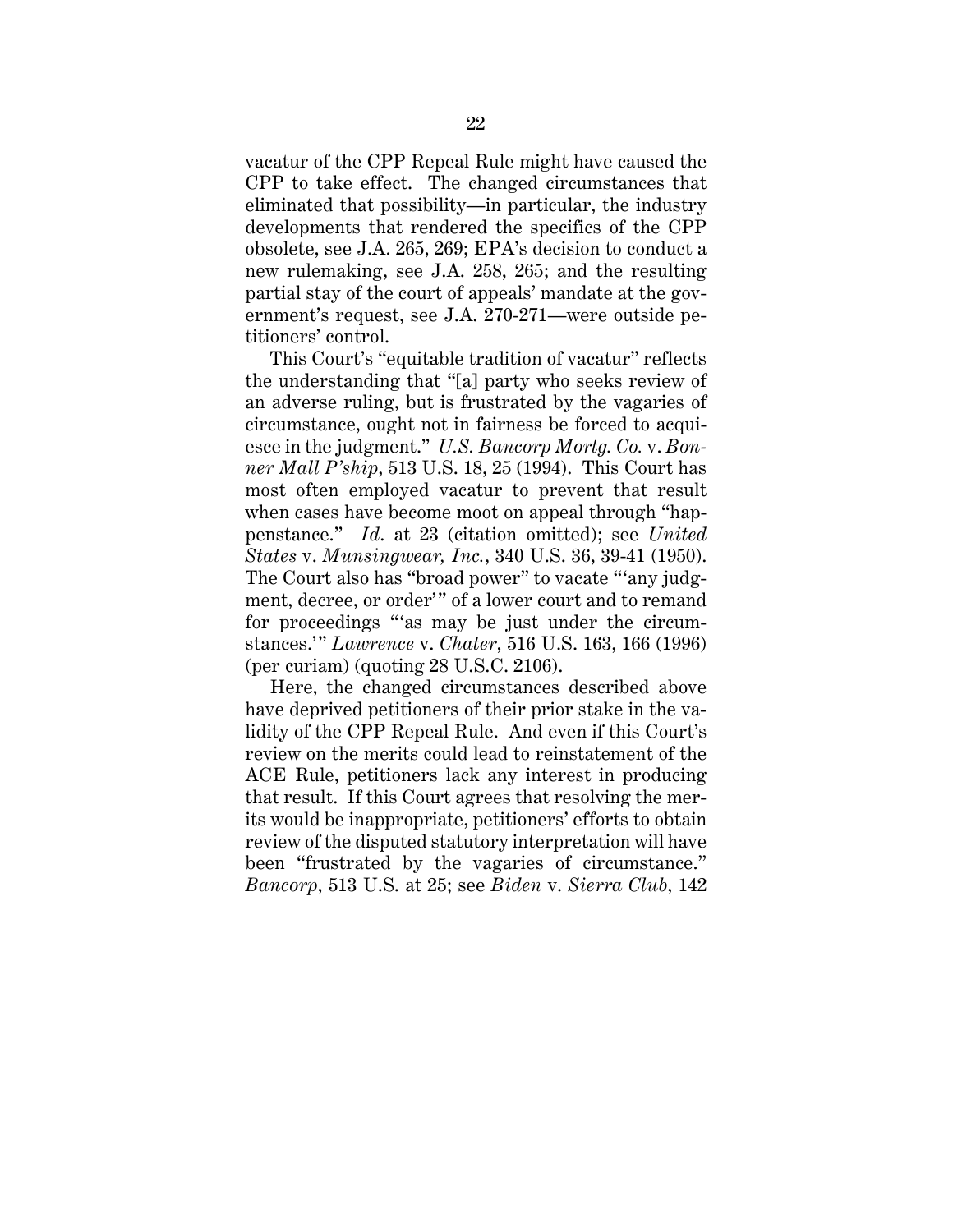S. Ct. 46, 46 (2021) (vacating the judgment below in light of "changed circumstances"). Vacatur of the D.C. Circuit's holding that Section 7411 does not unambiguously preclude outside-the-fenceline measures would ensure that judicial review of a future EPA greenhouse-gas rule is unconstrained by the precedential effect of the decision below, without the issuance by this Court of any anticipatory ruling on the merits of the disputed legal issues.2

## **II. THE CPP REPEAL AND ACE RULES RESTED ON AN ERRONEOUS VIEW OF SECTION 7411**

The D.C. Circuit in this case did not review the CPP itself, but rather reviewed EPA's subsequent *repeal* of the CPP and its promulgation of the ACE Rule. Those regulatory actions rested on the view that the only measures EPA may consider in developing emission guidelines—and the only measures that States may include in their own plans—are so-called inside-thefenceline measures. J.A. 1769, 1893. The Rules stated

<sup>&</sup>lt;sup>2</sup> The D.C. Circuit relied on substantially the same analysis in vacating the ACE Rule, but vacatur of that analysis should not cause the ACE Rule to become operative given EPA's position that "no Section 7411(d) rule should go into effect until" the future rulemaking concludes. J.A. 258. That issue could be addressed on remand. In addition, this Court should not vacate the D.C. Circuit's holding that EPA has authority under Section 7411 to regulate greenhousegas emissions from existing power plants. J.A. 176-198. As to that holding, petitioners were not deprived of further review by "happenstance." Rather, only the petitioner in No. 20-1778 sought review of that holding, and this Court denied review. Cf. *Camreta* v. *Greene*, 563 U.S. 692, 714 & n.11 (2011) (vacating the "part of the Ninth Circuit's opinion" that found the defendant officers' conduct unconstitutional, while leaving "untouched" the holding that the officers had qualified immunity).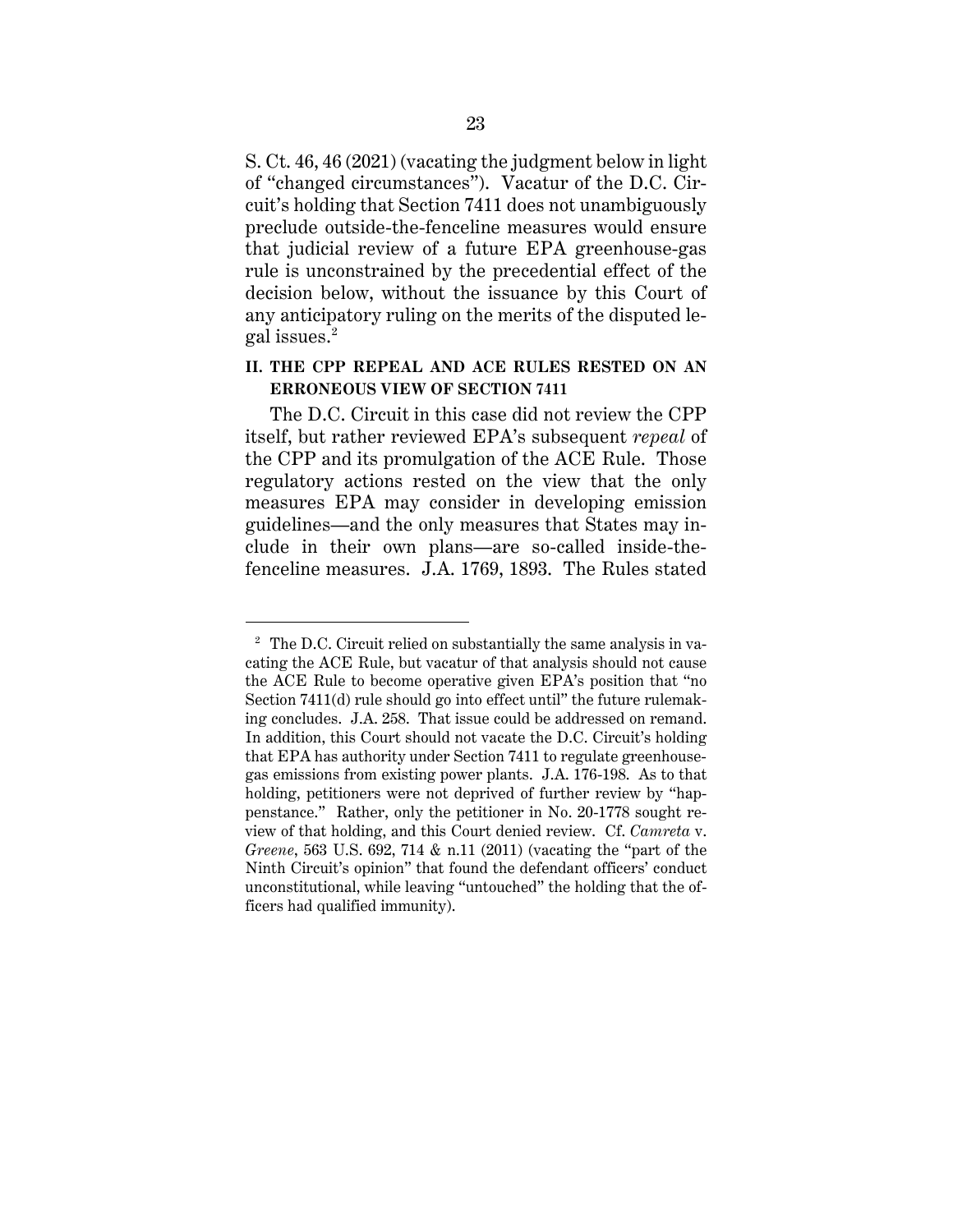that the CAA's text unambiguously imposed that limitation, which would prohibit not just generation shifting, but also other outside-the-fenceline measures such as biomass co-firing, averaging, and trading. J.A. 103.

Neither Section 7411's text nor any applicable canon of construction compels that interpretation. The D.C. Circuit therefore correctly held that the Rules rested on an erroneous view of the law.

# **A. Section 7411 Does Not Unambiguously Compel The Interpretation In The CPP Repeal And ACE Rules**

The CPP Repeal and ACE Rules adopted an interpretation of Section 7411 that applies to both States and EPA. No party here explicitly defends the view that Section 7411 unambiguously limits *States* to inside-thefenceline measures. The statutory text likewise does not limit EPA to such measures.

## *1. The CPP Repeal and ACE Rules rest on an interpretation that limits both States and EPA to inside-the-fenceline measures*

Under the interpretation adopted in the CPP Repeal Rule, the only measures that EPA may include in its BSER for existing sources are inside-the-fenceline measures—"measures that apply at and to an individual source and reduce emissions from that source." J.A. 1893; see J.A. 1769. In the ACE Rule, EPA determined that state plans "should correspond with the approach used to set the standard in the first place," J.A. 1894, and therefore likewise may include only inside-thefenceline measures, J.A. 1893.

EPA nevertheless recognized that some off-site conduct might be essential to particular emission-control techniques. For example, the ACE Rule identified carbon capture and sequestration as a permissible inside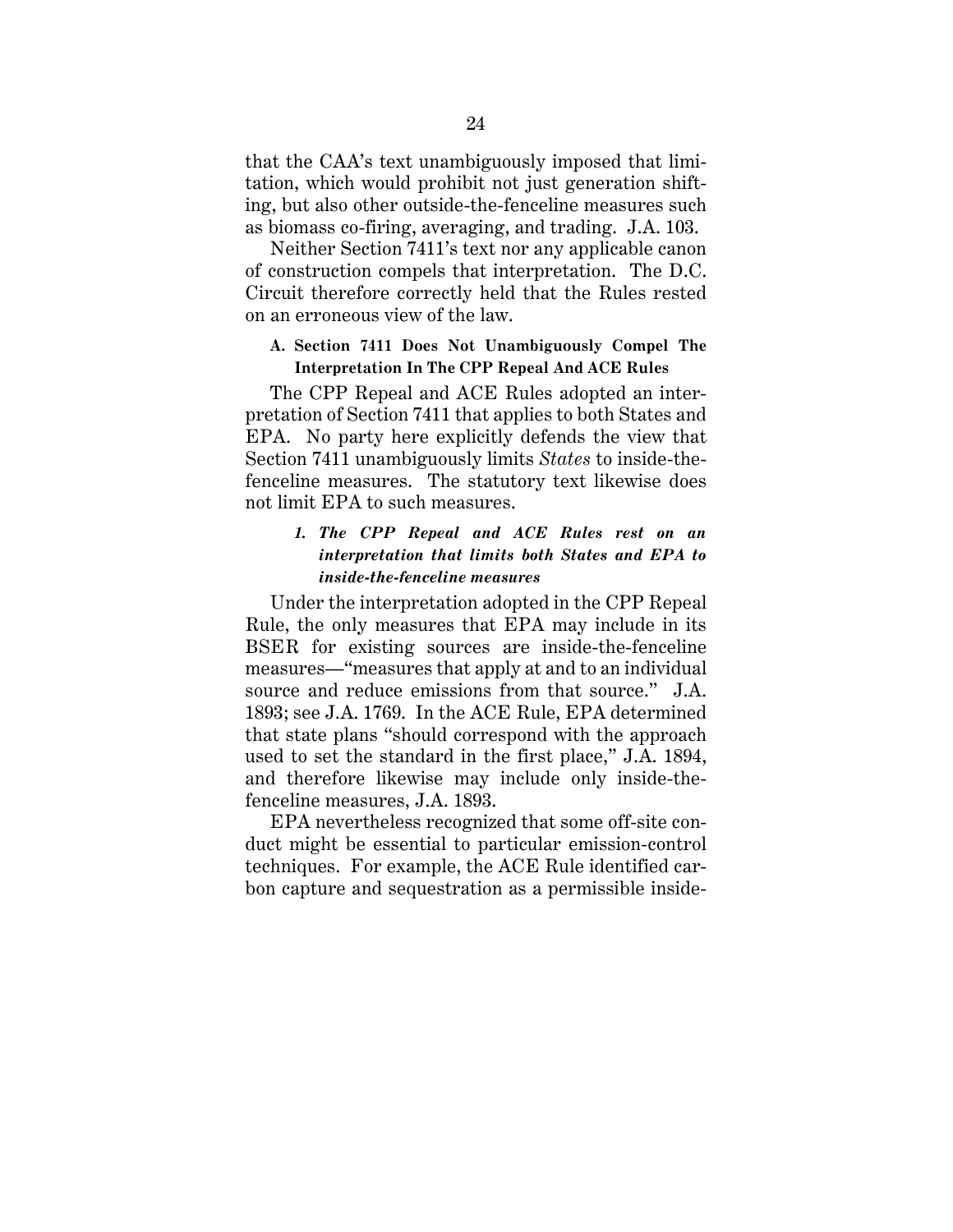the-fenceline measure. J.A. 1733. But while that technique involves the on-site *capture* of  $CO<sub>2</sub>$ , the *sequestration* of the captured gas occurs at off-site locations. J.A. 1854.

Under the inside-the-fenceline interpretation, what must occur at an individual source is the *reduction in emissions*. That was the ACE Rule's primary basis for excluding biomass co-firing as a permissible measure. J.A. 1850-1851, 1903-1904. Biomass captures and sequesters  $CO<sub>2</sub>$  while it grows off-site, J.A. 1851, and biomass co-firing involves using biomass as a secondary fuel on-site, cf. J.A. 1840. Despite increasing  $CO<sub>2</sub>$  emissions at a source's smokestack, biomass co-firing may, in certain circumstances, result in net  $CO<sub>2</sub>$  reductions if emissions are considered over the entire life cycle of the fuel. J.A. 1851. Although biomass co-firing occurs onsite, the ACE Rule deemed it an impermissible outsidethe-fenceline measure because the  $CO<sub>2</sub>$  capture—and thus any attendant emission reduction—occurs elsewhere. J.A. 1904.

In addition, the inside-the-fenceline interpretation requires that a measure reduce emissions at *every* source. The ACE Rule therefore rejected averaging and trading as permissible measures. J.A. 1899-1903. An averaging program, for example, might require a group of facilities to reduce their average emissions to a particular level; so long as some facilities reduced their emissions sufficiently below that level, it would not be necessary for every facility to reduce its emissions. Cf. *Chevron U.S.A. Inc.* v. *Natural Res. Def. Council, Inc.*, 467 U.S. 837, 863 n.37 (1984) (explaining the "'bubble' or 'netting' concept"). Similarly, a trading program might allocate allowances authorizing a particular level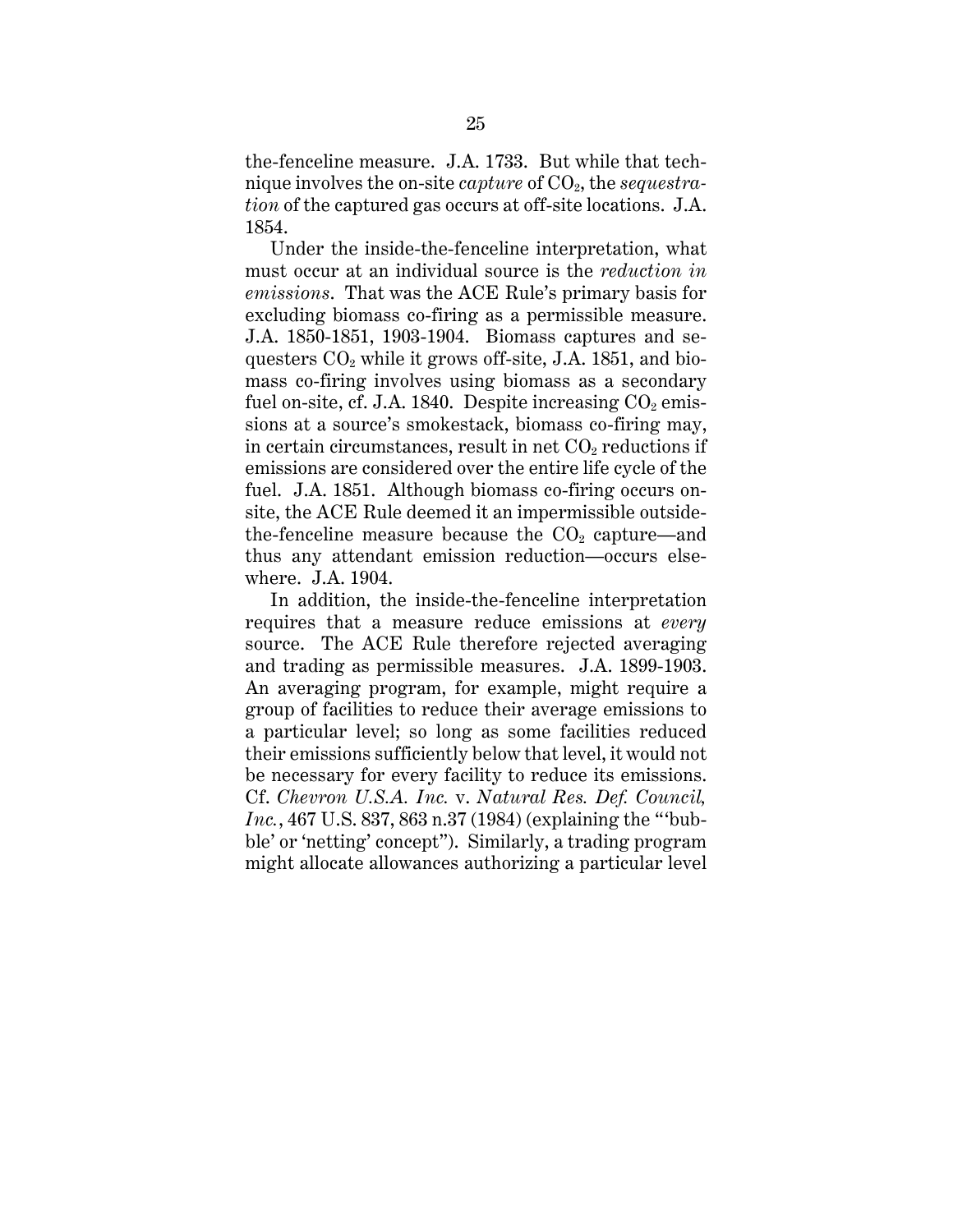of emissions, J.A. 1103; a facility would not need to reduce its emissions so long as it traded for sufficient allowances. See J.A. 1902 (observing that "some sources would not need to apply any pollution control techniques at all in order to comply with a cap-and-trade scheme"). Although averaging and trading programs give regulated sources flexibility to meet emissionreduction goals at the lowest possible cost, the ACE Rule deemed such programs impermissible because they would not require emission reductions from every source. J.A. 1901.

## *2. Section 7411(d)(1)(A) should not be construed to limit state plans to inside-the-fenceline measures*

a. States have "traditional authority" over "in-state generation" of electricity. *Hughes* v. *Talen Energy Mktg., LLC*, 578 U.S. 150, 165 (2016). "Interstate air pollution," by contrast, is principally a matter of federal rather than state concern. J.A. 156.

Section 7411(d) reflects Congress's effort to strike an appropriate balance between federal and state prerogatives. For existing sources, "the Act adopts a cooperative-federalism approach that leaves the States discretion in determining how their State and industry can best meet quantitative emissions guidelines established by the EPA." J.A. 98. Section 7411(d) "envisions extensive cooperation between federal and state authorities, generally permitting each State to take the first cut at determining how best to achieve EPA emissions standards within its domain." *American Elec. Power Co.* v. *Connecticut*, 564 U.S. 410, 428 (2011) (*AEP*) (citation omitted).

b. Petitioners do not explicitly dispute that States may include outside-the-fenceline measures in the plans they develop to achieve EPA's emission limitations.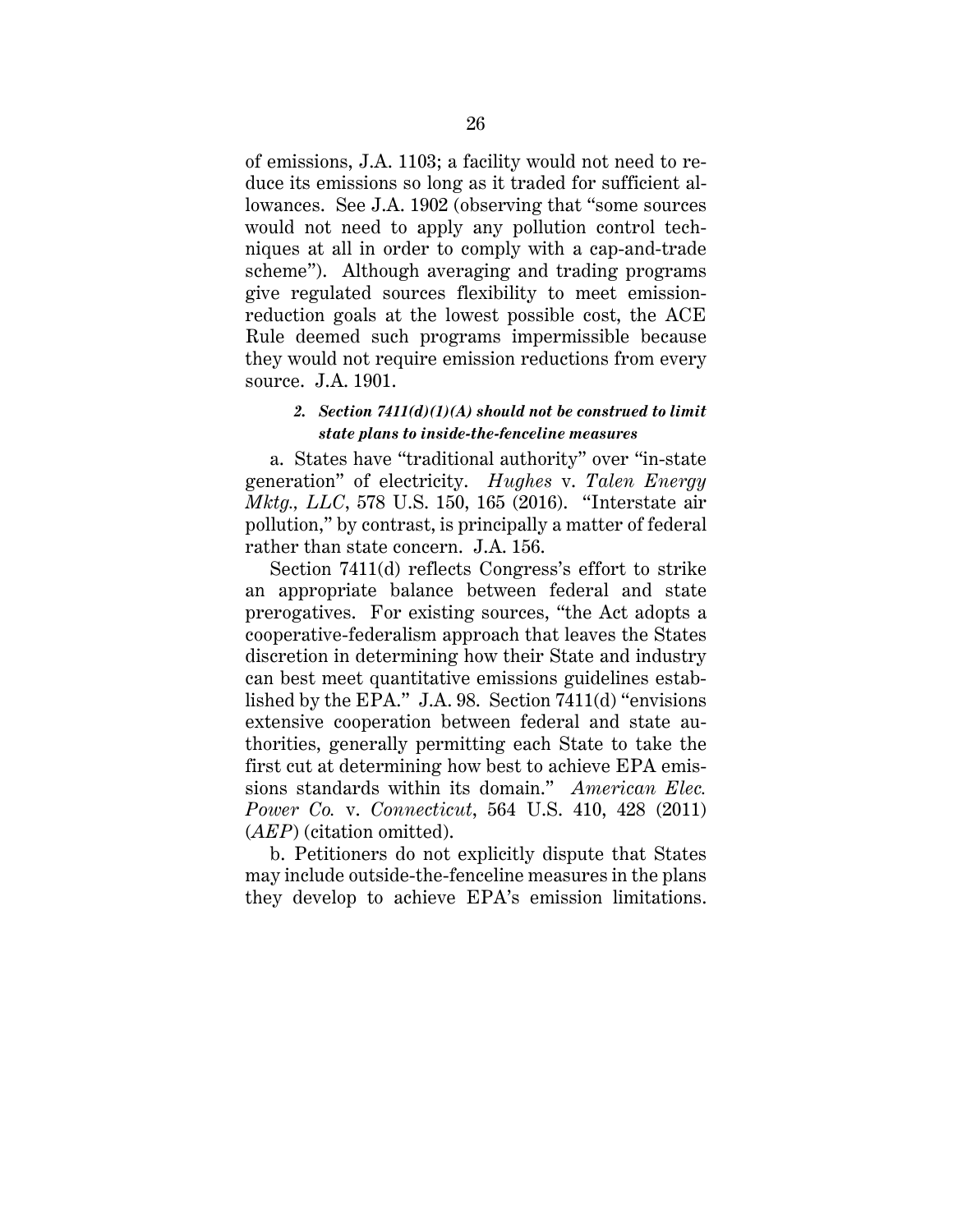Thus, NACC accepts (Br. 48) that state plans may include provisions for "emissions-trading or the like." North Dakota likewise recognizes that "States have 'wide discretion' in formulating their plans." ND Br. 38 (citation omitted); see WV Br. 27 (emphasizing States' "wide discretion").

Petitioners' emphasis on the need for state flexibility is consistent with the framework of cooperative federalism described above. It is inconsistent, however, with the ACE Rule's conclusion that the only measures States may use in their plans are inside-the-fenceline measures. J.A. 1893. It is also inconsistent with some petitioners' suggestion that Section  $7411(d)(1)(A)$ 's reference to "standards of performance for any existing source" precludes reliance on outside-the-fenceline measures as the BSER. See NACC Br. I, 13, 33-34; WV Br. 31, 39. That language identifies the required contents of *state plans*, not of the BSER.

An artificially narrow construction of Section 7411(d)(1)(A) therefore would constrain state discretion and disserve the federalism values that petitioners emphasize, without furthering federal objectives. If particular outside-the-fenceline mechanisms are authorized by state law and would achieve compliance with EPA's emission guidelines, there is no sound basis to read Section  $7411(d)(1)(A)$  as precluding those measures.

c. Nothing in Section  $7411(d)(1)$  bars States from including outside-the-fenceline measures in their plans. Under Section 7411(d)(1), States must "establish[]," "implement[]," and "enforce[]" "standards of performance for any existing source." 42 U.S.C. 7411(d)(1). A state plan that specifies what each existing source must do to satisfy plan requirements is naturally characterized as establishing "standards of performance for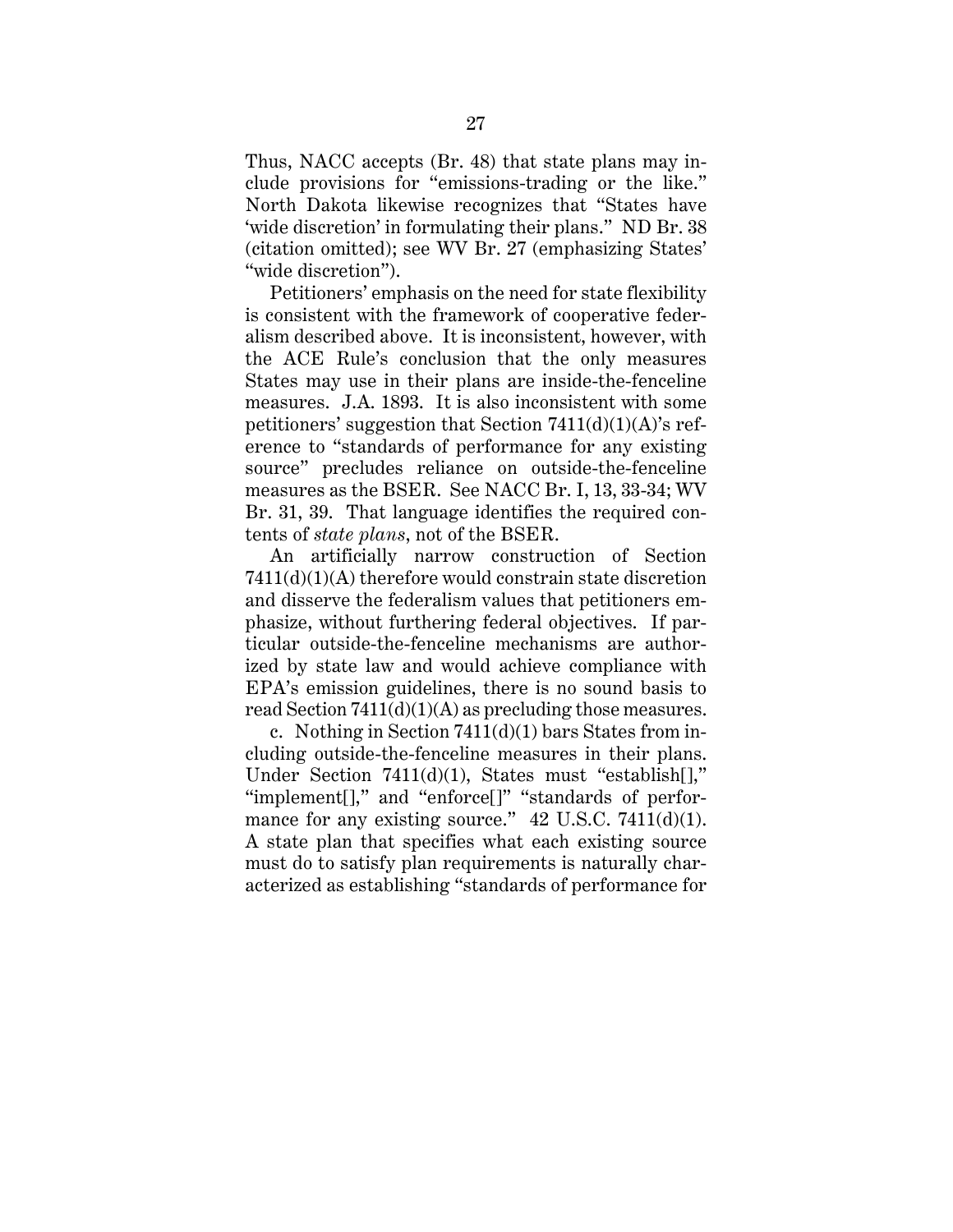[each] existing source," even if measures like biomass co-firing and trading are identified as potential means of compliance.

For example, assuming the existence of circumstances in which biomass co-firing could reduce  $CO<sub>2</sub>$ emissions, a State could allow each coal-fired plant the option of satisfying its standard of performance by cofiring with biomass. Any resulting reductions in emissions would rely on  $CO<sub>2</sub>$  capture that occurs during biomass growth, beyond each plant's fenceline. See p. 25, *supra*. But the State could still "implement[]" and "enforce[]" the "standard of performance for [each] existing source" by accounting for those reductions when determining whether a particular source had satisfied the standard. 42 U.S.C. 7411(d)(1).

A State likewise could allow each plant the option of satisfying its standard through trading. Numerous eastern States, for example, have created the Regional Greenhouse Gas Initiative, which allocates tradeable  $CO<sub>2</sub>$  emission allowances to regional power plants. See https://rggi.org. If Section 7411(d)(1) limited States to inside-the-fenceline measures, States could not rely on such trading programs to achieve EPA's emission limitations.

Section 7411(d) authorizes each State, "in applying a standard of performance to any particular source," to "take into consideration, among other factors, the remaining useful life of the existing source to which such standard applies." 42 U.S.C. 7411(d)(1). That provision allows a State to "find that the costs" of a particular emission-reduction measure "are not reasonable when consideration is given to the timeframe for the planned retirement of the source." J.A. 1827. Trading programs likewise help to ensure that costs are reasonable by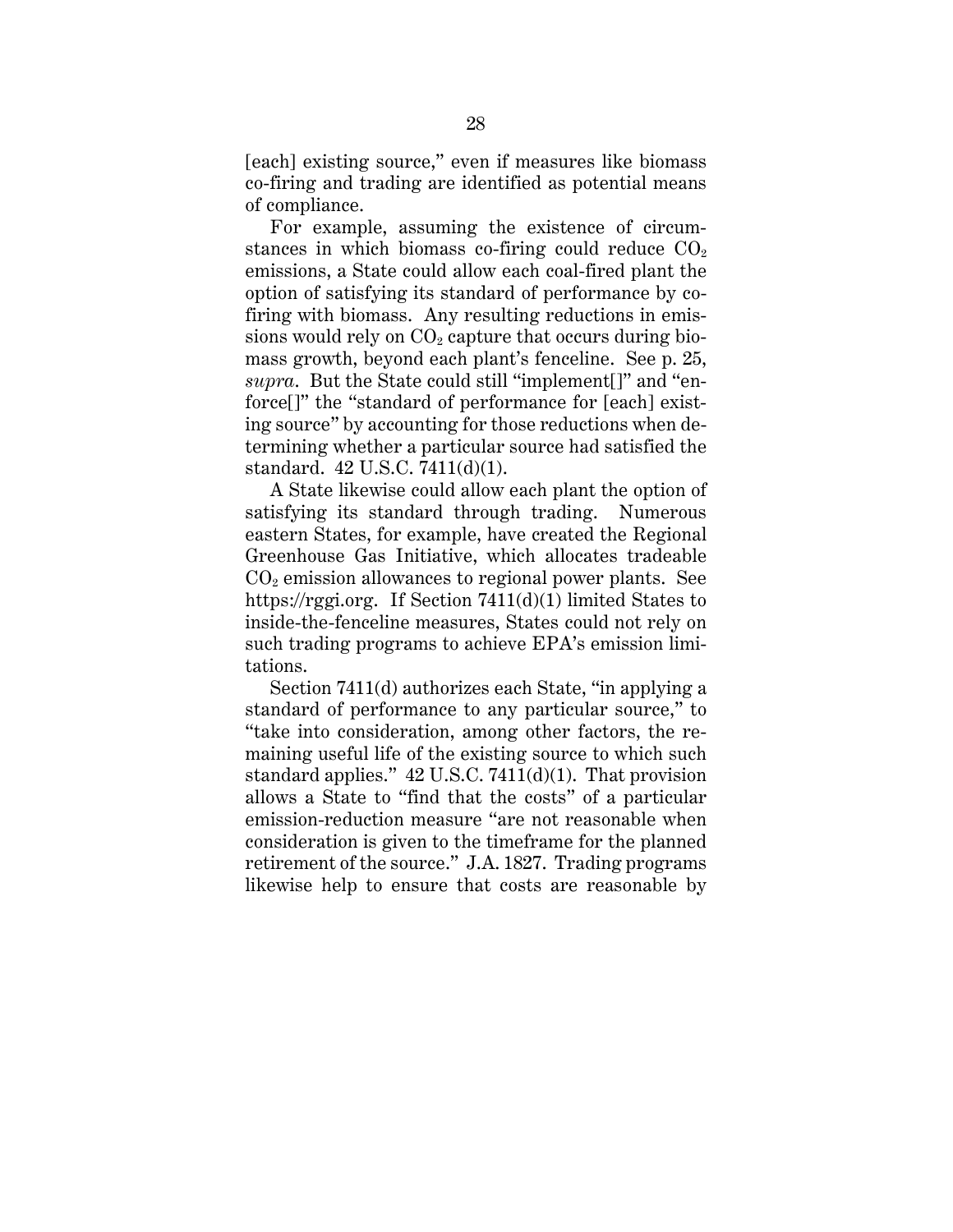enabling market forces to identify the facilities whose emissions can be reduced most cost-effectively, J.A. 605-606, and nothing in Section 7411(d) precludes States from considering a source's acquisition of allowances in implementing and enforcing a standard of performance for that particular source.

d. Section 7411(d) requires a "procedure similar to that provided by section  $7410$ ."  $42 \text{ U.S.C. } 7411 \text{ (d)}(1)$ . Consideration of the Section 7410 framework reinforces the absence of any inside-the-fenceline limit on the measures States may employ under Section 7411(d). Section 7410 is a provision of the NAAQS program, under which EPA promulgates national standards for certain air pollutants. 42 U.S.C. 7408(a); see 42 U.S.C. 7409(a). Each State then submits a plan that "provides for implementation, maintenance, and enforcement of such" standards,  $42 \text{ U.S.C. } 7410(a)(1)$ , and "include[s] enforceable emission limitations and other control measures, means, or techniques (including economic incentives such as fees, marketable permits, and auctions of emissions rights),"  $42$  U.S.C.  $7410(a)(2)(A)$ .

"States have 'wide discretion' in formulating their plans" under Section 7410. *Alaska Dep't of Envtl. Conservation* v. *EPA*, 540 U.S. 461, 470 (2004) (citation omitted); see *Union Elec. Co.* v. *EPA*, 427 U.S. 246, 269 (1976) ("Congress plainly left with the States, so long as the national standards were met, the power to determine which sources would be burdened by regulation and to what extent."); *Train* v. *Natural Res. Def. Council, Inc.*, 421 U.S. 60, 79 (1975) ("[S]o long as the ultimate effect of a State's choice of emission limitations is compliance with the national standards for ambient air, the State is at liberty to adopt whatever mix of emission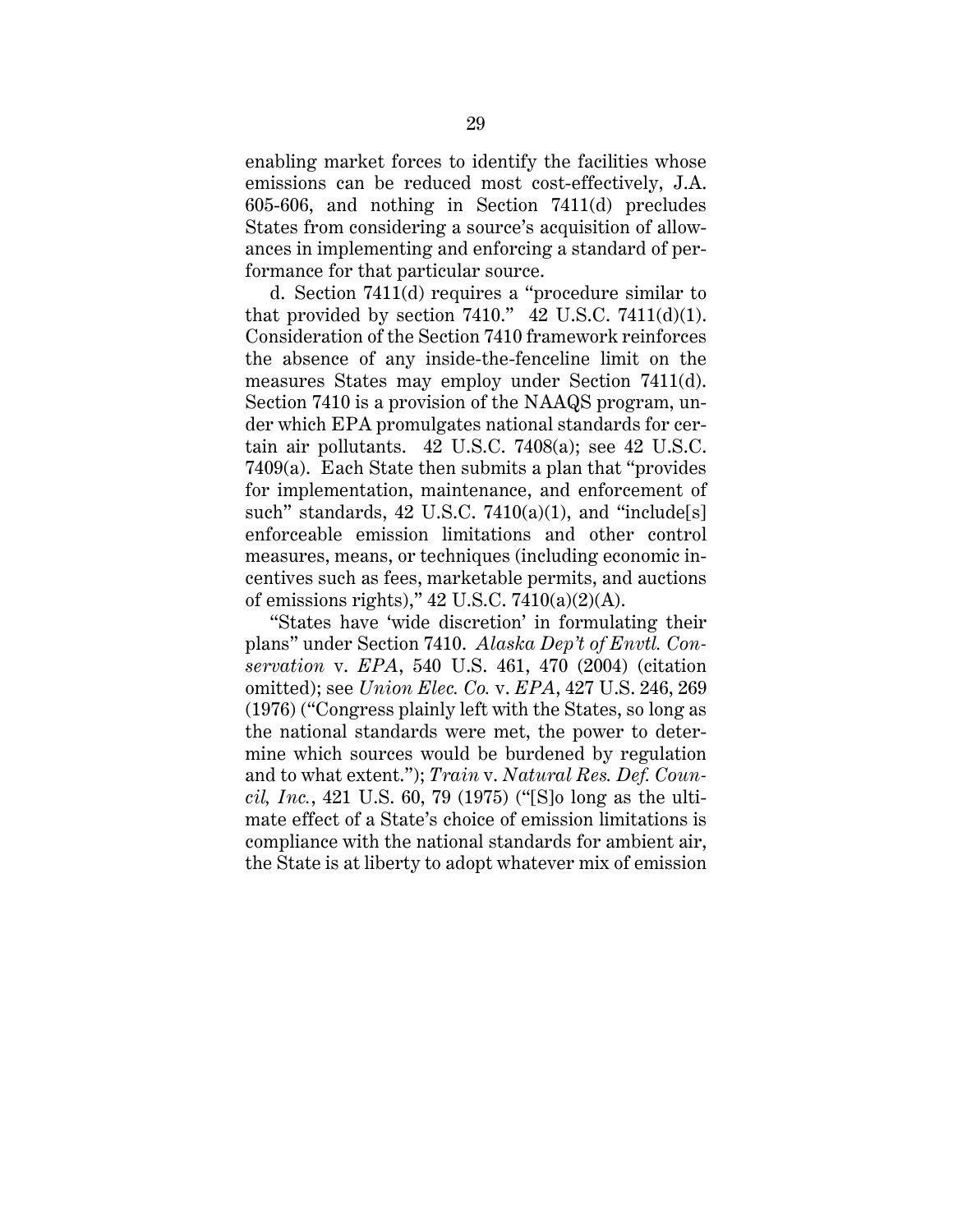limitations it deems best suited to its particular situation."). Exercising that discretion, States have included outside-the-fenceline measures in their Section 7410 plans. See, *e.g.*, J.A. 430-435 (discussing  $NO_x$  and  $SO_2$ ) trading programs in which States may participate to comply with Section  $7410(a)(2)(D)(i)(I)$ , the "Good Neighbor Provision"). Section 7410 thus does not distinguish between inside- and outside-the-fenceline measures, and there is no sound reason to read Section 7411's comparably broad language differently. See p. 37, *infra*.

### *3. Nothing in Section 7411(a)(1) unambiguously limits EPA's BSER to inside-the-fenceline measures*

For the reasons stated above, Section  $7411(d)(1)(A)$ 's requirement that each state plan "establish[] standards of performance for any existing source" does not limit state plans to inside-the-fenceline measures. So too nothing in Section 7411 unambiguously limits *EPA* to inside-the-fenceline measures in identifying the BSER used to determine overall emission limitations.

a. The standards of performance that States establish under Section 7411(d) must "reflect[] the degree of emission limitation," 42 U.S.C. 7411(a)(1), determined by EPA.<sup>3</sup> Section 7411(a) specifies that "the degree of

<sup>&</sup>lt;sup>3</sup> North Dakota contends (Br. 36) that EPA lacks authority to "determine what emission limitations are 'achievable' by existing sources." That contention, which was not addressed below, lacks merit. Unless EPA specifies "the degree of emission limitation achievable through application of" the BSER, 42 U.S.C. 7411(a)(1), States would lack meaningful guidance on what plans EPA would find "satisfactory," 42 U.S.C. 7411(d)(2)(A). EPA's regulations therefore require the agency to specify the degree of emission limitation achievable, 40 C.F.R. 60.22a(b)(5), and the ACE Rule itself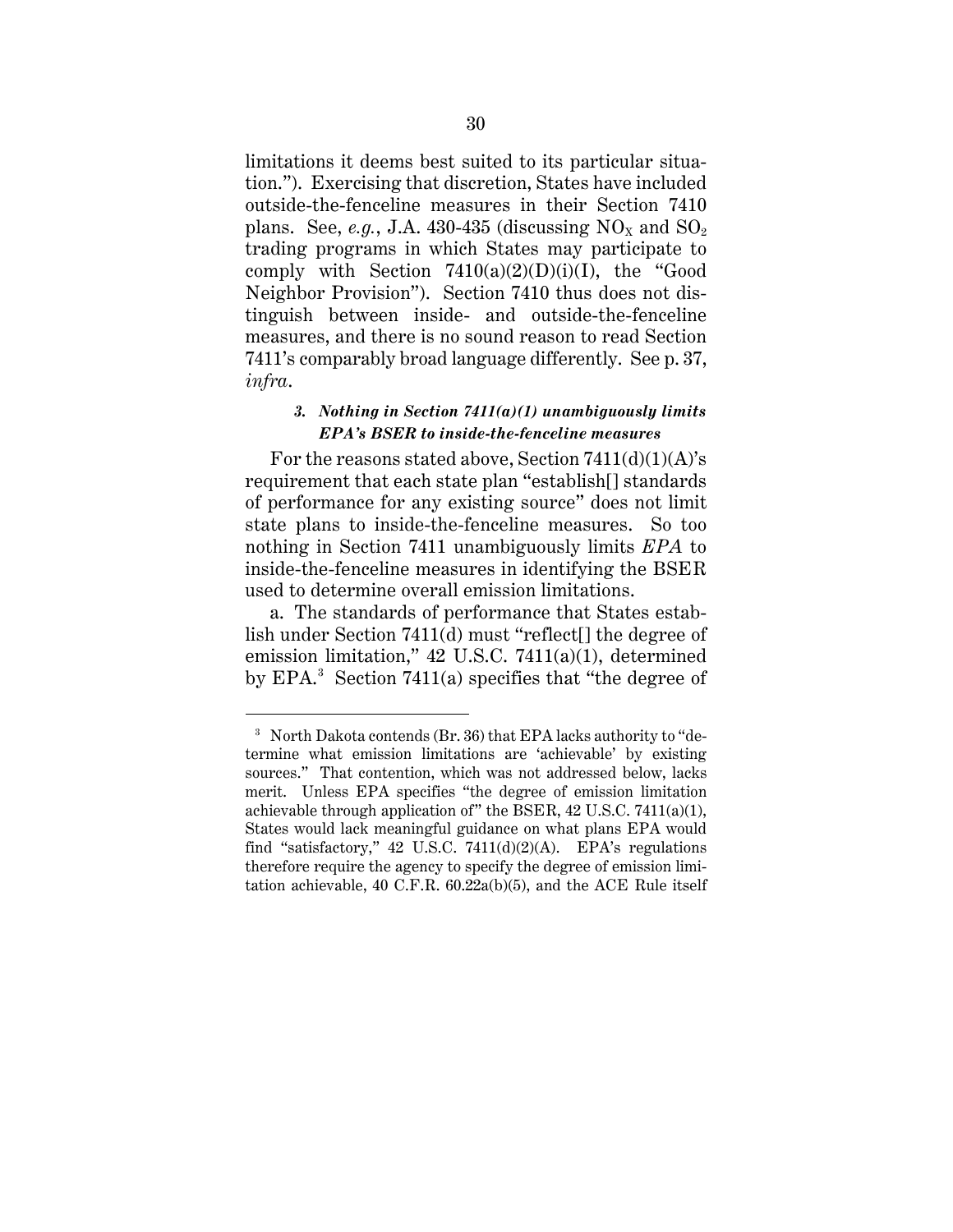emission limitation" be that degree "achievable through the application of the best system of emission reduction which (taking into account the cost of achieving such reduction and any nonair quality health and environmental impact and energy requirements) the Administrator determines has been adequately demonstrated." *Ibid.* EPA thus determines the degree of emission limitation achievable based on "application of the best system of emission reduction." *Ibid.*

A "system" is "[a]n aggregation or assemblage of objects united by some form of regular interaction or interdependence," or "a definite or set plan of ordering, operating, or proceeding." *Webster's New International Dictionary of the English Language* 2562 (2d ed. 1959) (emphasis omitted); see J.A. 108. That definition encompasses inside- and outside-the-fenceline measures alike, including biomass co-firing and trading. Cf. *EPA* v. *EME Homer City Generation, L. P.*, 572 U.S. 489, 503 n.10 (2014) (describing a "'cap-and-trade'" program as a "system" that "cuts costs while still reducing pollution to target levels").

Other CAA provisions use "system" and similar words to describe outside-the-fenceline measures. For example, a provision establishing the Acid Rain Program uses the phrase "emission allocation and transfer system" to describe a trading program for reducing sulfur- and nitrogen-oxide emissions from power plants. 42 U.S.C. 7651(b). And Section 7410 specifies that "control measures, means, or techniques" "includ[e] economic incentives such as" "marketable permits" and "auctions of emissions rights."  $42 \text{ U.S.C. } 7410(a)(2)(\text{A}).$ 

recognized that EPA must do so "as part of the BSER determination," J.A. 1811.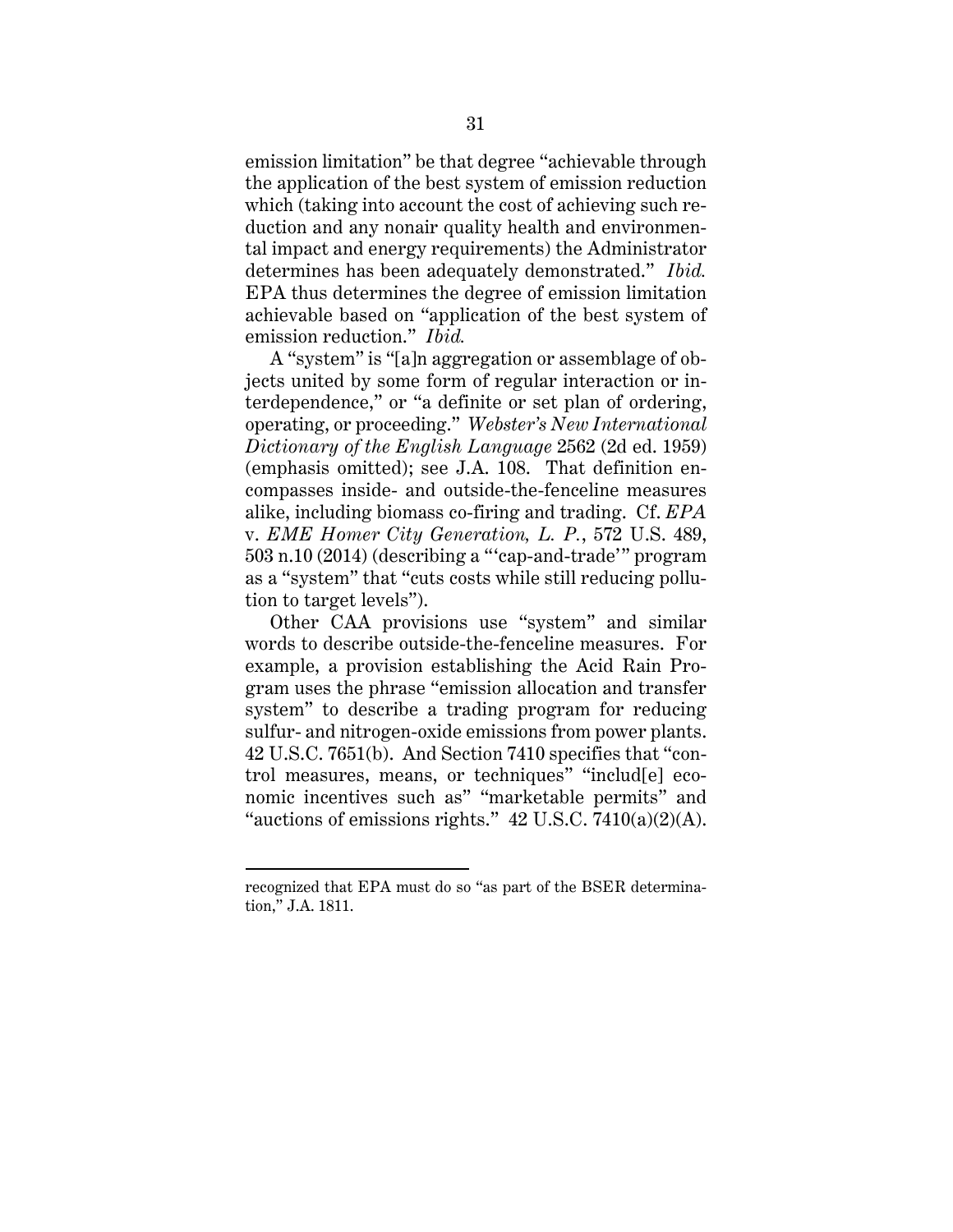b. Some CAA provisions have explicitly limited the permissible components of a particular "system." In 1977, Congress amended Section 7411 to create separate definitions of "standard of performance" for new and existing sources. CAA Amendments of 1977, Pub. L. No. 95-95, § 109(c)(1)(A), 91 Stat. 700. The definition applicable to new sources used the phrase "best *technological* system of *continuous* emission reduction." *Ibid.* (emphases added). And the definition applicable to existing sources used the phrase "best system of *continuous* emission reduction." *Ibid.* (emphasis added). In 1990, Congress amended Section 7411 to return to a single "standard of performance" definition that omitted those qualifiers. CAA Amendments of 1990, Pub. L. No. 101-549, § 403(a), 104 Stat. 2631; see Clean Air Amendments of 1970, Pub. L. No. 91-604, § 4(a), 84 Stat. 1683. But the phrase "technological system of continuous emission reduction" remains in certain Section 7411 provisions that do not apply here. *E.g.*, 42 U.S.C. 7411(a)(7), (g)(4)(B), (h)(1) and (j)(1)(C). That statutory history and context suggest a conscious congressional rejection of any "technological, at-the-source limitation" on the measures that EPA may include in the BSER for existing sources. J.A. 125.

Other CAA provisions similarly underscore the "comparative generality of Section 7411(a)'s reference to the 'best system of emission reduction.'" J.A. 120. In the Nitrogen Oxides Emission Reduction Program, Congress directed EPA to establish emission limitations based on the "degree of reduction achievable through the retrofit application of the best system of continuous emission reduction, taking into account available technology, costs and energy and environmental impacts." 42 U.S.C. 7651f(b)(2). And in a program for preventing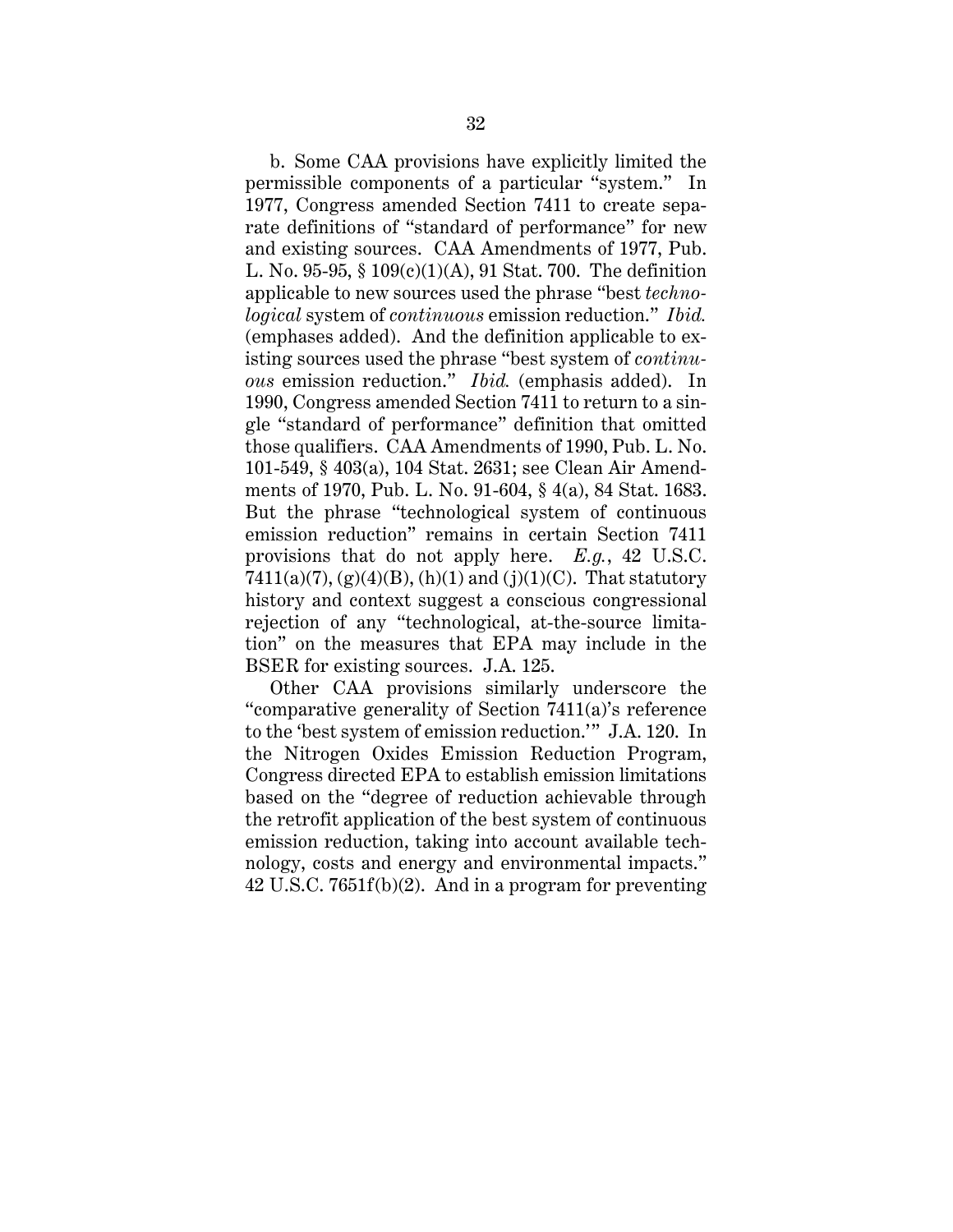visibility impairment, Congress directed state implementation plans to require use of the "best available retrofit technology."  $42 \text{ U.S.C. } 7491(b)(2)(\text{A})$  and  $(g)(2)$ . The absence of similar limiting language here indicates that Congress did not intend such limits.

#### **B. Petitioners' Text-Based Arguments Lack Merit**

In challenging the decision below, petitioners rely principally on various non-textual canons of statutory construction. See, *e.g.*, WV Br. 14-31, 44-49; NACC Br. 16-32. Statutory interpretation, however, "always" begins with the text. *Van Buren* v. *United States*, 141 S. Ct. 1648, 1654 (2021).

Petitioners' text-based arguments fall into two categories: (1) arguments that EPA, in determining the BSER, is categorically barred from considering outsidethe-fenceline measures; and (2) arguments that EPA specifically may not consider generation shifting. Neither set of arguments has merit.

# *1. Petitioners' arguments do not support a categorical rule against inclusion of outside-the-fenceline measures in the BSER*

a. In defending a categorical rule that EPA cannot include outside-the-fenceline measures as components of its BSER, petitioners make several arguments based on the text of Section 7411(d). See, *e.g.*, WV Br. 39-41; NACC Br. 33-36. But the language on which they principally rely is directed at *States*, not EPA. Under Section  $7411(d)(1)$ , "each State" must submit a plan that "establishes standards of performance for any existing source" and "provides for the[ir] implementation and enforcement." 42 U.S.C. 7411(d)(1). Petitioners do not explain how that language could limit EPA to insidethe-fenceline measures without imposing the same limit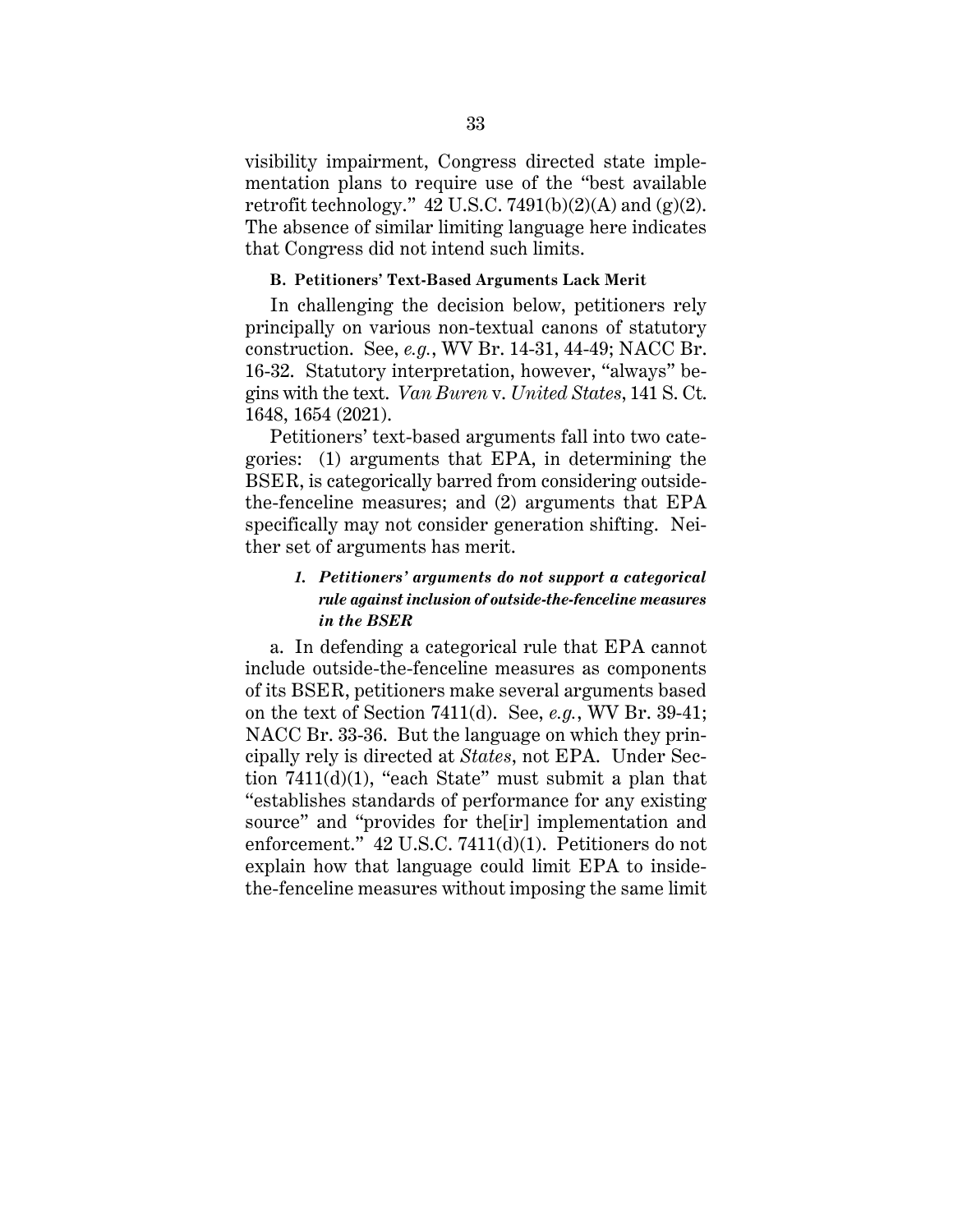on States, in derogation of both petitioners' own arguments and the States' broad discretion under the framework of cooperative federalism that Section 7411(d) establishes. See pp. 26-27, *supra*.

In any event, petitioners' effort to infer an insidethe-fenceline limit from the language of Section 7411(d) fails. Petitioners emphasize that States must establish "standards of performance for any existing *source*" (singular).  $42 \text{ U.S.C. } 7411\text{ (d)}(1)$  (emphasis added); see WV Br. 34, 39-41; NACC Br. 33-35. But as explained above, that language simply means that States must hold each source (singular) to a particular "standard for emissions of [the] air pollutant []."  $42 \text{ U.S.C. } 7411(a)(1);$ see pp. 27-28, *supra*. Nothing about that requirement distinguishes measures like heat-rate improvements and carbon capture and sequestration, on one hand, from measures like biomass co-firing and trading, on the other. See pp. 27-29, *supra*.

Petitioners also emphasize that the statute defines "stationary source" as a "building, structure, facility, or installation which emits or may emit any air pollutant." 42 U.S.C. 7411(a)(3); see WV Br. 40; NACC Br. 36. Based on that definition, petitioners argue that any standard of performance must apply to the building itself rather than to its "owner or operator," which is a separately defined phrase, 42 U.S.C. 7411(a)(5). But as explained above, inside- and outside-the-fenceline measures alike are compatible with a State's establishment, implementation, and enforcement of standards for each regulated facility. See pp. 27-29, *supra*. That the standards must be "for" a source does not mean that all emission reductions must occur *at* the source.

Section 7411's definition of "stationary source" likewise does not imply that States may rely only on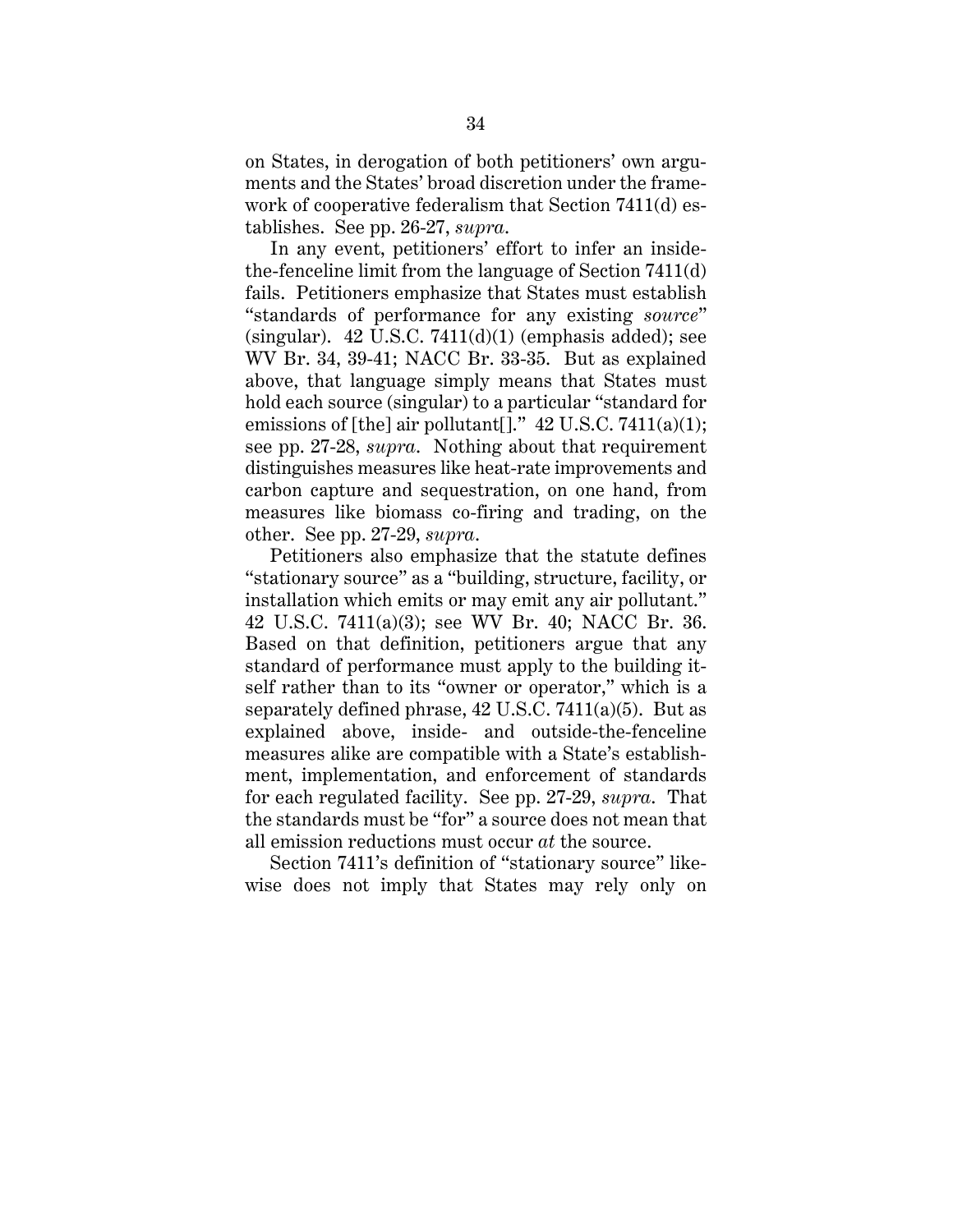measures that physically occur within the facility itself. After all, the ACE Rule regarded carbon capture and sequestration as an inside-the-fenceline measure, even though the sequestration occurs off-site. J.A. 1733; see pp. 24-25, *supra*. And Section 7411 itself identifies "precombustion cleaning or treatment of fuels" as a type of "system" of "emission reduction," even though such cleaning or treatment may be conducted off-site by third parties. 42 U.S.C. 7411(a)(7)(B); see J.A. 751-752.

b. Petitioners view an inside-the-fenceline limitation as implicit in the phrase "application of the best system of emission reduction." 42 U.S.C. 7411(a)(1). They contend that the unstated indirect object of that phrase is an existing source; that the phrase therefore should be read to refer to the application of the best system of emission reduction *to* or *for* an existing source; and that outside-the-fenceline measures lack the requisite connection to any particular source. WV Br. 37-38; NACC Br. 36-37. That contention lacks merit.

A "system of emission reduction" consists of measures that individual sources apply—whether those measures are heat-rate improvements or trading. But contrary to petitioners' suggestion, those measures need not be utilized by all sources equally. The BSER may reflect the agency's determination that overall emissions can best be reduced by taking account of the ways in which different sources are differently situated. Under a trading program, for example, market forces can identify the facilities whose emissions can be reduced most cost-effectively. J.A. 605-606. If one source achieves compliance by reducing its emissions and another by purchasing allowances, the "system" is still being applied to both, and the "best system" is the one that best reduces *aggregate* emissions.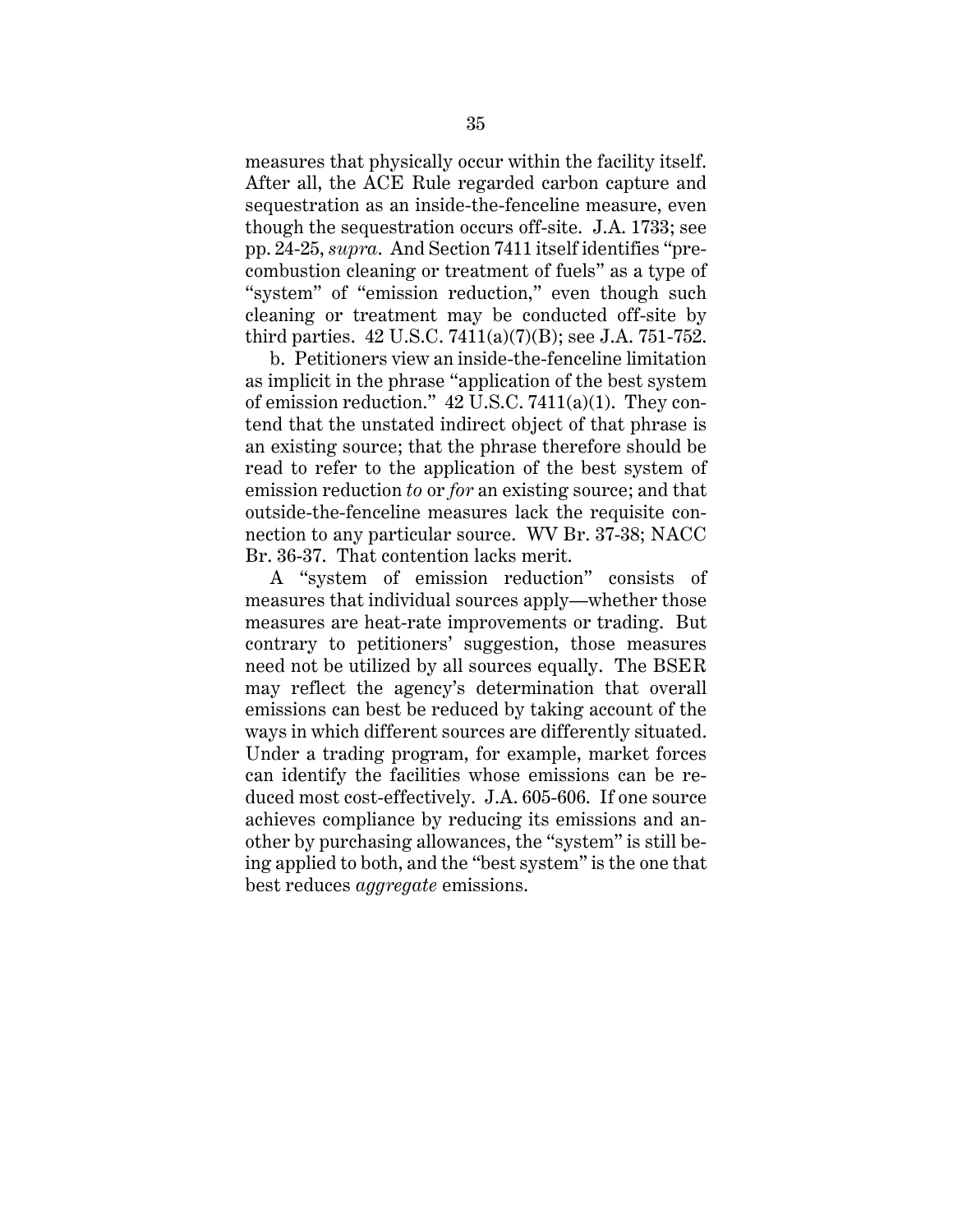Notably, when EPA "tak[es] into account" "cost" and "any nonair quality health and environmental impact and energy requirements," it does so by considering the "application of the best system of emission reduction" across the board—*i.e.*, to all existing regulated sources in the aggregate. 42 U.S.C. 7411(a)(1); see, *e.g.*, J.A. 1843-1844. Even in promulgating the ACE Rule, EPA recognized that "energy requirements" could be considered on a "sector-wide, region-wide or nationwide basis." J.A. 1795 n.152. EPA then rejected natural-gas co-firing as a possible component of the BSER in part because co-firing natural gas in coal-fired plants is not the "best" use of the country's natural-gas supply, which would be put to "more efficient use" in "underutilized" natural-gas combined-cycle plants. J.A. 1843.

Petitioners' reliance on the word "achievable" (*e.g.*, WV Br. 35-36) is likewise misplaced. It is the "degree of emission limitation" that must be "achievable." 42 U.S.C. 7411(a)(1). And the "degree of emission limitation achievable"—like "cost," "nonair quality health and environmental impact," and "energy requirements"—is evaluated based on "application of the best system of emission reduction" across the board. *Ibid.*

c. Petitioners argue (NACC Br. 42) that, if Congress had intended to "grant the EPA power to institute industry-wide 'systems' like cap-and-trade regimes," it would have used more specific language, as it did in the Acid Rain Program. But EPA's authority to determine the BSER does not encompass the power to institute any industry-wide system. Rather, EPA's determination of the BSER is merely an intermediate step in its identification of overall emission limitations, and the ultimate decision whether to use trading programs to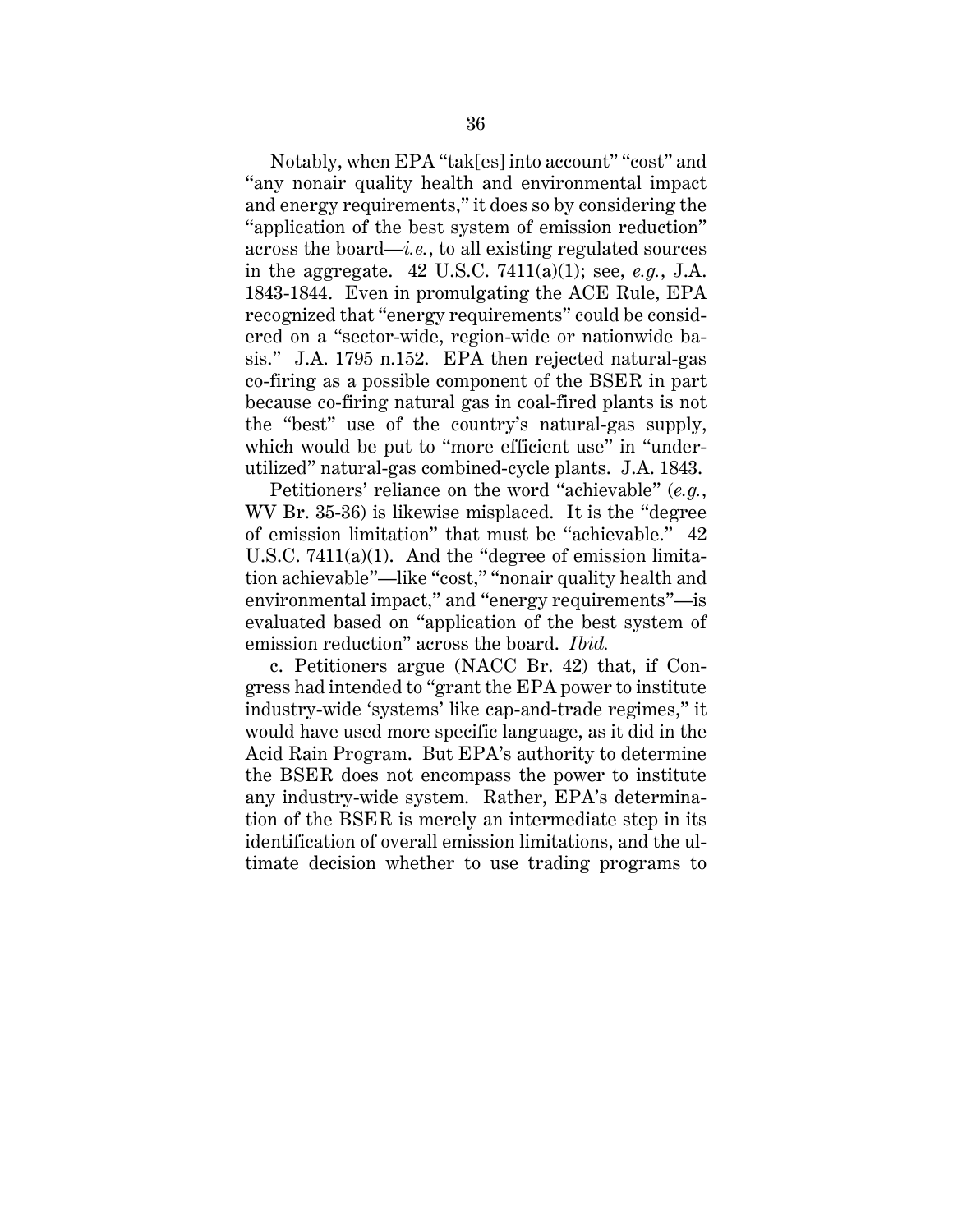achieve those limitations is made by States in developing their own plans, whether or not EPA includes such programs in its BSER. In that respect, determination of the BSER differs fundamentally from the Acid Rain Program, which directly instituted a federal trading system of nationwide scope. See 42 U.S.C. 7651b(a)(1). For similar reasons, petitioners' reliance (NACC Br. 26-27) on various bills proposed in Congress is misplaced. Because those bills would have directly instituted federal trading or other programs, Congress's failure to enact them does not suggest anything about either States' discretion under Section 7411(d)(1) or EPA's determination of the BSER under Section 7411(a)(1).

Petitioners also contend that, when Congress wished to "approve[] market-based trading options" under Section 7410, it "sa[id] so directly." WV Br. 42. But Section 7410 requires state plans to contain "enforceable emission limitations and other control measures, means, or techniques (*including* economic incentives such as fees, marketable permits, and auctions of emissions rights)." 42 U.S.C.  $7410(a)(2)(A)$  (emphasis added). The "term 'including' \* \* \* connotes simply an illustrative application of the general principle." *Federal Land Bank* v. *Bismarck Lumber Co.*, 314 U.S. 95, 100 (1941). Section  $7410(a)(2)(A)$ 's language thus demonstrates that Congress viewed "economic incentives" as "control measures, means, or techniques" within the meaning of that provision. Section 7410 accordingly provides no sound basis to read the comparably broad term "system of emission reduction" to exclude market-based trading regimes.

d. Petitioners are likewise wrong in asserting (NACC Br. 47-48) that the CPP was the first time EPA had included outside-the-fenceline measures in a BSER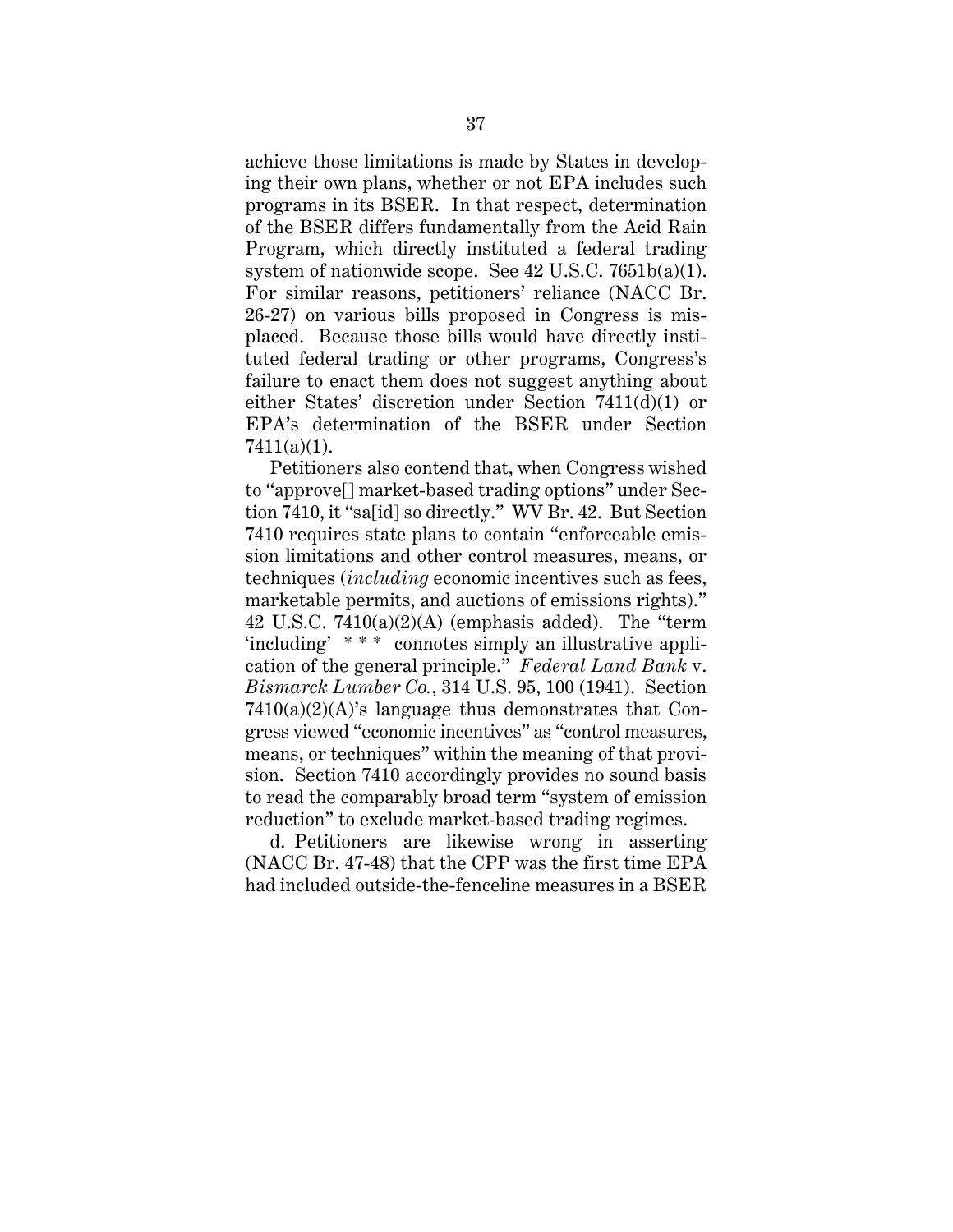under Section 7411. In the 2005 Clean Air Mercury Rule, EPA determined that a "cap-and-trade program" is a "system of emission reduction." 70 Fed. Reg. 28,606, 28,616 (May 18, 2005). EPA noted that it had previously "authorized emissions trading under [Section 7411(d)]" in emission guidelines for existing municipal waste combustors. *Id.* at 28,617; see 40 C.F.R. 60.33b(d)(2) ("A State plan may establish a program to allow owners or operators of municipal waste combustor plants to engage in trading of nitrogen oxides emission credits."). EPA then determined that "a cap-and-trade program based on control technology \* \* \* is the best system for reducing [mercury] emissions from existing coal-fired Utility Units," 70 Fed. Reg. at 28,617, emphasizing that such a program would ensure that reductions "will be achieved with the least cost," *id.* at 28,619.

Petitioners observe that the "emission cap" in that cap-and-trade program was based on the availability of certain "technologies necessary to achieve" that cap. 70 Fed. Reg. at 28,620; see NACC Br. 47-48. But under the inside-the-fenceline approach adopted in the CPP Repeal Rule, any trading program would be invalid regardless of how EPA calculated the cap. See J.A. 1899- 1900 & n.251 (acknowledging a departure from "EPA's interpretation" in the Clean Air Mercury Rule); cf. *New Jersey* v. *EPA*, 517 F.3d 574, 583-584 (D.C. Cir. 2008) (vacating the Rule on other grounds).

## *2. Petitioners' arguments focused on generation shifting are unsound*

Petitioners' remaining text-based arguments rest on the understanding that the words "performance" and "existing" in Section  $7411(d)(1)(A)$  presume that an existing source will continue to exist and to perform, and that the words "limitation" and "reduction" in Section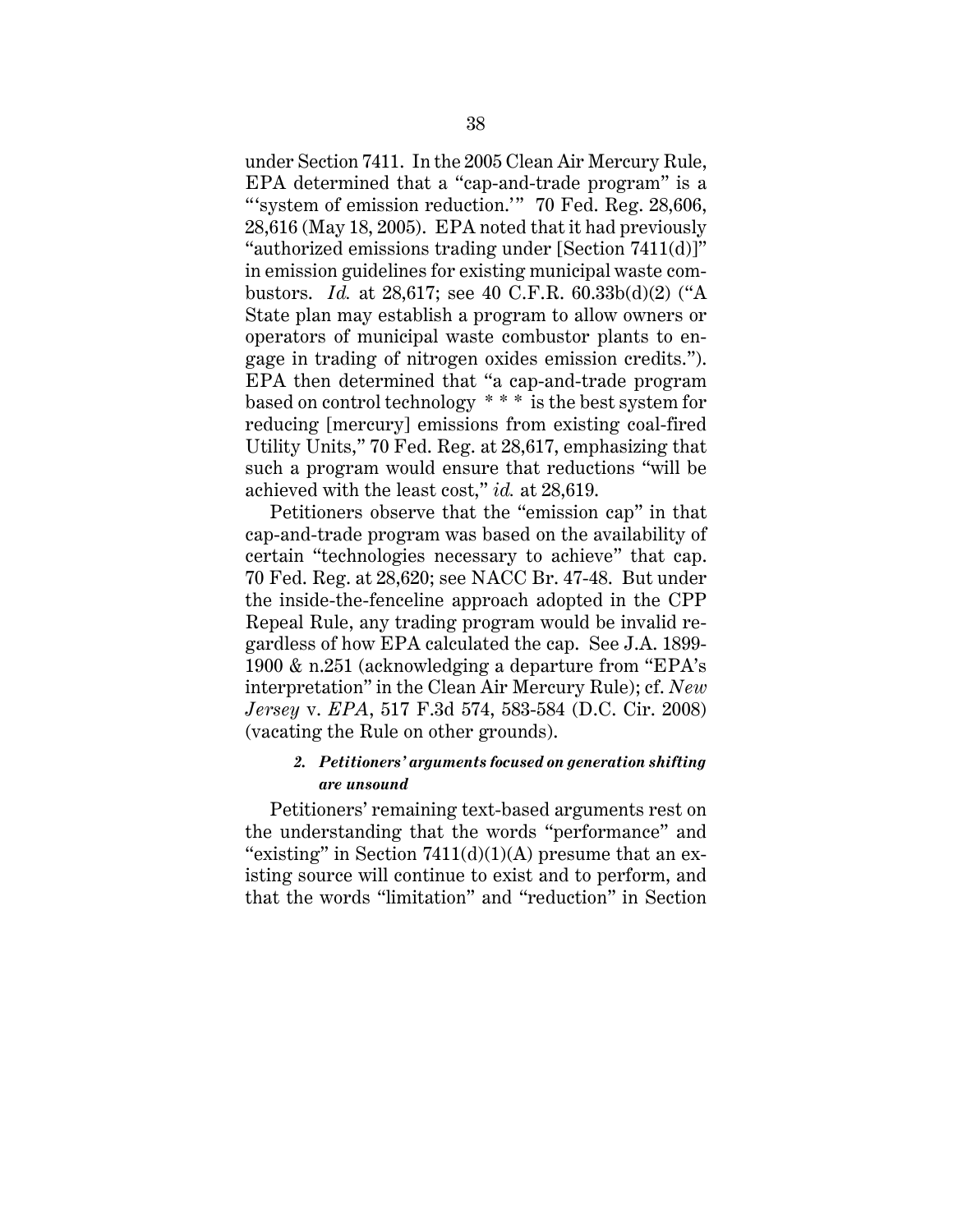7411(a)(1) imply the lowering, but not the elimination, of emissions from an existing source. See NACC Br. 35, 39-41; WV Br. 34-36. Those arguments have no bearing on whether the BSER may include measures like biomass co-firing, averaging, and trading—each of which can reduce overall emissions even if every existing source continues to produce the same amount of electricity. Those arguments consequently do not support the categorical rule against outside-the-fenceline measures adopted in the CPP Repeal and ACE Rules. Rather, those arguments are specific to whether generation shifting is a permissible component of the BSER—and they are unpersuasive as a basis to bar *all* generation-shifting measures.

a. Given the unique features of the power sector, Section 7411 does not categorically exclude generation shifting as a component of the BSER for existing power plants. That is so for three principal reasons.

*First*, "[*a*]*ny* regulation of power plants—even the most conventional, at-the-source controls—may cause a relative increase in the cost of doing business for particular plants but not others, with some generationshifting effect." J.A. 151. "[A]lmost all electricity flows \* \* \* through an interconnected 'grid' of near-nationwide scope." *FERC* v. *Electric Power Supply Ass'n*, 577 U.S. 260, 267 (2016) (*EPSA*). "On the grid, there is no coalgenerated electricity or renewable-generated electricity; there is just electricity." J.A. 78. And within the grid's dispatch system, "production from 'generators with the lowest variable costs' will be dispatched 'first, as system operational limits allow, until all demand is satisfied.'" J.A. 87 (citation omitted); see *EPSA*, 577 U.S. at 268-269. Thus, if a given emission-reduction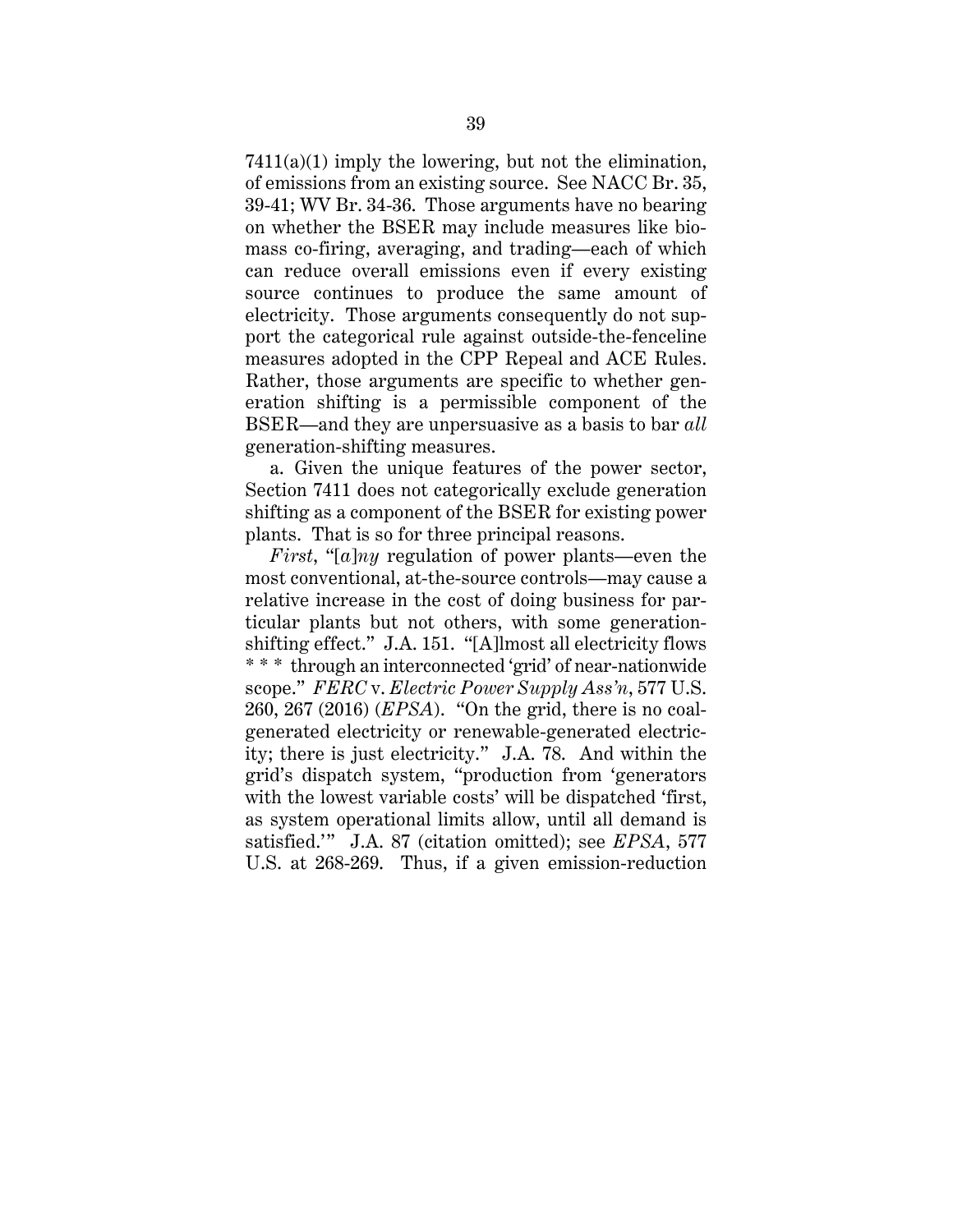measure makes one power plant's operations more expensive than those of other sources, that will cause generation to shift, as the grid draws more heavily on those other sources for electricity. J.A. 897.

If EPA were foreclosed from including in its BSER any measure that would predictably cause some facilities to "diminish[] [their] capacity" (NACC Br. 35) or engage in "reduced utilization" (Westmoreland Br. 19), it could not formulate a BSER for power plants at all. Petitioners' argument thus must rest on the premise that Section 7411 unambiguously distinguishes between (a) measures that will predictably cause some generation shifting but that are included in the BSER for other reasons and (b) measures that EPA includes in a BSER *because of* their expected generation-shifting effects. But petitioners identify no statutory language that mandates that distinction. Measures that fall in the latter category can be just as compatible with a State's establishment, implementation, and enforcement of "standards of performance" that specify how each "existing source" can comply.  $42 \text{ U.S.C. } 7411\text{ (d)}(1)$ . And nothing in the phrase "system of emission reduction" suggests a categorial bar against generation-shifting measures. 42 U.S.C. 7411(a)(1).

*Second*, even in the absence of regulation, generation shifting is ubiquitous in the power sector because "most electricity is generated by diversified utilities" that can and regularly do shift generation simply by "reassessing the dispatch priority of their own assets." J.A. 87; see J.A. 937-939. For example, many natural-gas combined-cycle plants "are owned by the same companies or affiliates that also own steam units." J.A. 898. In such circumstances, the steam units can shift generation to the lower-emitting natural-gas combined-cycle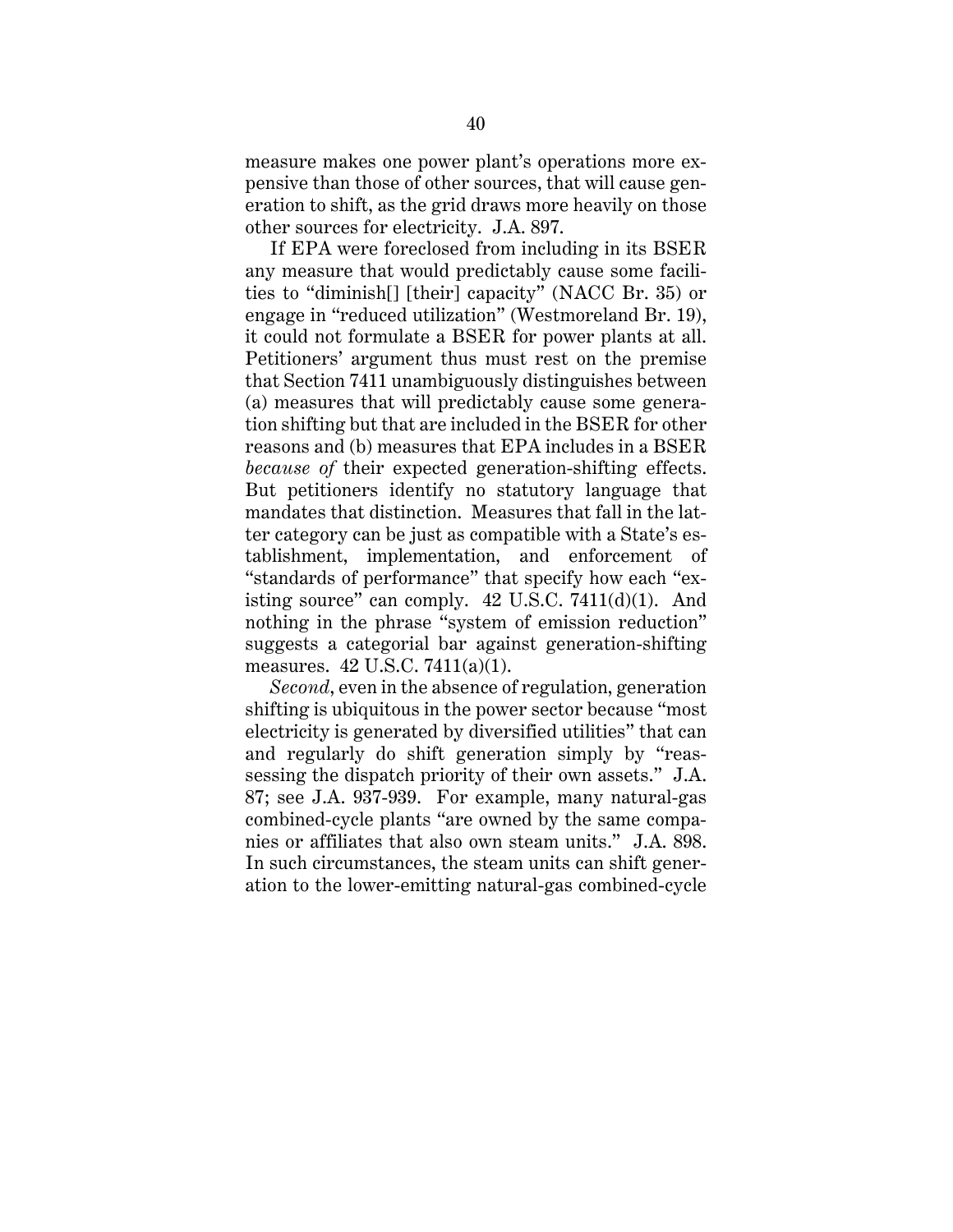plants "without the need to engage in separate market transactions with outside parties." *Ibid.* Nothing in the statutory language requires EPA to ignore that such generation-shifting measures are routinely undertaken by diversified utilities to "ensur[e] delivery of a reliable source of power at least cost to consumers." Power Company Respondents Br. in Opp. 21.

*Third*, based on the unique features of the interconnected electricity grid, a categorical bar on generation shifting is not necessary to avoid reducing overall production of electricity. In promulgating the CPP, EPA recognized that in prior Section 7411 rulemakings, "the focus for the BSER has been on how to most cleanly produce a good, not on limiting how much of the good can be produced." J.A. 809; see J.A. 813-814 (explaining that EPA has interpreted Section 7411 to "target[] supply-side activities," rather than "consumer-oriented behavior," and rejecting demand-side energy-efficiency measures as part of the BSER). With respect to many source categories, requirements that are intended to reduce some sources' production might have the predictable effect of reducing *overall* production. With respect to the particular source category at issue here, however, "[t]he physical properties of electricity and the highly integrated nature of the electricity system," J.A. 805, ensure that decreased production at some sources will be offset by increased production at others, thereby reducing overall emissions "without reducing overall electricity generation," J.A. 812.

b. Petitioners contend (NACC Br. 24) that the logical implication of allowing generation shifting to be a component of the BSER is that EPA could determine that the BSER is to "cancel coal entirely" or to "reduce the[] operations" of "gas-fired plants" to "two hours per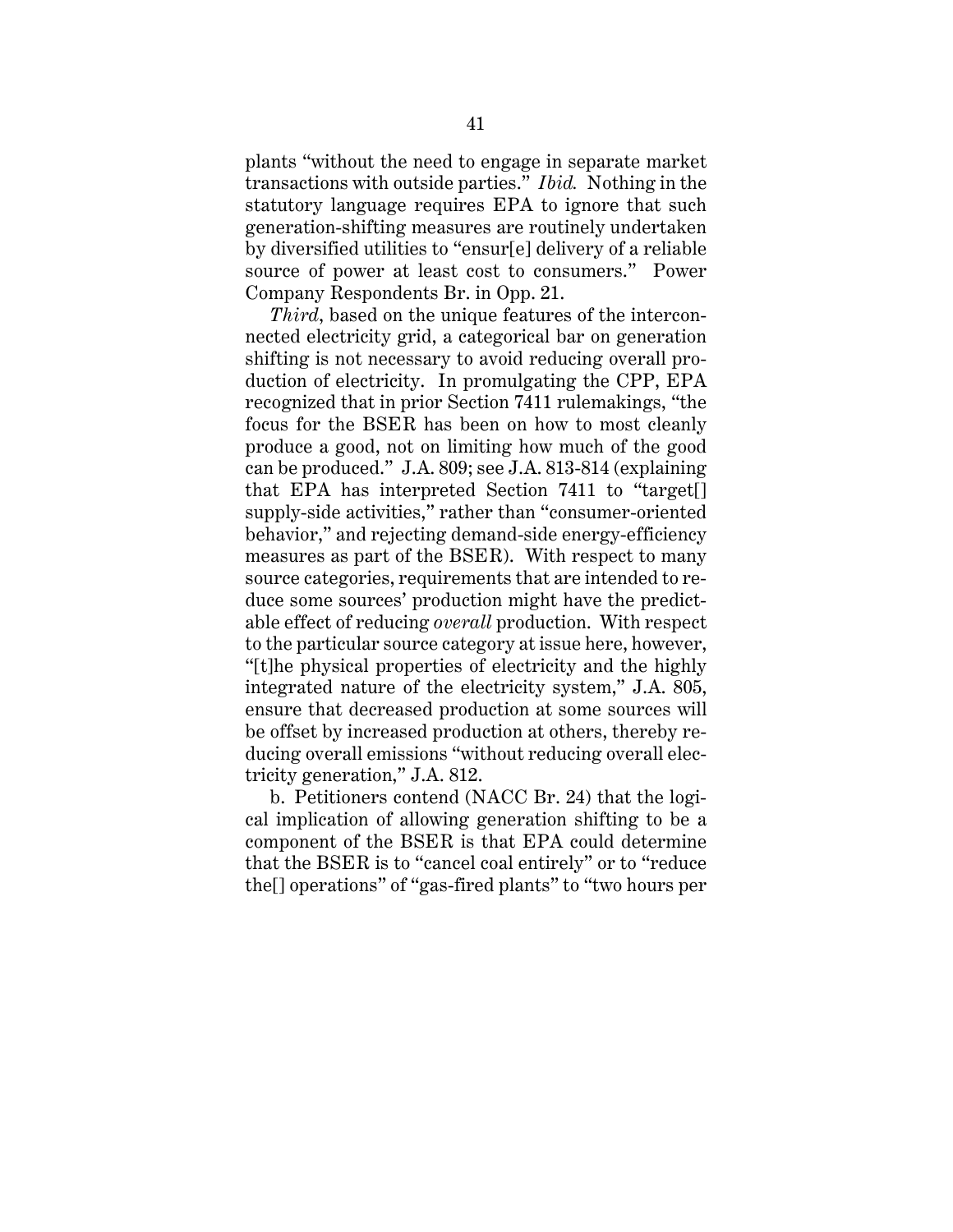day." Although petitioners are correct that those hypothetical BSERs would be impermissible, it is not because they would contravene any inside-the-fenceline limit; instead, it is because they would contravene the express constraints Congress wrote into the statute.

Section 7411(d) does not require the maximum degree of pollution control. See *Sierra Club* v. *Costle*, 657 F.2d 298, 330 (D.C. Cir. 1981). It instead requires EPA to balance "the environmental benefit potentially achievable" against "our Nation's energy needs and the possibility of economic disruption." *AEP*, 564 U.S. at 427. Accordingly, a "system of emission reduction" must be "adequately demonstrated,"  $42$  U.S.C.  $7411(a)(1)$  that is, "reasonably reliable," "reasonably efficient," and "reasonably" "expected to serve the interests of pollution control without becoming exorbitantly costly in an economic or environmental way." *Essex Chem. Corp.* v. *Ruckelshaus*, 486 F.2d 427, 433 (D.C. Cir. 1973), cert. denied, 416 U.S. 969 (1974). And in determining which among "adequately demonstrated" systems is "best," EPA must weigh "cost" and "energy requirements." 42 U.S.C. 7411(a)(1); see J.A. 1795 n.152, 1826. The cost of the system must not be "unreasonable" or "greater than the industry could bear and survive." J.A. 1826 (citations omitted).

Those statutory criteria would rule out petitioners' hypothetical BSERs. Petitioners' imagined BSERs would not be "adequately demonstrated" or "best" because, among other things, they would be exorbitantly costly for ratepayers, J.A. 311-312; would threaten the reliability of the grid, J.A. 1260; and would violate EPA's longstanding view that closures cannot be the basis for pollution-control requirements, J.A. 819-820.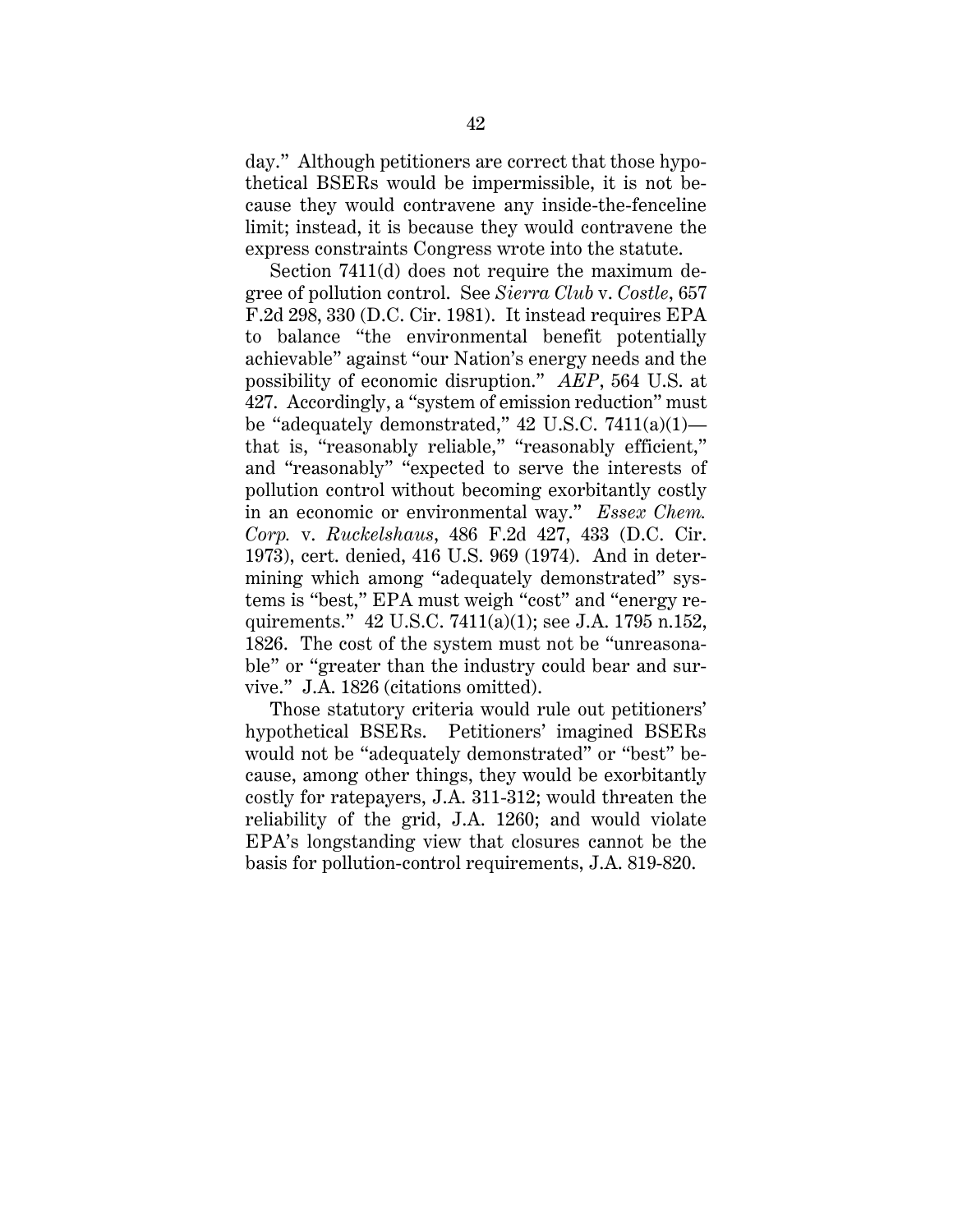In any event, to the extent petitioners' concern is that some levels of generation shifting could be unduly stringent, that concern provides no sound basis for categorically excluding *all* generation shifting as a permissible component of the BSER. There is no inherent connection between including generation shifting in the BSER and any particular "level of stringency." J.A. 590. Rather, the level of stringency will depend on the amount of generation shifting that EPA determines to be "adequately demonstrated" and part of the "best" system. 42 U.S.C. 7411(a)(1). Thus, a rulemaking could include generation-shifting measures in the BSER, yet conclude that the statutory criteria justified overall emission limitations that were relatively undemanding creating no risk of the consequences that petitioners imagine.

c. Petitioners also contend (NACC Br. 25) that, unless this Court rejects generation shifting as a permissible component of the BSER, EPA could adopt generation-shifting measures for "*other* parts of the economy." For example, petitioners hypothesize (*ibid.*) emission guidelines for existing "homes" based on a BSER involving the replacement of gas furnaces with solar-powered units. But petitioners' imagined BSER operates entirely within a home's fenceline, involving the substitution of one technology for another. Thus, petitioners' own inside-the-fenceline interpretation would not preclude their hypothetical rule.

Petitioners' hypothetical rule is problematic not because it contravenes any supposed inside-the-fenceline limit, but rather because it violates the constraints in the statutory text. EPA could not issue emission guidelines for "homes" under Section 7411 in the first place. Cf. *Utility Air Regulatory Group* v. *EPA*, 573 U.S. 302,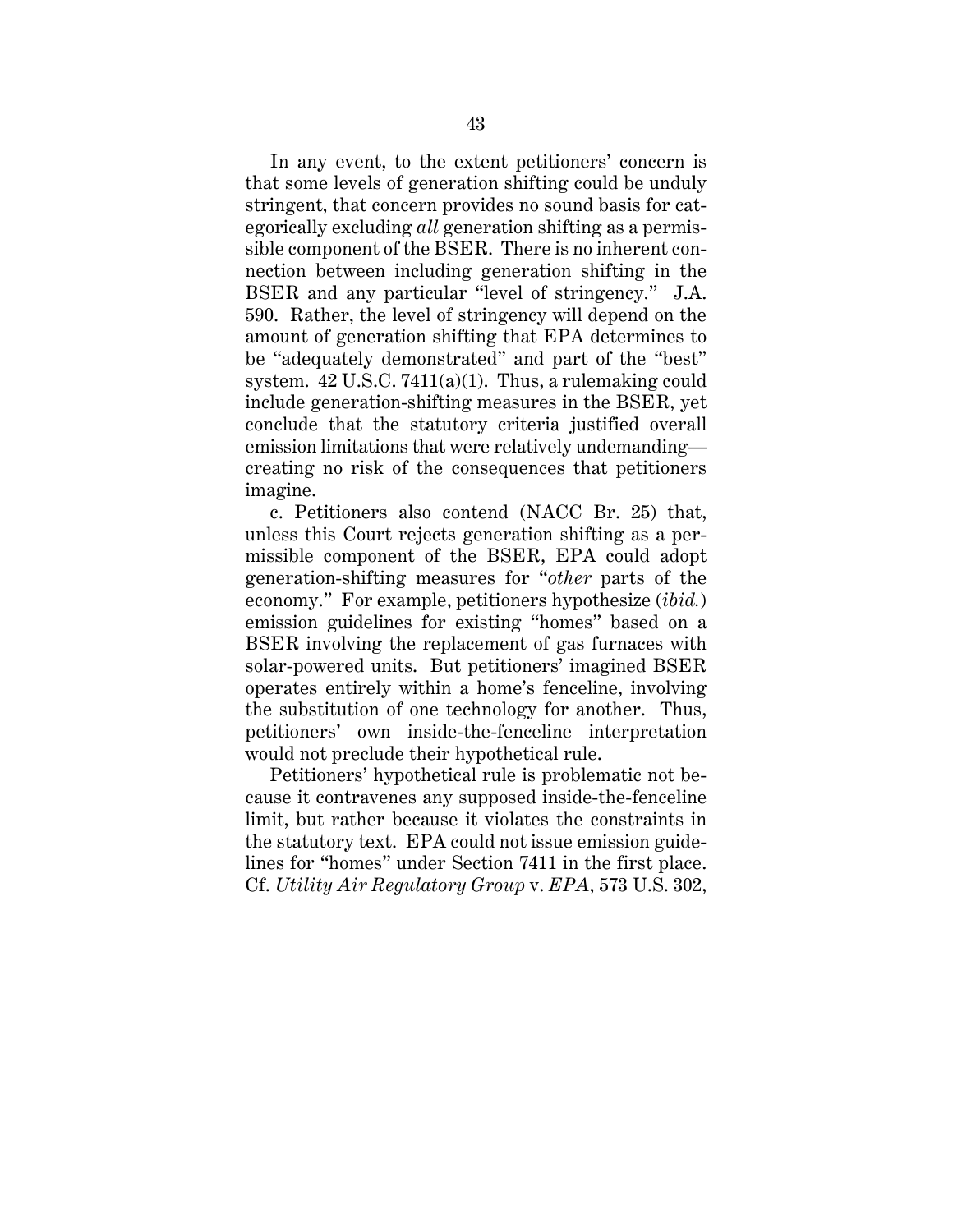324 (2014) (*UARG*) (declining to interpret the CAA in a manner that would require permits for the operation of millions of previously unregulated "small sources nationwide"); J.A. 815. But even if homes could be regulated, the constraints in Section  $7411(a)(1)$ —namely, the requirements that a system be "adequately demonstrated" and of reasonable "cost"—would preclude a BSER involving the installation of solar panels on tens of millions of homes. Petitioners' hypotheticals accordingly provide no support for their interpretation of the statute.

# **C. Petitioners' Reliance On Various Interpretive Canons Is Misplaced**

In defending the CPP Repeal Rule, petitioners also rely on several canons of construction. None of those canons can justify reading "additional, extratextual, and inflexibly categorical limitations into [the] statute." J.A. 146.

# *1. Petitioners cannot support their interpretation by characterizing the CPP as involving a "major question"*

Petitioners contend that what measures EPA may consider in determining the BSER raises a major question of economic and political significance, and that Congress must specifically authorize the agency to consider outside-the-fenceline measures for EPA to do so. See, *e.g.*, WV Br. 14-26. For six principal reasons, that argument lacks merit.

*First*, the assertion that the CPP involved a major question could not justify a narrowing construction of Section 7411(d)(1)(A)'s reference to "standards of performance for any existing source." That language is not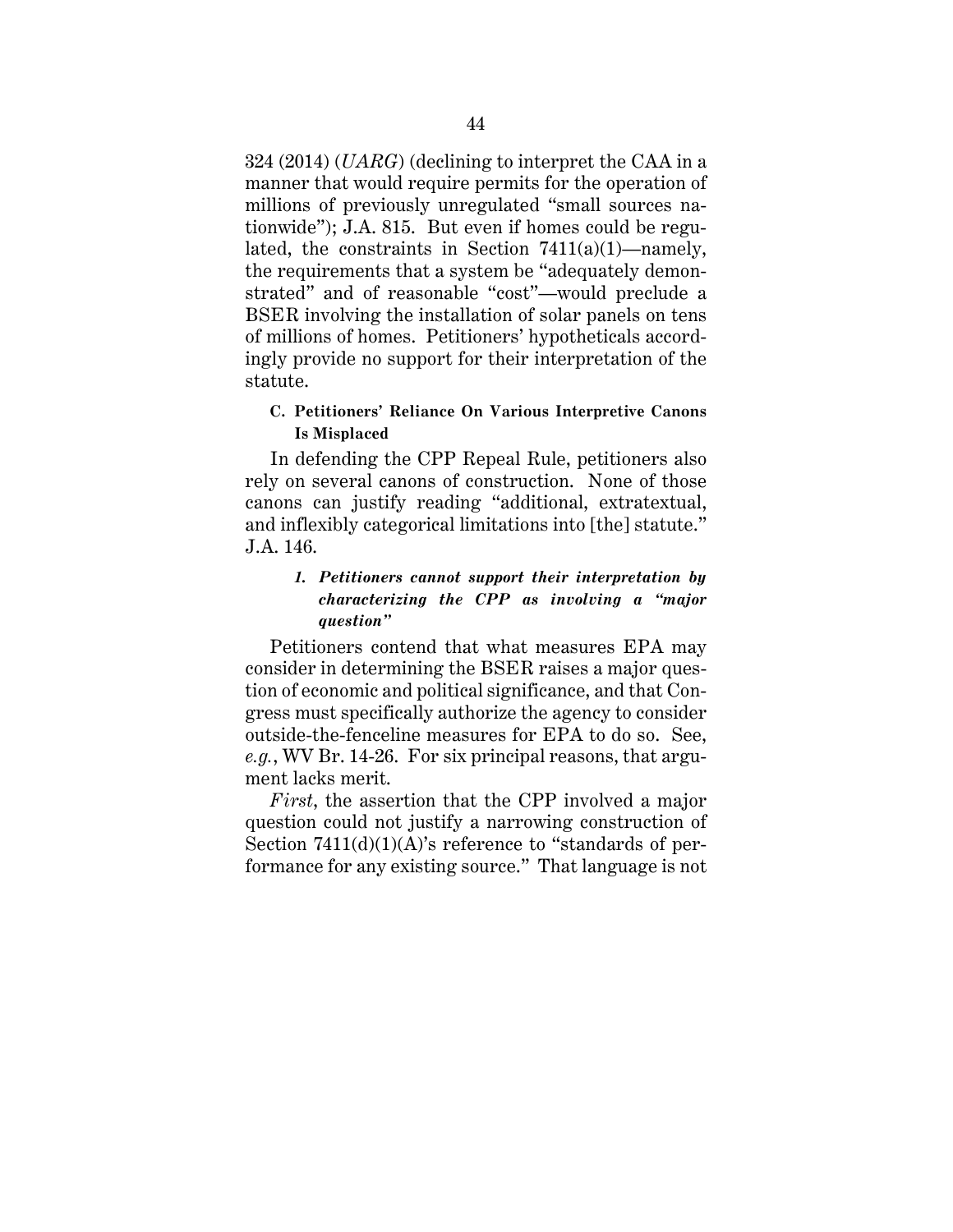directed at EPA, but instead specifies the required contents of *state* plans. This Court has never constrained the *States'* discretion based on the economic and political consequences of a federal regulation. And given petitioners' (appropriate) emphasis on Congress's intent that States have flexibility in implementing EPA's Section 7411 emission guidelines, it would be perverse to resolve any ambiguities in Section  $7411(d)(1)(A)$  in a way that *restricts* state discretion. See pp. 26-30, *supra*.

*Second*, EPA's task of determining the BSER is an interstitial one that involves fact-finding of a type well suited to EPA. Congress has enacted a definition of "air pollutant" that unambiguously encompasses  $CO<sub>2</sub>$ . See *Massachusetts* v. *EPA*, 549 U.S. at 528-529. Congress has spoken "'directly' to emissions of carbon dioxide from [existing power] plants." *AEP*, 564 U.S. at 424. And Congress has established the framework through which such emissions shall be regulated, requiring EPA to announce overall emission limitations based on "scientific, economic, and technological" judgments that EPA is well equipped to make, *id.* at 428, while giving States broad flexibility to decide how compliance can best be achieved.  $42 \text{ U.S.C. } 7411(a)(1)$  and  $(d)(1)$ .

As an intermediate step in EPA's identification of the overall emission limitations, determining the BSER involves no direct regulation of private conduct. EPA's identification of the BSER is not a "mandate" (NACC Br. 1) to use the particular measures identified therein. The BSER "assures that there is at least one pathway" that States and affected sources can take to "achieve[] the requisite level of emission reductions." J.A. 560. But States need only adopt standards of performance that "*reflect*[] *the degree of emission limitation achievable* through the application of the [BSER]." 42 U.S.C.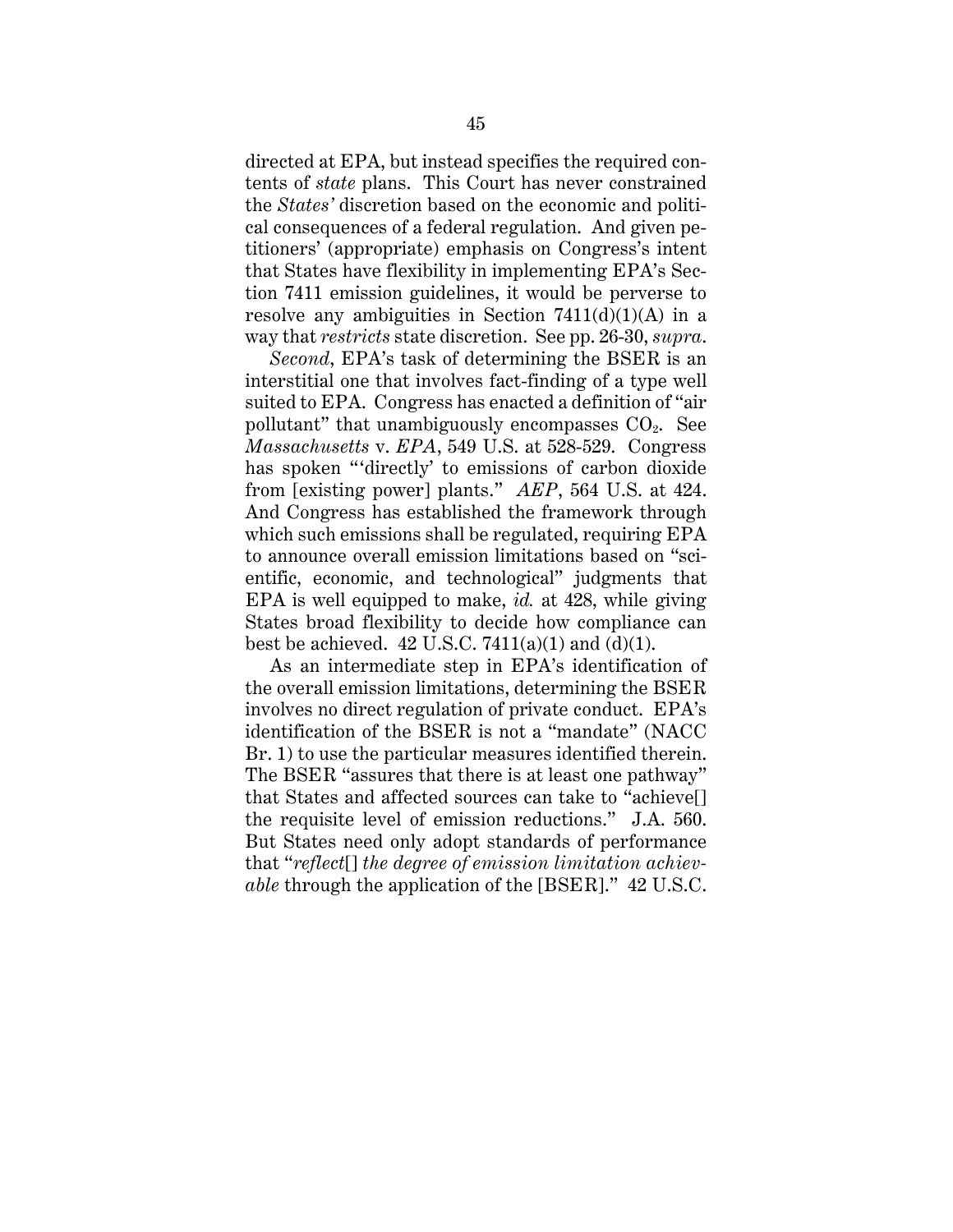7411(a)(1) (emphasis added). States need not adopt, or compel regulated sources to adopt, the particular measures that the BSER describes. J.A. 144. Because determining the BSER involves no direct regulation of private conduct, it is unlike the power to issue an emergency temporary standard in *National Federation of Independent Business* v. *Department of Labor*, No. 21A244, 2022 WL 120952, at \*1-\*3 (U.S. Jan. 13, 2022) (*NFIB*) (per curiam), the power to impose an eviction moratorium in *Alabama Ass'n of Realtors* v. *Department of Health & Human Services*, 141 S. Ct. 2485, 2488 (2021) (per curiam), or the power to regulate assisted suicide in *Gonzales* v. *Oregon*, 546 U.S. 243, 267-268 (2006).

*Third*, EPA's inclusion or exclusion of outside-thefenceline measures in determining the BSER bears no necessary connection to the stringency of the BSER and thus how impactful the emission guidelines will be. See p. 43, *supra*. The line that the ACE Rule drew between heat-rate improvements and carbon capture and sequestration, on one hand, and biomass co-firing, averaging, and trading, on the other, does not represent the line between ordinary and major consequences. A BSER that includes turbine upgrades as a heat-rate improvement, for instance, might well entail more costly emission limitations than a BSER that includes biomass cofiring. See J.A. 1820 (discussing the "economic[] feasib[ility]" of "turbine blade path upgrades" in light of the need for "capital investments"); cf. J.A. 1864 (rejecting carbon capture and sequestration as the BSER because of its "high costs"). And for any given level of overall emission reduction, implementation of a marketbased trading scheme would help to reduce the cost of achieving compliance.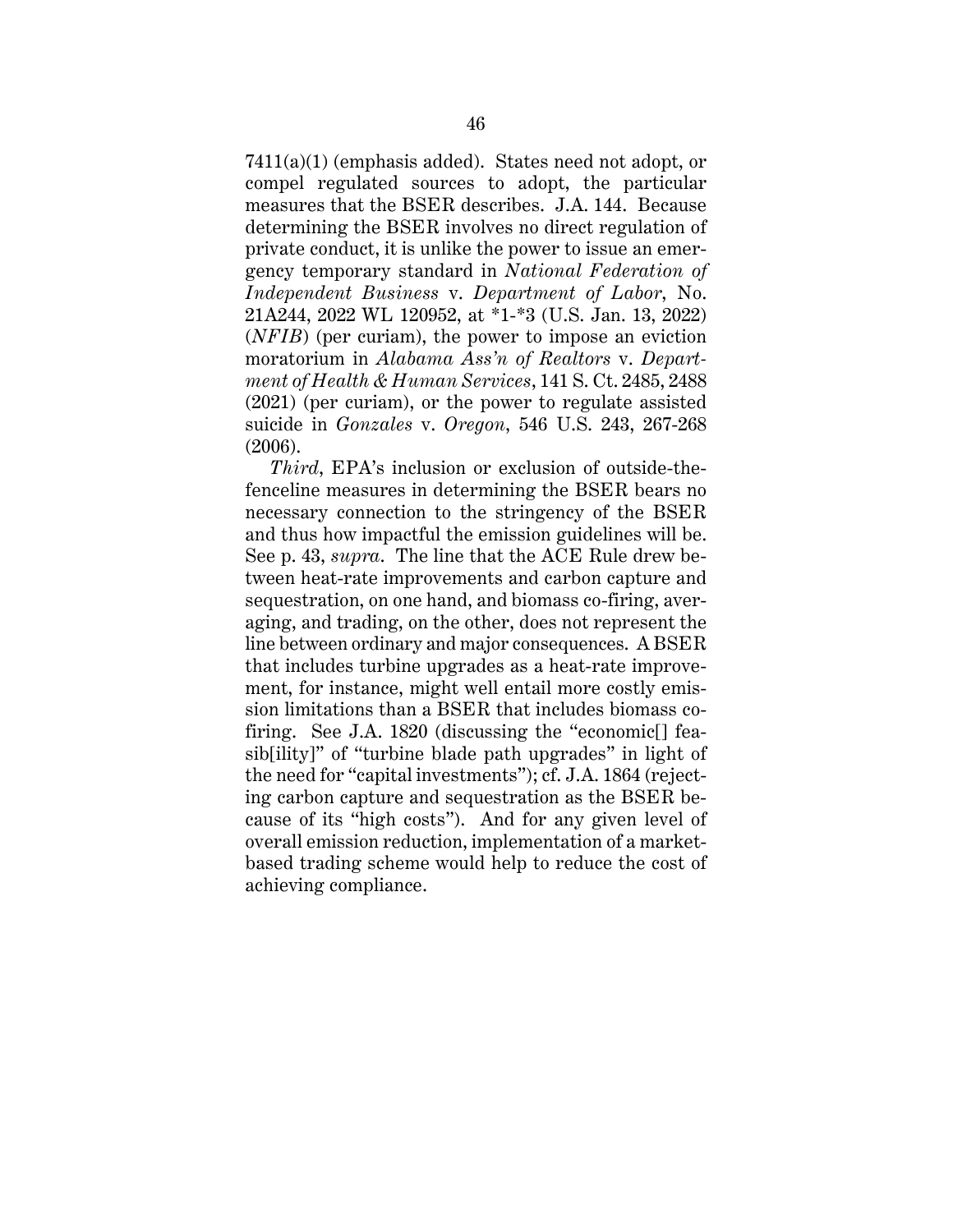*Fourth*, to the extent petitioners expected the CPP to have significant effects on the power sector, that expectation arose from the specific emission limitations that the CPP established, which petitioners viewed as achievable only through major changes to the industry. In fact, even without the CPP in effect, by 2019 the power industry had *already* achieved the supposedly impossible emission reductions the CPP sought to produce by 2030. J.A. 265, 1785. Those reductions were achieved in a short period of time as a result of "significant generation shifting" due to "[m]arket-based forces." J.A. 1785; see J.A. 1672-1673, 1678-1680.

But even putting to one side that petitioners' predictions turned out to be wholly inaccurate, significant effects are not an inherent consequence of outside-thefenceline measures generally, or of generation-shifting mechanisms in particular. See pp. 43, 46, *supra*. In that respect, this case is fundamentally different from *FDA* v. *Brown & Williamson Tobacco Corp.*, 529 U.S. 120, 135-143 (2000), where the logical implication of the FDA's findings was that the governing statute would require the agency to ban tobacco products entirely, and *UARG*, 573 U.S. at 324, where the consequence of EPA's findings was that the CAA would "require permits for the construction and modification of tens of thousands, and the operation of millions, of small sources nationwide."

Here, by contrast, recognizing EPA's *authority* to include some generation-shifting mechanisms (or outsidethe-fenceline measures more generally) in its BSER would not *compel* the agency to utilize such measures at all, let alone to utilize the most impactful versions of them. Petitioners' argument is in essence that, because EPA's claimed power to include generation-shifting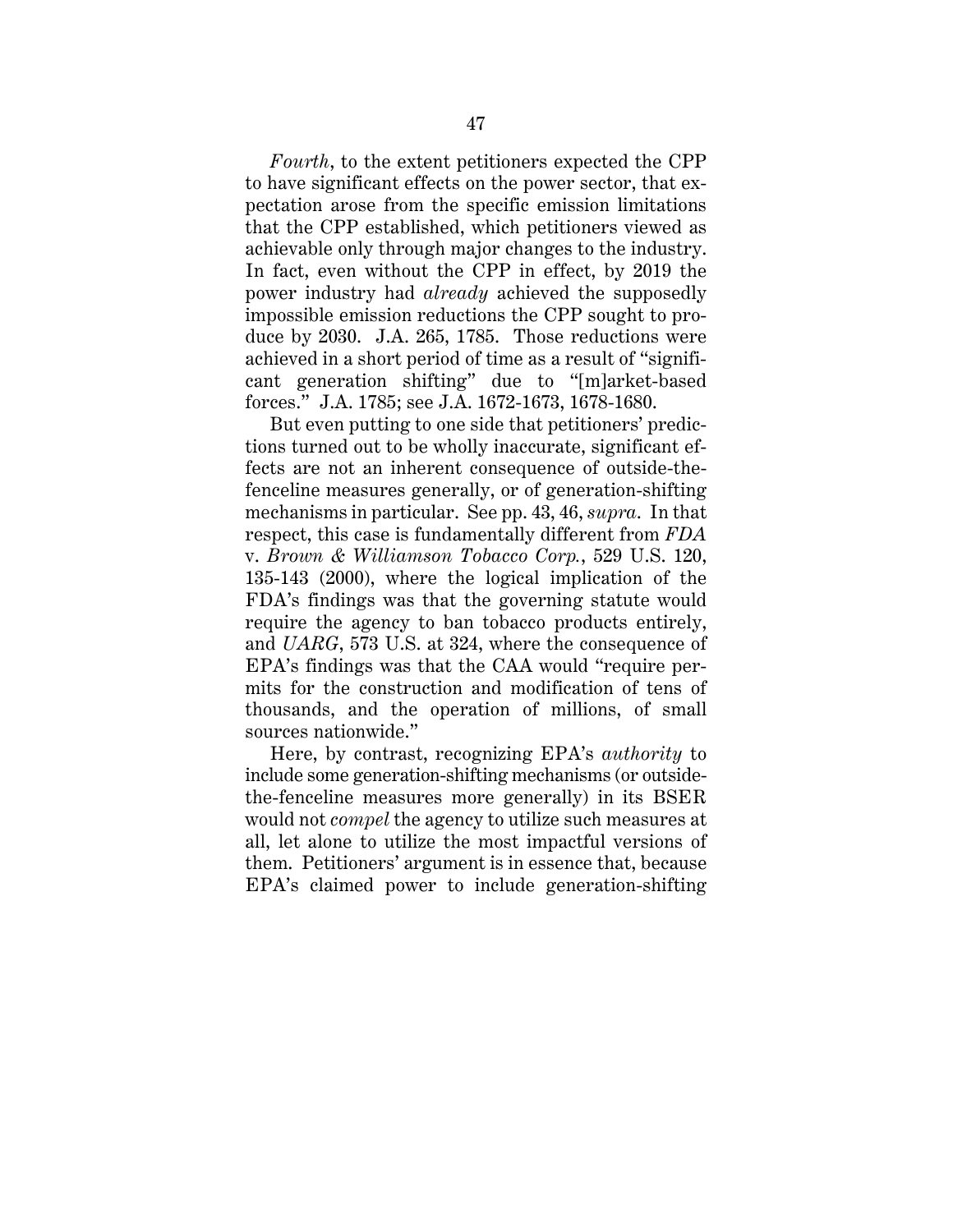mechanisms in a BSER was previously used in the CPP in a way that was expected (incorrectly) to have significant consequences, whether EPA has that power *at all* should be viewed as a major question. But the fact that *some* exercises of an agency's statutory power might be so consequential as to require specific authorization from Congress does not mean that *all* exercises of that authority are categorically impermissible. In *NFIB*, for example, the Court held that Congress had not clearly authorized the Occupational Health and Safety Administration (OSHA) to adopt measures applicable to all employers with at least 100 employees to prevent the workplace spread of COVID-19. 2022 WL 120952, at \*3. But the Court "d[id] not doubt" that OSHA had authority to adopt such requirements "[w]here the virus poses a special danger because of particular features of an employee's job or workplace." *Id.* at \*4. Petitioners accordingly err in urging this Court to hold that all outside-thefenceline measures are impermissible, regardless of the practical significance or insignificance of the particular measures EPA will eventually adopt in the future rulemaking.

If regulated entities or States believe that the emission guidelines that are eventually adopted are too stringent in light of statutory criteria, they can challenge the guidelines on that ground. In such a challenge (unlike in petitioners' current request for an anticipatory ruling, see pp. 18-21, *supra*), the court could evaluate the likely practical consequences of EPA's choice of a BSER. Thus, even if petitioners' characterizations of the CPP are viewed as apt criticisms of the CPP itself, they provide no sound basis for categorically excluding *any* outside-the-fenceline measures as a permissible component of the BSER.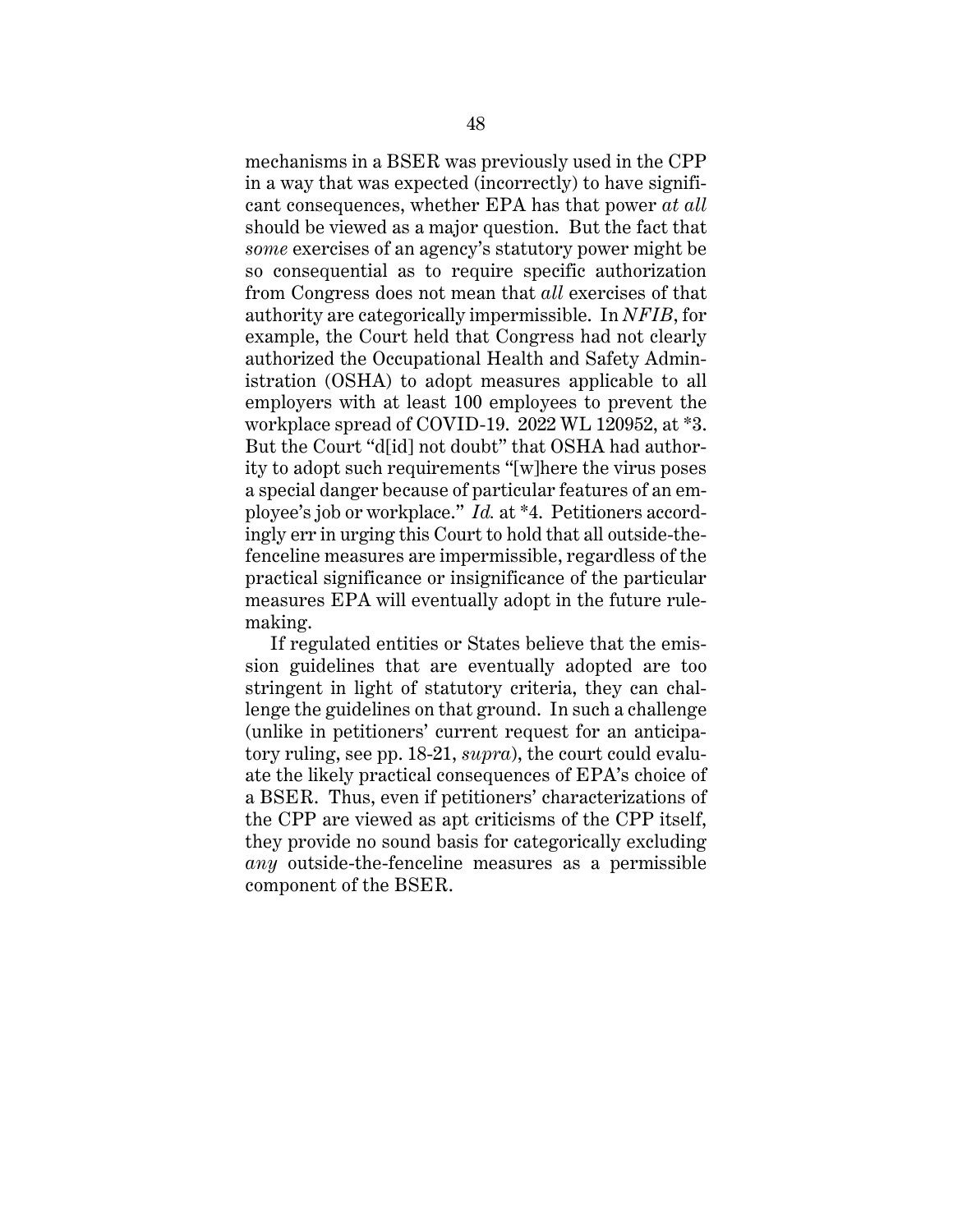*Fifth*, the "numerous substantial and explicit constraints" that Section 7411 imposes already guard against the possibility of emission guidelines that have transformative consequences. J.A. 146. As noted, a "system of emission reduction" must be "adequately demonstrated," and EPA must consider, among other things, "cost" and "energy requirements" in determining which system is "best."  $42 \text{ U.S.C. } 7411(a)(1)$ ; see p. 42, *supra*.

Far from being "illusory," NACC Br. 29, those constraints have led EPA in prior rulemakings to exclude from the BSER several measures, including natural-gas repowering and refueling, J.A. 1795 n.152; natural-gas co-firing, J.A. 578, 1843-1844; carbon capture and sequestration, J.A. 578, 1864; and biomass co-firing, J.A. 708-709, 1852-1853. In the CPP, for instance, EPA declined to identify natural-gas co-firing or carbon capture and sequestration as part of the BSER because those measures were "more expensive than other available measures for existing sources." J.A. 578. Recent history thus refutes petitioners' assertion (WV Br. 48) that, without a categorical bar on outside-the-fenceline measures (or generation-shifting measures in particular), EPA's authority to define the BSER would be subject to no meaningful limit.

*Sixth*, the inclusion of outside-the-fenceline measures in the BSER is supported by historical precedent. Both Congress and States have relied on outside-thefenceline measures to address air pollution from power plants. See p. 28, *supra* (discussing Regional Greenhouse Gas Initiative); p. 31, *supra* (discussing Acid Rain Program's trading system for power plants). And in the Clean Air Mercury Rule—the only Section 7411(d) emission guideline besides the CPP and the ACE Rule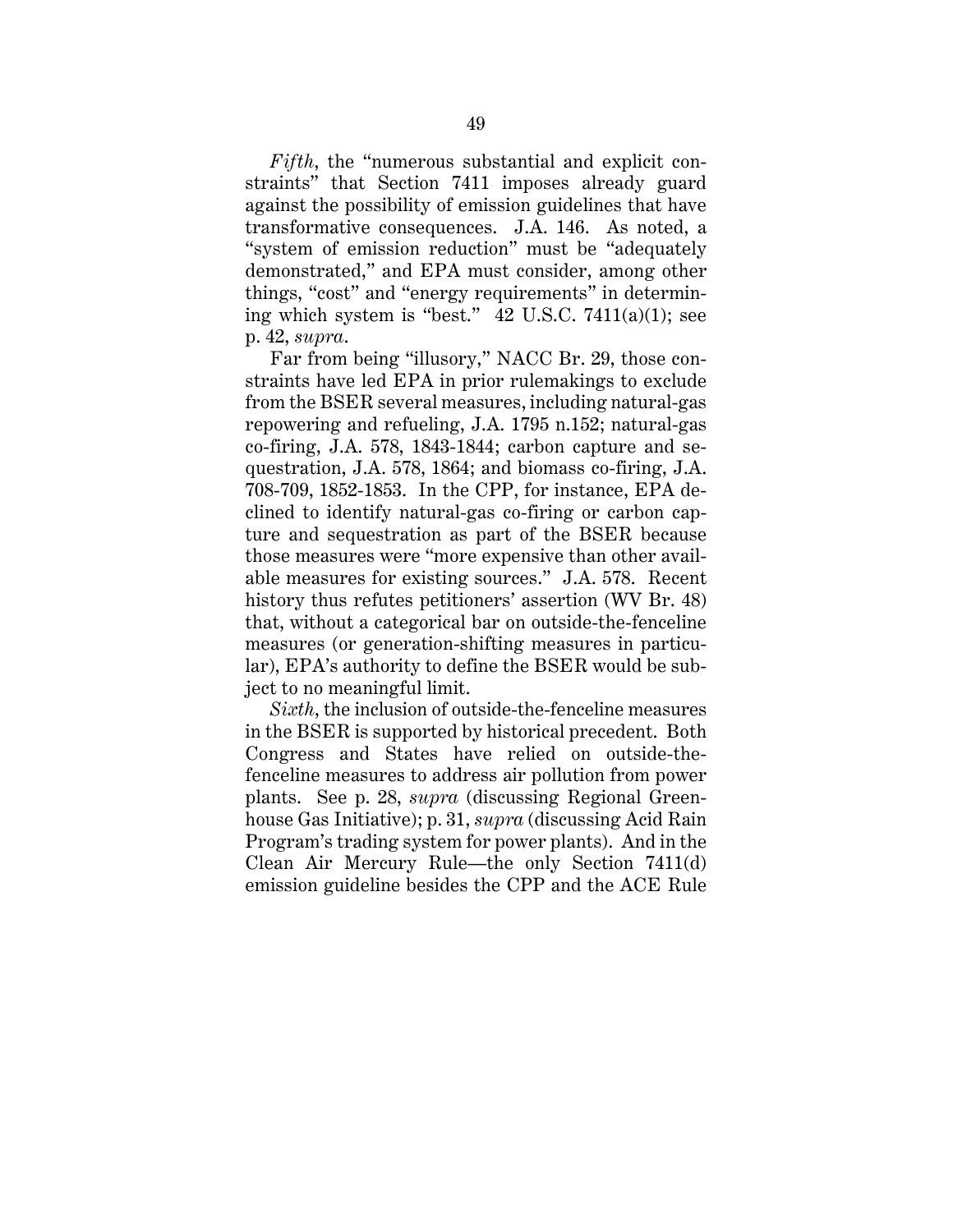ever issued for existing power plants—EPA likewise included an outside-the-fenceline measure (a trading program) in the BSER. See pp. 37-38, *supra*.

## *2. The constitutional-avoidance canon is inapplicable here*

Petitioners also invoke the canon that statutes should be construed to avoid difficult constitutional issues. They argue that Section 7411 would raise serious nondelegation concerns if it were construed to allow outside-the-fenceline measures to be included in a BSER. WV Br. 47. This Court has long held, however, that "a delegation is constitutional so long as Congress has set out an 'intelligible principle' to guide the delegee's exercise of authority." *Gundy* v. *United States*, 139 S. Ct. 2116, 2129 (2019) (plurality opinion) (citation omitted). In *Whitman* v. *American Trucking Ass'ns*, 531 U.S. 457 (2001), this Court held that a neighboring CAA provision—42 U.S.C. 7409(b)(1)—had provided such a principle by "requiring the EPA to set air quality standards at the level that is 'requisite' \* \* \* to protect the public health with an adequate margin of safety." 531 U.S. at 475-476.

The principle set out in Section  $7411(a)(1)$  is no less intelligible. That provision requires EPA to determine the BSER, and ultimately the degree of emission limitation achievable by the BSER, by taking various enumerated factors into account. 42 U.S.C. 7411(a)(1). If Section 7409(b)(1) falls "well within the outer limits of [this Court's] nondelegation precedents," *Whitman*, 531 U.S. at 474, then so too does Section 7411(a)(1).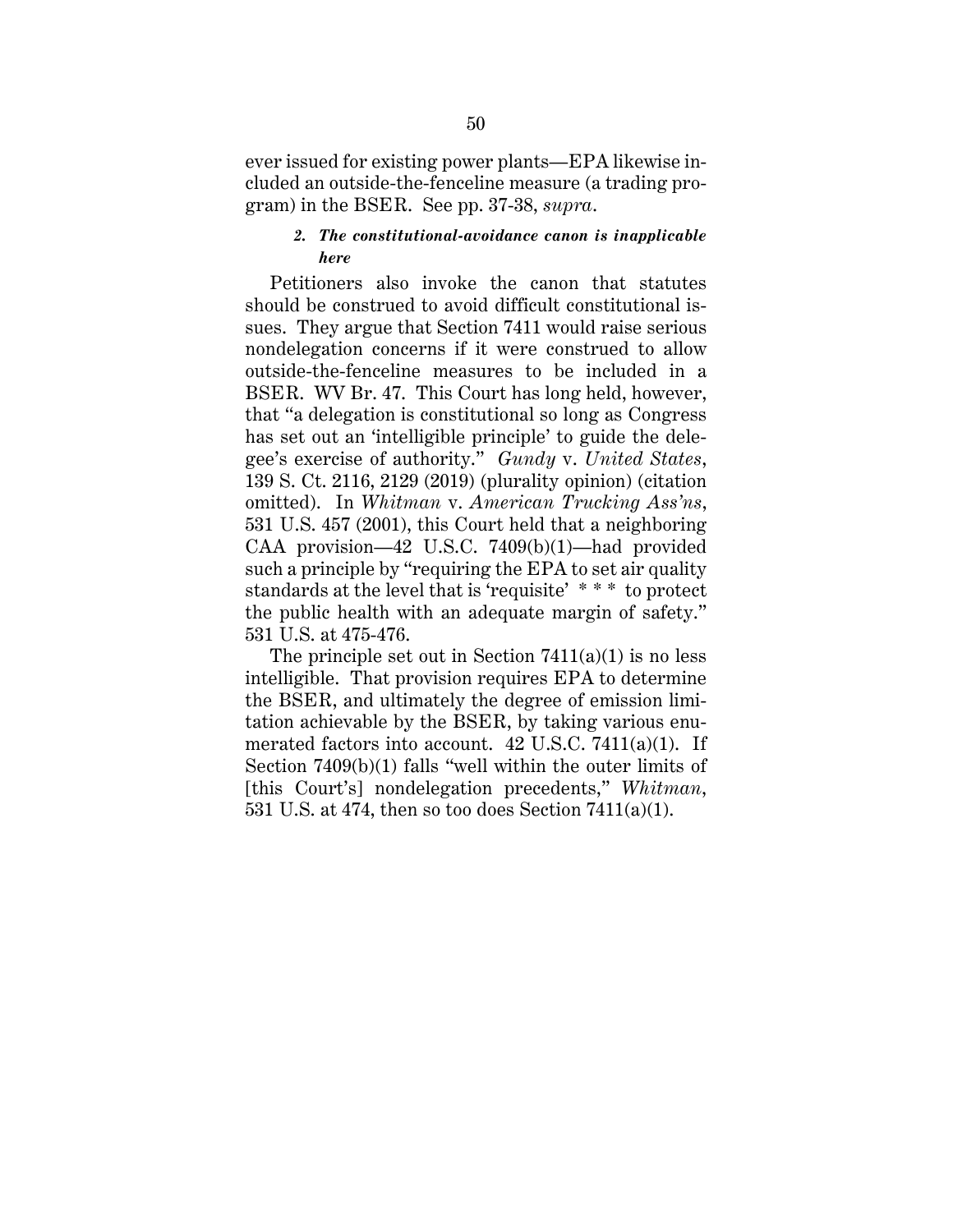## *3. The federalism canon undermines, rather than supports, the interpretation adopted in the CPP Repeal and ACE Rules*

Petitioners argue (WV Br. 29) that the CPP "upend[ed] the federal-state balance of power" by requiring "stringent, region-wide emission reductions that state plans could meet only by restructuring" the power sector. But petitioners' concerns about the perceived stringency of the CPP's emission limitations do not support a categorical rule excluding outside-the-fenceline measures from any BSER. See pp. 47-48, *supra*. The language in Section  $7411(d)(1)(A)$  on which some petitioners rely, moreover, is directed at States, not EPA. Construing that language to foreclose inclusion of outside-the-fenceline measures in state plans would disserve federalism values and increase the burden on regulated entities. See pp. 26-30, *supra*.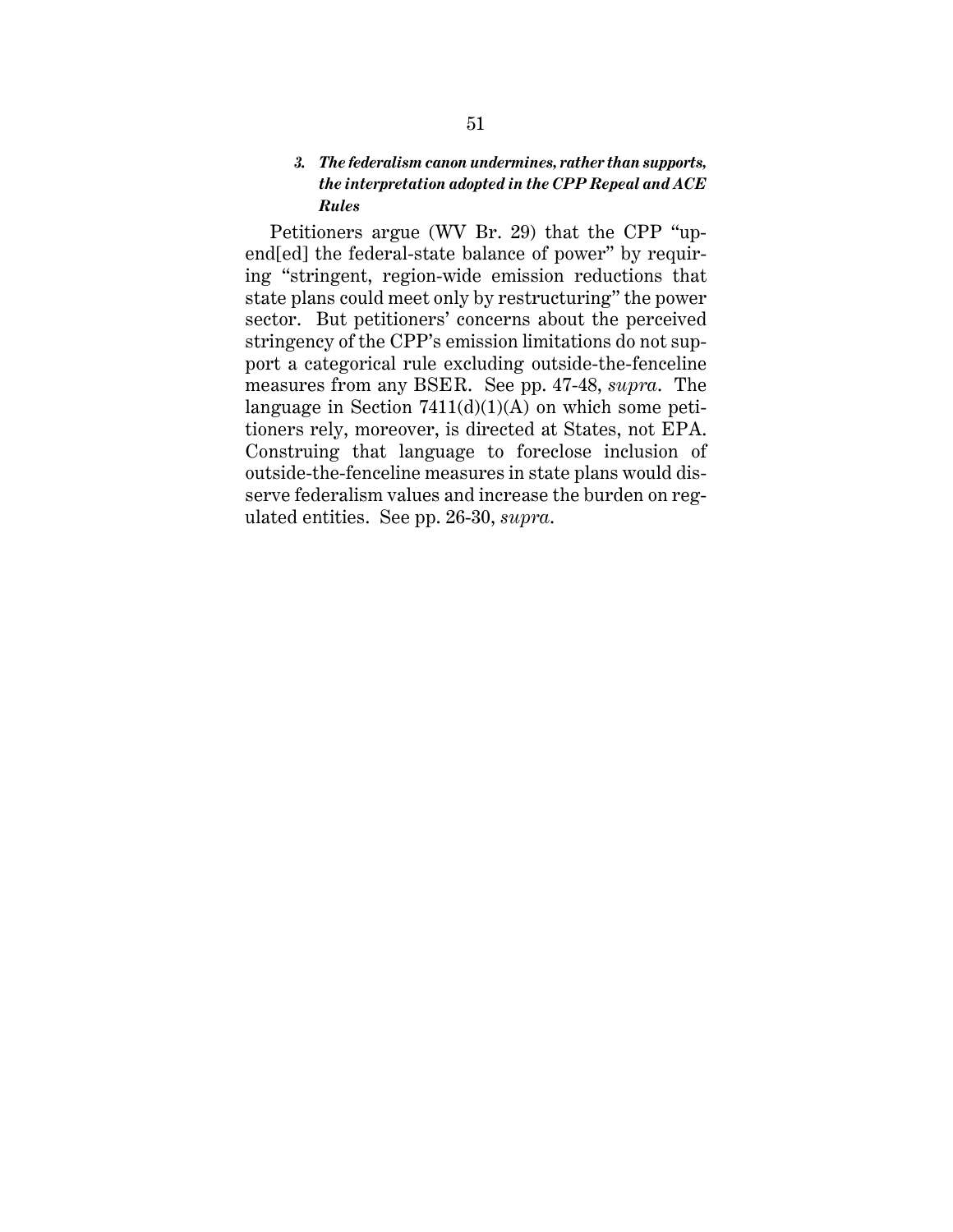#### **CONCLUSION**

The Court should dismiss the petitions for writs of certiorari or, in the alternative, vacate the D.C. Circuit's holding that Section 7411 does not unambiguously bar the use of outside-the-fenceline measures. If the Court reaches the merits, it should affirm the judgment below.

Respectfully submitted.

JEFFREY PRIETO *General Counsel* GAUTAM SRINIVASAN *Associate General Counsel* MATTHEW C. MARKS *Deputy Associate General Counsel* STEPHANIE L. HOGAN *Assistant General Counsel* HOWARD J. HOFFMAN ABIRAMI VIJAYAN SCOTT JORDAN RYLAND SHENGZHI LI NORA GREENGLASS DANIEL P. SCHRAMM STACEY SIMONE GARFINKLE *Attorneys Environmental Protection Agency*

ELIZABETH B. PRELOGAR *Solicitor General* TODD KIM *Assistant Attorney General* MALCOLM L. STEWART *Deputy Solicitor General* FREDERICK LIU *Assistant to the Solicitor General* MEGHAN E. GREENFIELD ERIC G. HOSTETLER CHLOE H. KOLMAN *Attorneys* 

JANUARY 2022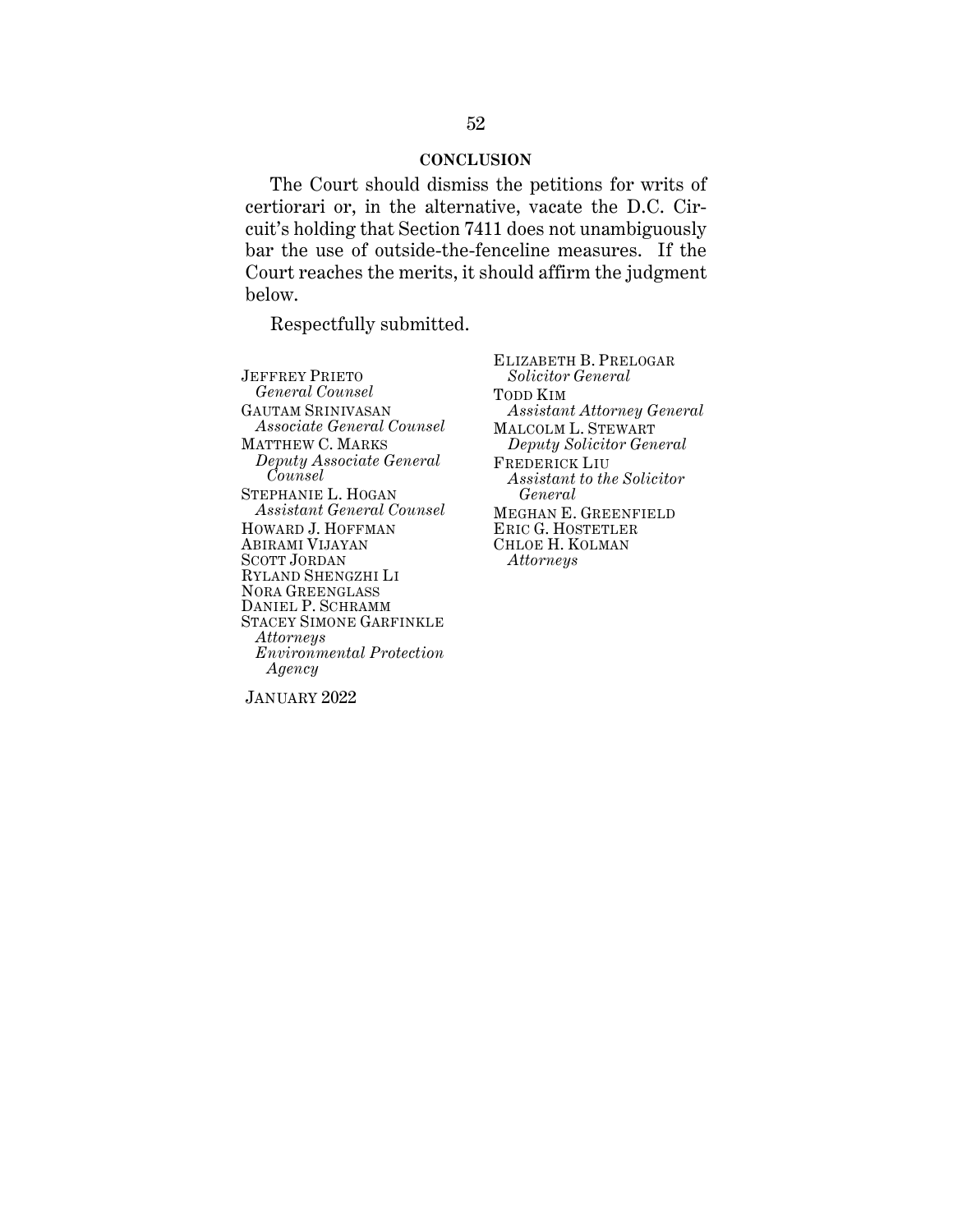## **APPENDIX**

### 42 U.S.C. 7411 provides:

#### **Standards of performance for new stationary sources**

### **(a) Definitions**

For purposes of this section:

(1) The term "standard of performance" means a standard for emissions of air pollutants which reflects the degree of emission limitation achievable through the application of the best system of emission reduction which (taking into account the cost of achieving such reduction and any nonair quality health and environmental impact and energy requirements) the Administrator determines has been adequately demonstrated.

(2) The term "new source" means any stationary source, the construction or modification of which is commenced after the publication of regulations (or, if earlier, proposed regulations) prescribing a standard of performance under this section which will be applicable to such source.

(3) The term "stationary source" means any building, structure, facility, or installation which emits or may emit any air pollutant. Nothing in subchapter II of this chapter relating to nonroad engines shall be construed to apply to stationary internal combustion engines.

(4) The term "modification" means any physical change in, or change in the method of operation of, a stationary source which increases the amount of any air pollutant emitted by such source or which results

(1a)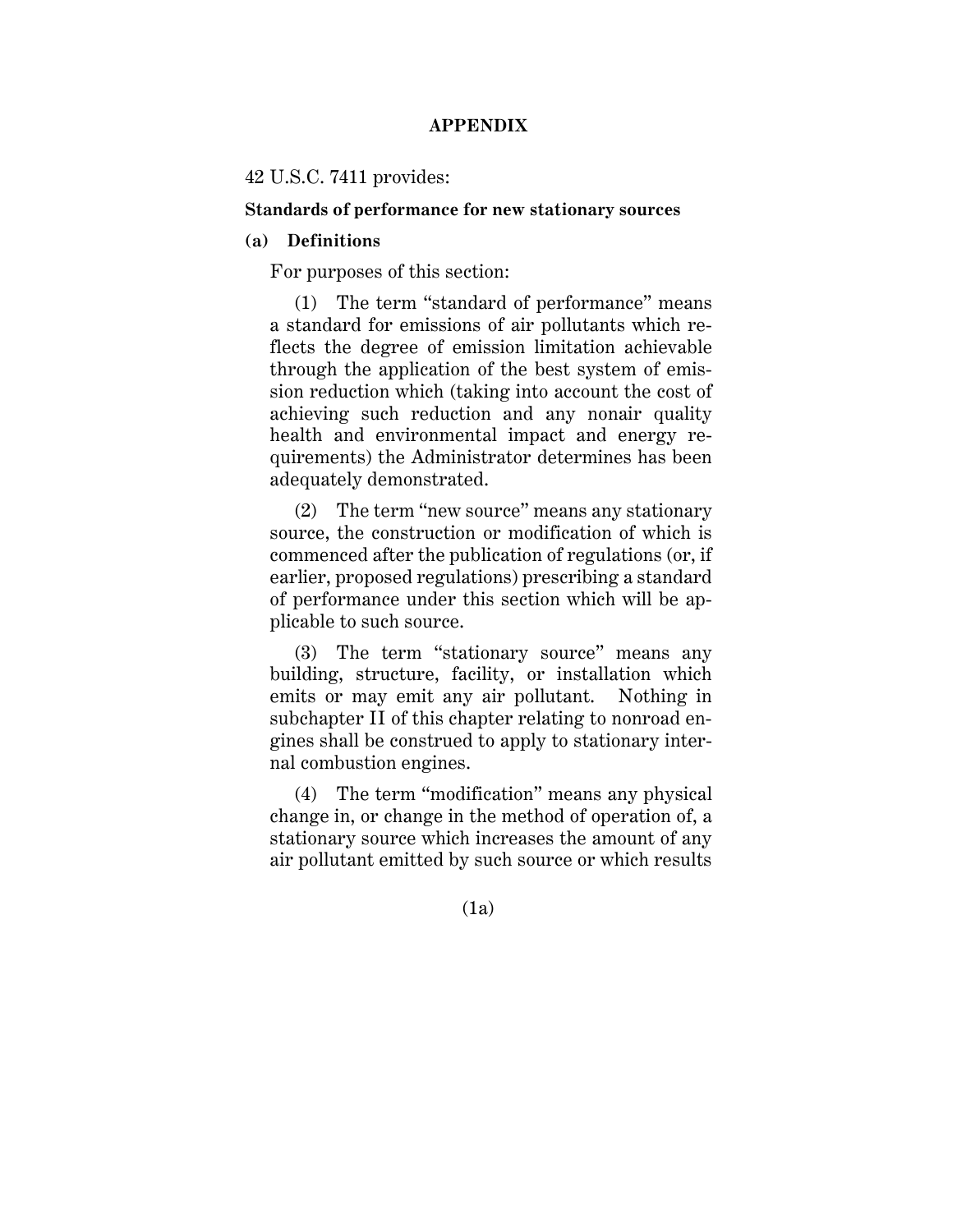in the emission of any air pollutant not previously emitted.

(5) The term "owner or operator" means any person who owns, leases, operates, controls, or supervises a stationary source.

(6) The term "existing source" means any stationary source other than a new source.

(7) The term "technological system of continuous emission reduction" means—

(A) a technological process for production or operation by any source which is inherently lowpolluting or nonpolluting, or

(B) a technological system for continuous reduction of the pollution generated by a source before such pollution is emitted into the ambient air, including precombustion cleaning or treatment of fuels.

(8) A conversion to coal (A) by reason of an order under section 2(a) of the Energy Supply and Environmental Coordination Act of 1974 [15 U.S.C. 792(a)] or any amendment thereto, or any subsequent enactment which supersedes such Act [15 U.S.C. 791 et seq.], or (B) which qualifies under section  $7413(d)(5)(A)(ii)^1$  of this title, shall not be deemed to be a modification for purposes of paragraphs (2) and (4) of this subsection.

<sup>1</sup> See References in text note below.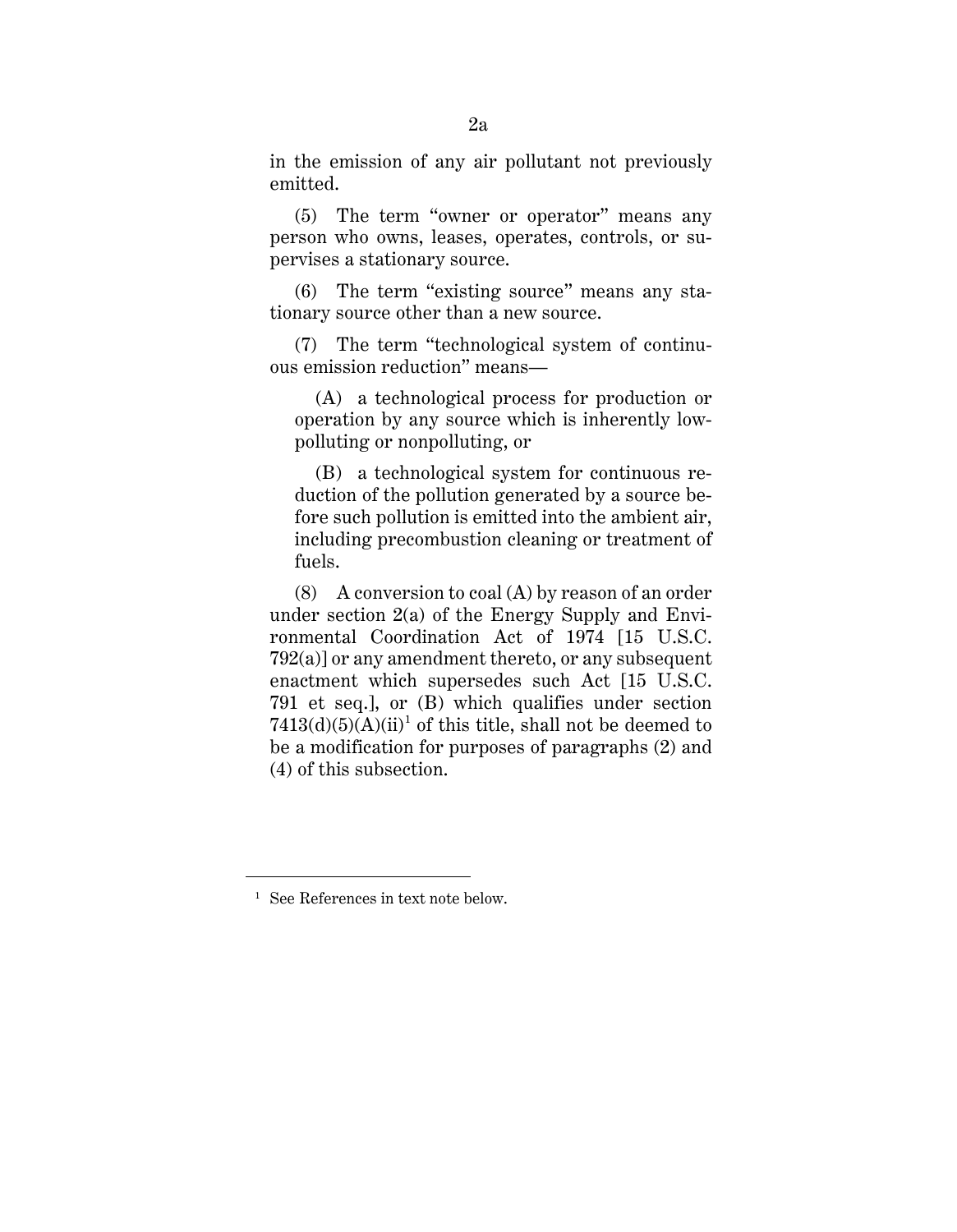# **(b) List of categories of stationary sources; standards of performance; information on pollution control techniques; sources owned or operated by United States; particular systems; revised standards**

 $(1)(A)$  The Administrator shall, within 90 days after December 31, 1970, publish (and from time to time thereafter shall revise) a list of categories of stationary sources. He shall include a category of sources in such list if in his judgment it causes, or contributes significantly to, air pollution which may reasonably be anticipated to endanger public health or welfare.

(B) Within one year after the inclusion of a category of stationary sources in a list under subparagraph (A), the Administrator shall publish proposed regulations, establishing Federal standards of performance for new sources within such category. The Administrator shall afford interested persons an opportunity for written comment on such proposed regulations. After considering such comments, he shall promulgate, within one year after such publication, such standards with such modifications as he deems appropriate. The Administrator shall, at least every 8 years, review and, if appropriate, revise such standards following the procedure required by this subsection for promulgation of such standards. Notwithstanding the requirements of the previous sentence, the Administrator need not review any such standard if the Administrator determines that such review is not appropriate in light of readily available information on the efficacy of such standard. Standards of performance or revisions thereof shall become effective upon promulgation. When implementation and enforcement of any requirement of this chapter indicate that emission limitations and percent reductions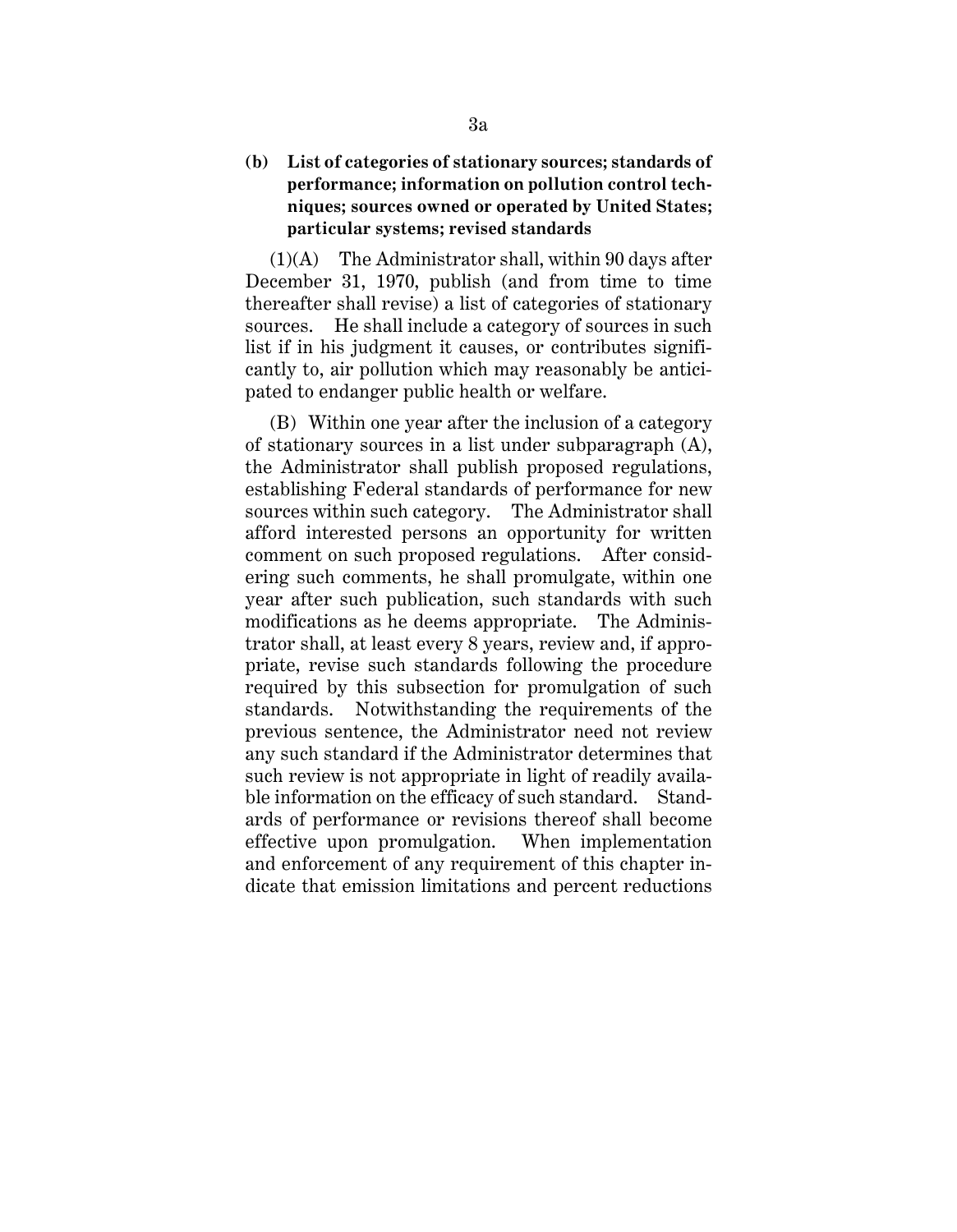beyond those required by the standards promulgated under this section are achieved in practice, the Administrator shall, when revising standards promulgated under this section, consider the emission limitations and percent reductions achieved in practice.

(2) The Administrator may distinguish among classes, types, and sizes within categories of new sources for the purpose of establishing such standards.

(3) The Administrator shall, from time to time, issue information on pollution control techniques for categories of new sources and air pollutants subject to the provisions of this section.

(4) The provisions of this section shall apply to any new source owned or operated by the United States.

(5) Except as otherwise authorized under subsection (h), nothing in this section shall be construed to require, or to authorize the Administrator to require, any new or modified source to install and operate any particular technological system of continuous emission reduction to comply with any new source standard of performance.

(6) The revised standards of performance required by enactment of subsection  $(a)(1)(A)(i)$  and  $(ii)$  1 shall be promulgated not later than one year after August 7, 1977. Any new or modified fossil fuel fired stationary source which commences construction prior to the date of publication of the proposed revised standards shall not be required to comply with such revised standards.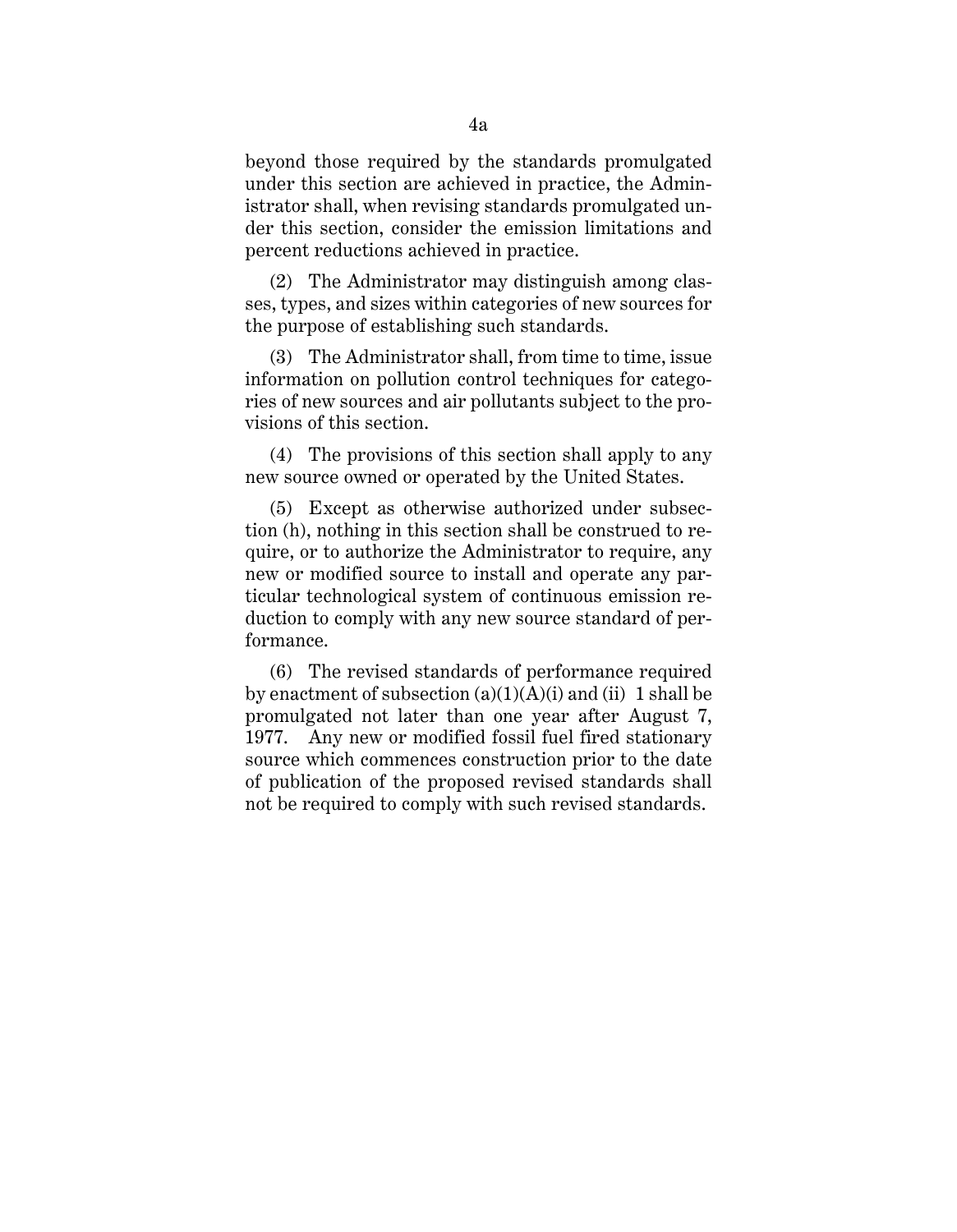## **(c) State implementation and enforcement of standards of performance**

(1) Each State may develop and submit to the Administrator a procedure for implementing and enforcing standards of performance for new sources located in such State. If the Administrator finds the State procedure is adequate, he shall delegate to such State any authority he has under this chapter to implement and enforce such standards.

(2) Nothing in this subsection shall prohibit the Administrator from enforcing any applicable standard of performance under this section.

# **(d) Standards of performance for existing sources; remaining useful life of source**

(1) The Administrator shall prescribe regulations which shall establish a procedure similar to that provided by section 7410 of this title under which each State shall submit to the Administrator a plan which (A) establishes standards of performance for any existing source for any air pollutant (i) for which air quality criteria have not been issued or which is not included on a list published under section 7408(a) of this title or emitted from a source category which is regulated under section 7412 of this title but (ii) to which a standard of performance under this section would apply if such existing source were a new source, and (B) provides for the implementation and enforcement of such standards of performance. Regulations of the Administrator under this paragraph shall permit the State in applying a standard of performance to any particular source under a plan submitted under this paragraph to take into consideration, among other factors, the remaining useful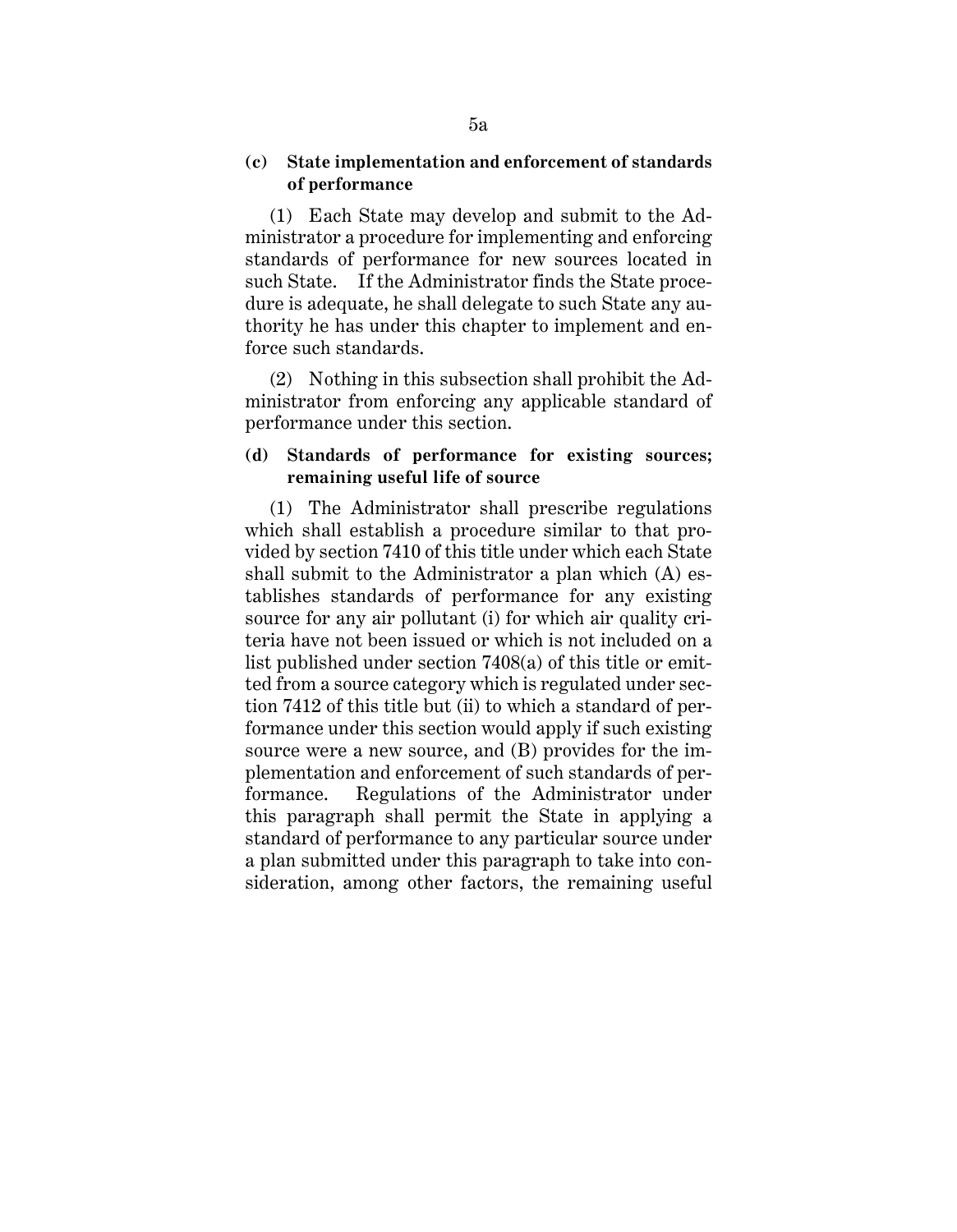life of the existing source to which such standard applies.

(2) The Administrator shall have the same authority—

(A) to prescribe a plan for a State in cases where the State fails to submit a satisfactory plan as he would have under section 7410(c) of this title in the case of failure to submit an implementation plan, and

(B) to enforce the provisions of such plan in cases where the State fails to enforce them as he would have under sections 7413 and 7414 of this title with respect to an implementation plan.

In promulgating a standard of performance under a plan prescribed under this paragraph, the Administrator shall take into consideration, among other factors, remaining useful lives of the sources in the category of sources to which such standard applies.

### **(e) Prohibited acts**

After the effective date of standards of performance promulgated under this section, it shall be unlawful for any owner or operator of any new source to operate such source in violation of any standard of performance applicable to such source.

### **(f) New source standards of performance**

(1) For those categories of major stationary sources that the Administrator listed under subsection  $(b)(1)(A)$ before November 15, 1990, and for which regulations had not been proposed by the Administrator by November 15, 1990, the Administrator shall—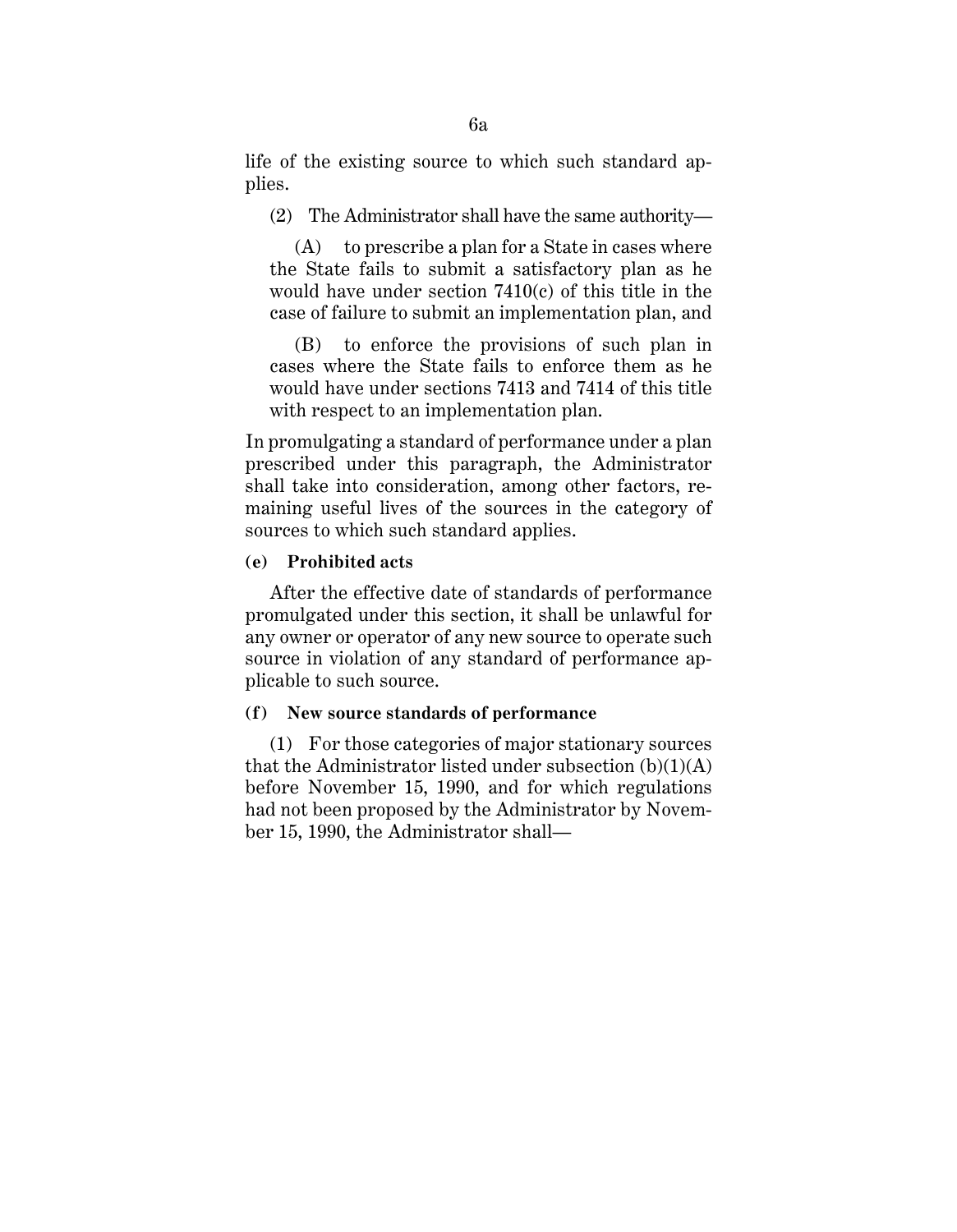(A) propose regulations establishing standards of performance for at least 25 percent of such categories of sources within 2 years after November 15, 1990;

(B) propose regulations establishing standards of performance for at least 50 percent of such categories of sources within 4 years after November 15, 1990; and

(C) propose regulations for the remaining categories of sources within 6 years after November 15, 1990.

(2) In determining priorities for promulgating standards for categories of major stationary sources for the purpose of paragraph (1), the Administrator shall consider—

(A) the quantity of air pollutant emissions which each such category will emit, or will be designed to emit;

(B) the extent to which each such pollutant may reasonably be anticipated to endanger public health or welfare; and

(C) the mobility and competitive nature of each such category of sources and the consequent need for nationally applicable new source standards of performance.

(3) Before promulgating any regulations under this subsection or listing any category of major stationary sources as required under this subsection, the Administrator shall consult with appropriate representatives of the Governors and of State air pollution control agencies.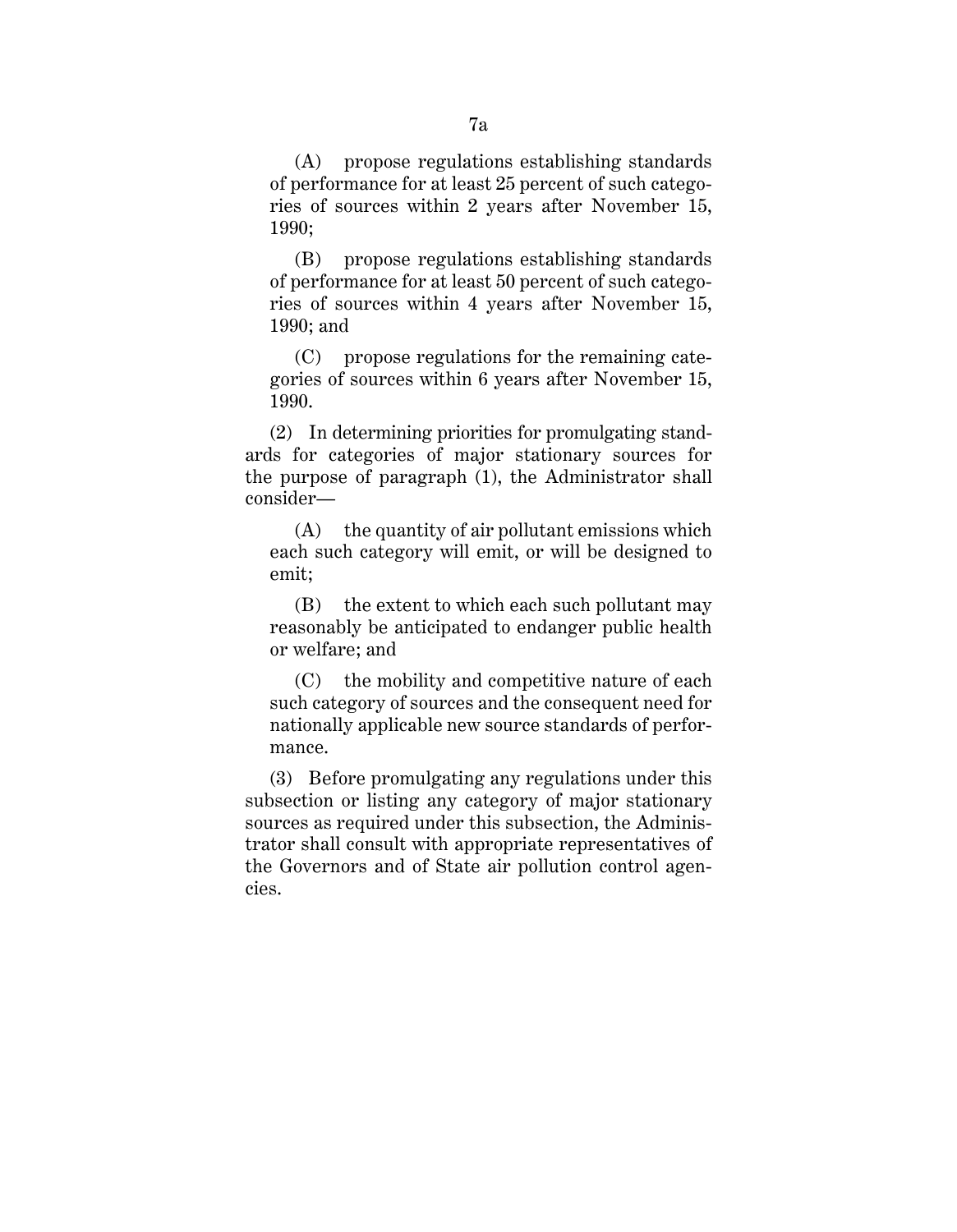#### **(g) Revision of regulations**

(1) Upon application by the Governor of a State showing that the Administrator has failed to specify in regulations under subsection  $(f)(1)$  any category of major stationary sources required to be specified under such regulations, the Administrator shall revise such regulations to specify any such category.

(2) Upon application of the Governor of a State, showing that any category of stationary sources which is not included in the list under subsection (b)(1)(A) contributes significantly to air pollution which may reasonably be anticipated to endanger public health or welfare (notwithstanding that such category is not a category of major stationary sources), the Administrator shall revise such regulations to specify such category of stationary sources.

(3) Upon application of the Governor of a State showing that the Administrator has failed to apply properly the criteria required to be considered under subsection (f)(2), the Administrator shall revise the list under subsection  $(b)(1)(A)$  to apply properly such criteria.

(4) Upon application of the Governor of a State showing that—

(A) a new, innovative, or improved technology or process which achieves greater continuous emission reduction has been adequately demonstrated for any category of stationary sources, and

(B) as a result of such technology or process, the new source standard of performance in effect under this section for such category no longer reflects the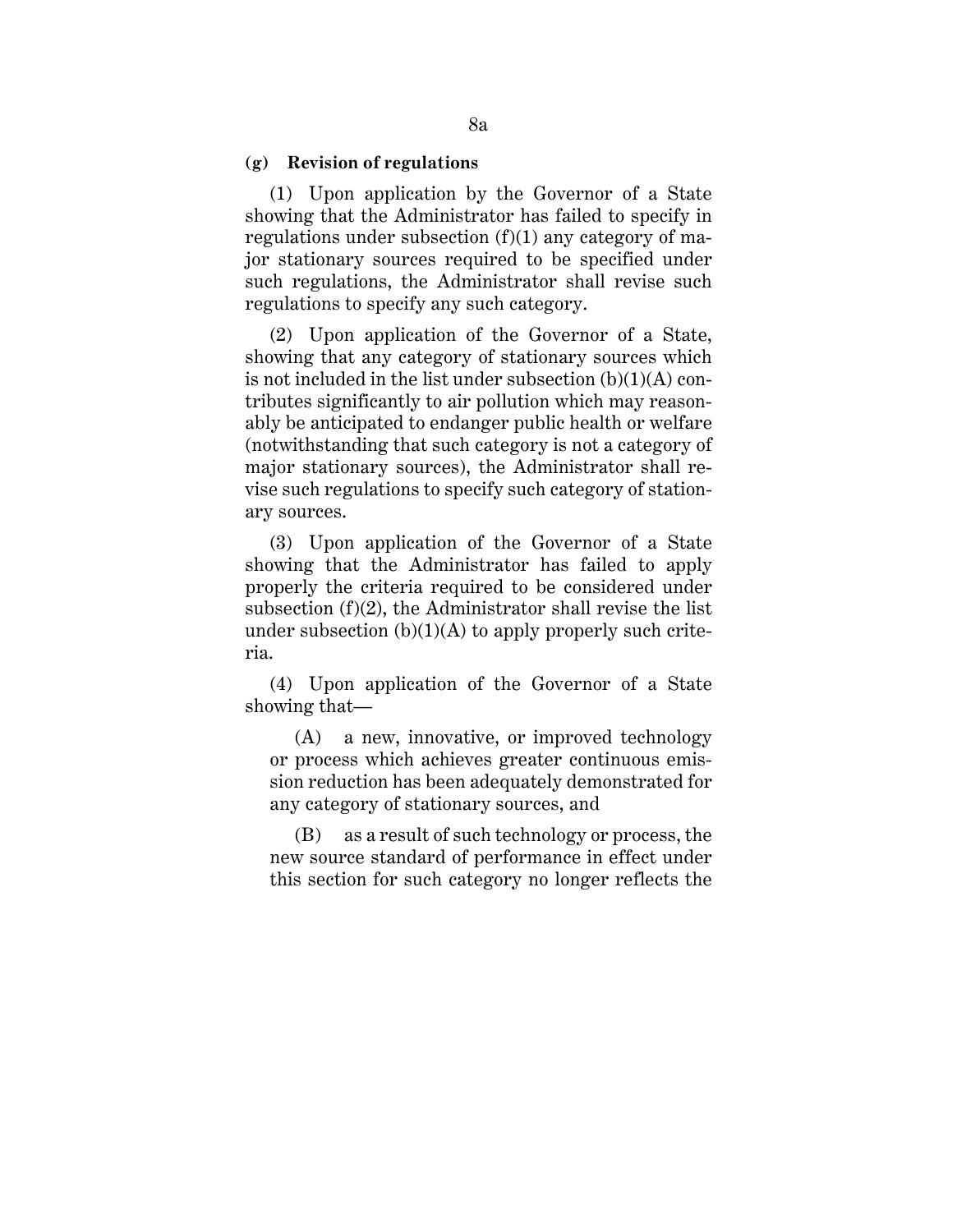greatest degree of emission limitation achievable through application of the best technological system of continuous emission reduction which (taking into consideration the cost of achieving such emission reduction, and any non-air quality health and environmental impact and energy requirements) has been adequately demonstrated,

the Administrator shall revise such standard of performance for such category accordingly.

(5) Unless later deadlines for action of the Administrator are otherwise prescribed under this section, the Administrator shall, not later than three months following the date of receipt of any application by a Governor of a State, either—

(A) find that such application does not contain the requisite showing and deny such application, or

(B) grant such application and take the action required under this subsection.

(6) Before taking any action required by subsection (f) or by this subsection, the Administrator shall provide notice and opportunity for public hearing.

# **(h) Design, equipment, work practice, or operational standard; alternative emission limitation**

(1) For purposes of this section, if in the judgment of the Administrator, it is not feasible to prescribe or enforce a standard of performance, he may instead promulgate a design, equipment, work practice, or operational standard, or combination thereof, which reflects the best technological system of continuous emission reduction which (taking into consideration the cost of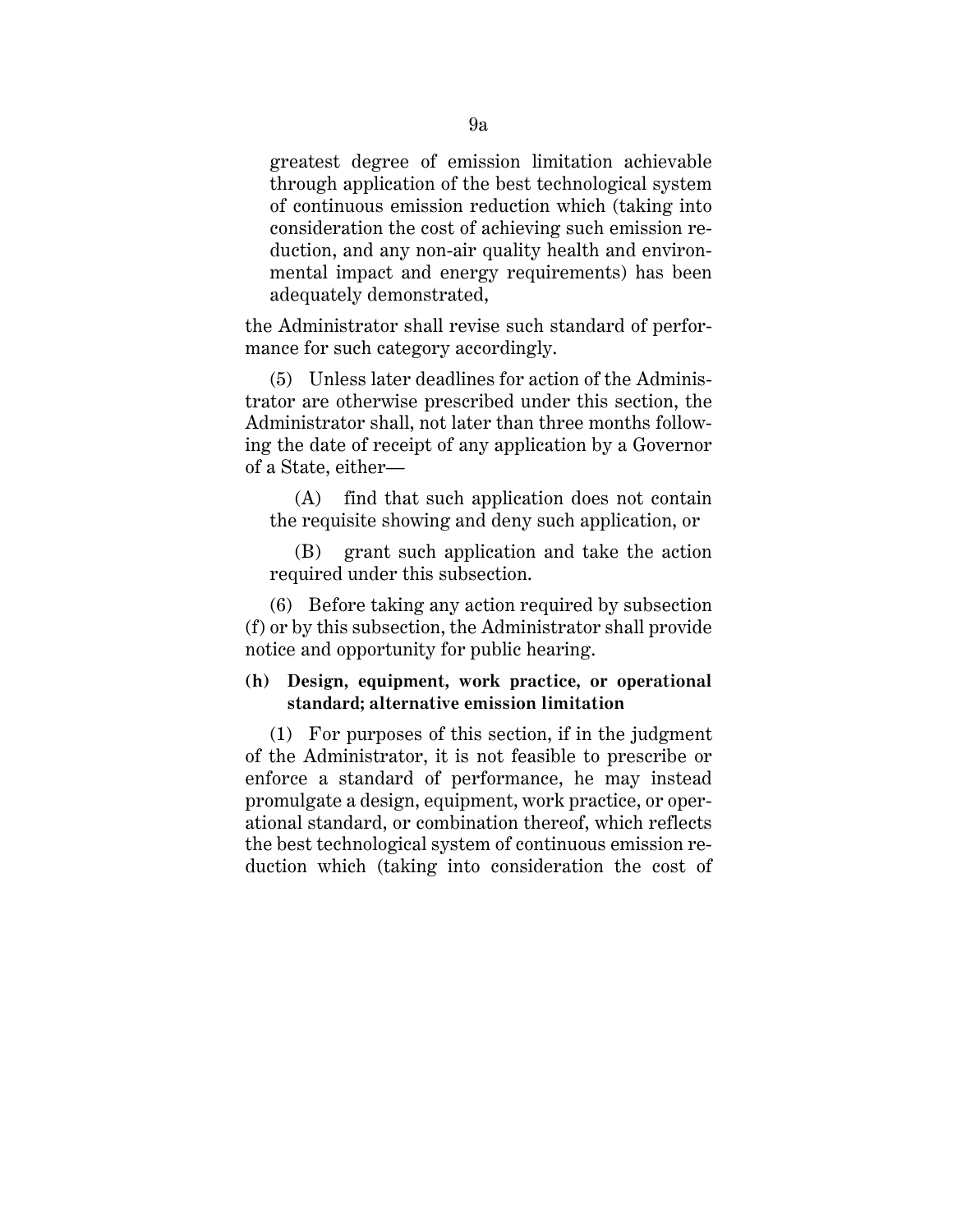achieving such emission reduction, and any non-air quality health and environmental impact and energy requirements) the Administrator determines has been adequately demonstrated. In the event the Administrator promulgates a design or equipment standard under this subsection, he shall include as part of such standard such requirements as will assure the proper operation and maintenance of any such element of design or equipment.

(2) For the purpose of this subsection, the phrase "not feasible to prescribe or enforce a standard of performance" means any situation in which the Administrator determines that (A) a pollutant or pollutants cannot be emitted through a conveyance designed and constructed to emit or capture such pollutant, or that any requirement for, or use of, such a conveyance would be inconsistent with any Federal, State, or local law, or (B) the application of measurement methodology to a particular class of sources is not practicable due to technological or economic limitations.

(3) If after notice and opportunity for public hearing, any person establishes to the satisfaction of the Administrator that an alternative means of emission limitation will achieve a reduction in emissions of any air pollutant at least equivalent to the reduction in emissions of such air pollutant achieved under the requirements of paragraph (1), the Administrator shall permit the use of such alternative by the source for purposes of compliance with this section with respect to such pollutant.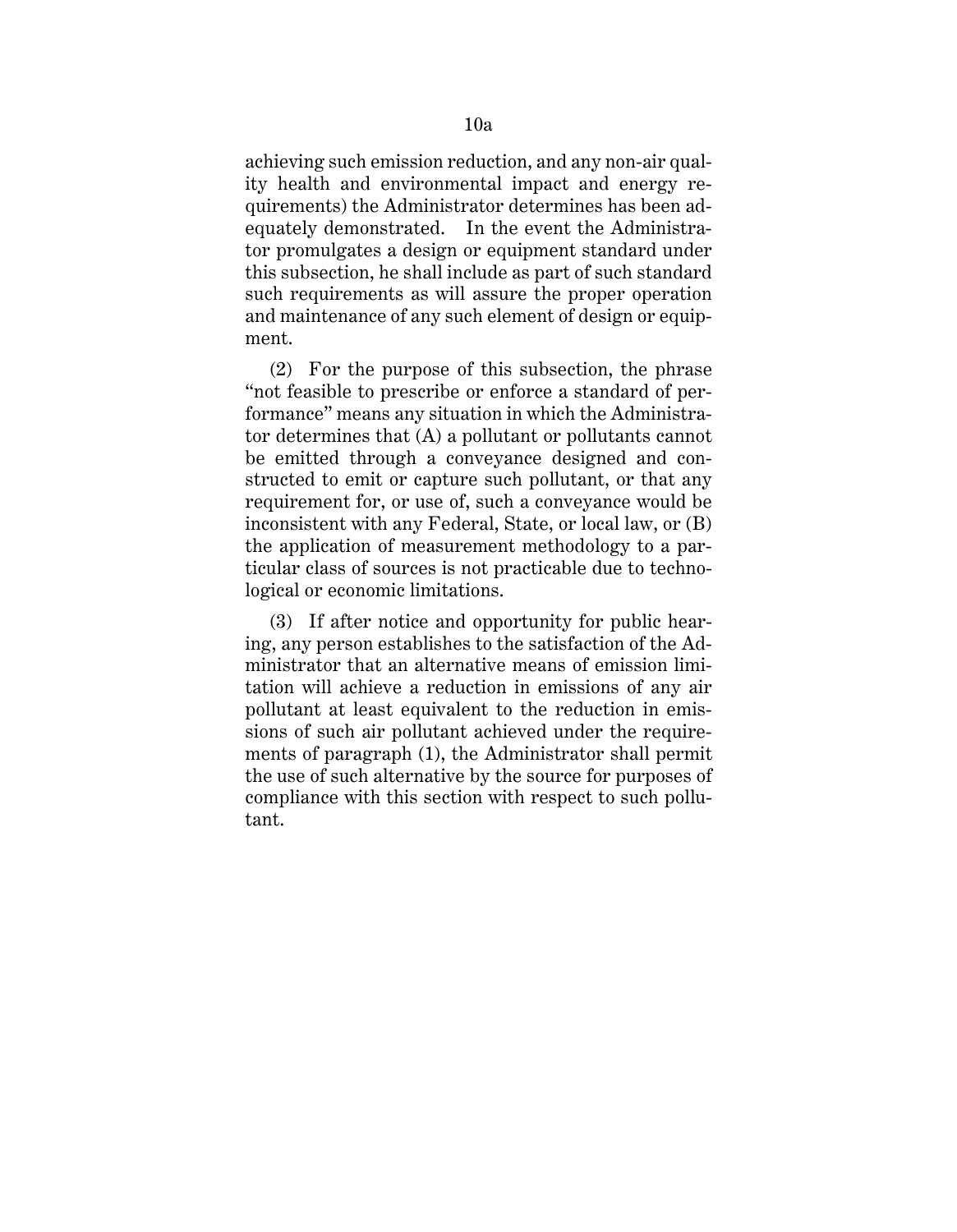(4) Any standard promulgated under paragraph (1) shall be promulgated in terms of standard of performance whenever it becomes feasible to promulgate and enforce such standard in such terms.

(5) Any design, equipment, work practice, or operational standard, or any combination thereof, described in this subsection shall be treated as a standard of performance for purposes of the provisions of this chapter (other than the provisions of subsection (a) and this subsection).

#### **(i) Country elevators**

Any regulations promulgated by the Administrator under this section applicable to grain elevators shall not apply to country elevators (as defined by the Administrator) which have a storage capacity of less than two million five hundred thousand bushels.

# **(j) Innovative technological systems of continuous emission reduction**

(1)(A) Any person proposing to own or operate a new source may request the Administrator for one or more waivers from the requirements of this section for such source or any portion thereof with respect to any air pollutant to encourage the use of an innovative technological system or systems of continuous emission reduction. The Administrator may, with the consent of the Governor of the State in which the source is to be located, grant a waiver under this paragraph, if the Administrator determines after notice and opportunity for public hearing, that—

(i) the proposed system or systems have not been adequately demonstrated,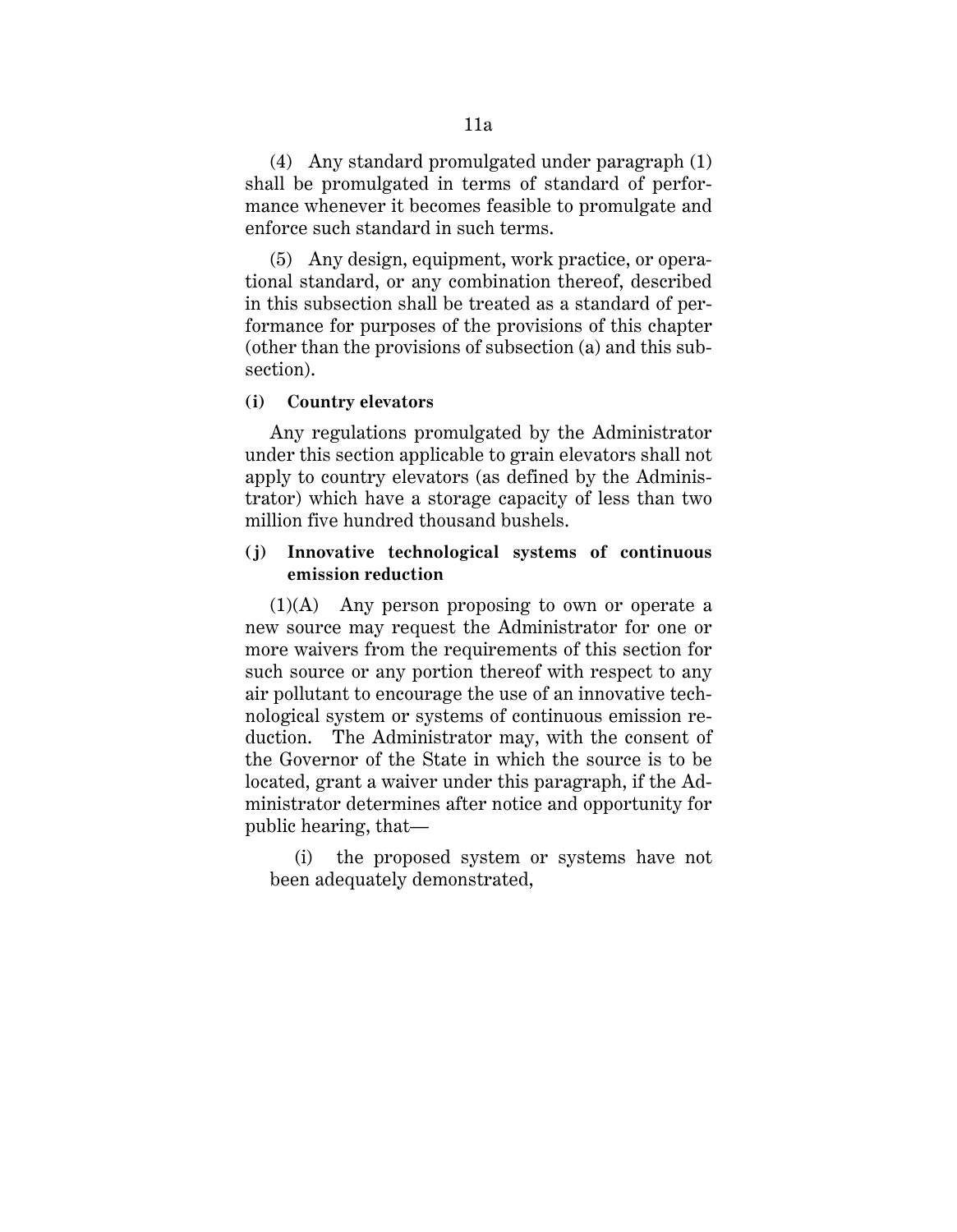(ii) the proposed system or systems will operate effectively and there is a substantial likelihood that such system or systems will achieve greater continuous emission reduction than that required to be achieved under the standards of performance which would otherwise apply, or achieve at least an equivalent reduction at lower cost in terms of energy, economic, or nonair quality environmental impact,

(iii) the owner or operator of the proposed source has demonstrated to the satisfaction of the Administrator that the proposed system will not cause or contribute to an unreasonable risk to public health, welfare, or safety in its operation, function, or malfunction, and

(iv) the granting of such waiver is consistent with the requirements of subparagraph (C).

In making any determination under clause (ii), the Administrator shall take into account any previous failure of such system or systems to operate effectively or to meet any requirement of the new source performance standards. In determining whether an unreasonable risk exists under clause (iii), the Administrator shall consider, among other factors, whether and to what extent the use of the proposed technological system will cause, increase, reduce, or eliminate emissions of any unregulated pollutants; available methods for reducing or eliminating any risk to public health, welfare, or safety which may be associated with the use of such system; and the availability of other technological systems which may be used to conform to standards under this section without causing or contributing to such unreasonable risk. The Administrator may conduct such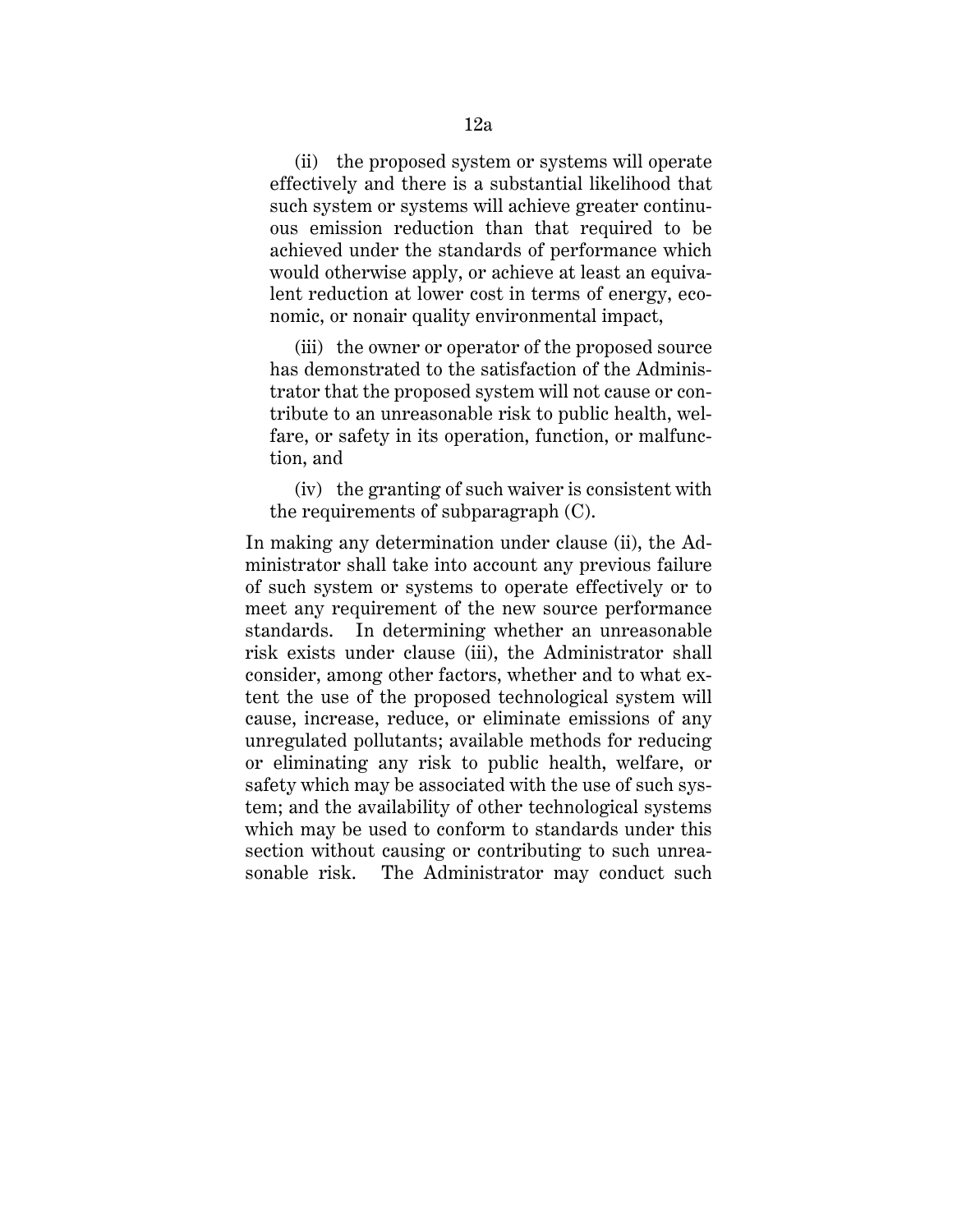tests and may require the owner or operator of the proposed source to conduct such tests and provide such information as is necessary to carry out clause (iii) of this subparagraph. Such requirements shall include a requirement for prompt reporting of the emission of any unregulated pollutant from a system if such pollutant was not emitted, or was emitted in significantly lesser amounts without use of such system.

(B) A waiver under this paragraph shall be granted on such terms and conditions as the Administrator determines to be necessary to assure—

(i) emissions from the source will not prevent attainment and maintenance of any national ambient air quality standards, and

(ii) proper functioning of the technological system or systems authorized.

Any such term or condition shall be treated as a standard of performance for the purposes of subsection (e) of this section and section 7413 of this title.

(C) The number of waivers granted under this paragraph with respect to a proposed technological system of continuous emission reduction shall not exceed such number as the Administrator finds necessary to ascertain whether or not such system will achieve the conditions specified in clauses (ii) and (iii) of subparagraph  $(A)$ .

(D) A waiver under this paragraph shall extend to the sooner of—

(i) the date determined by the Administrator, after consultation with the owner or operator of the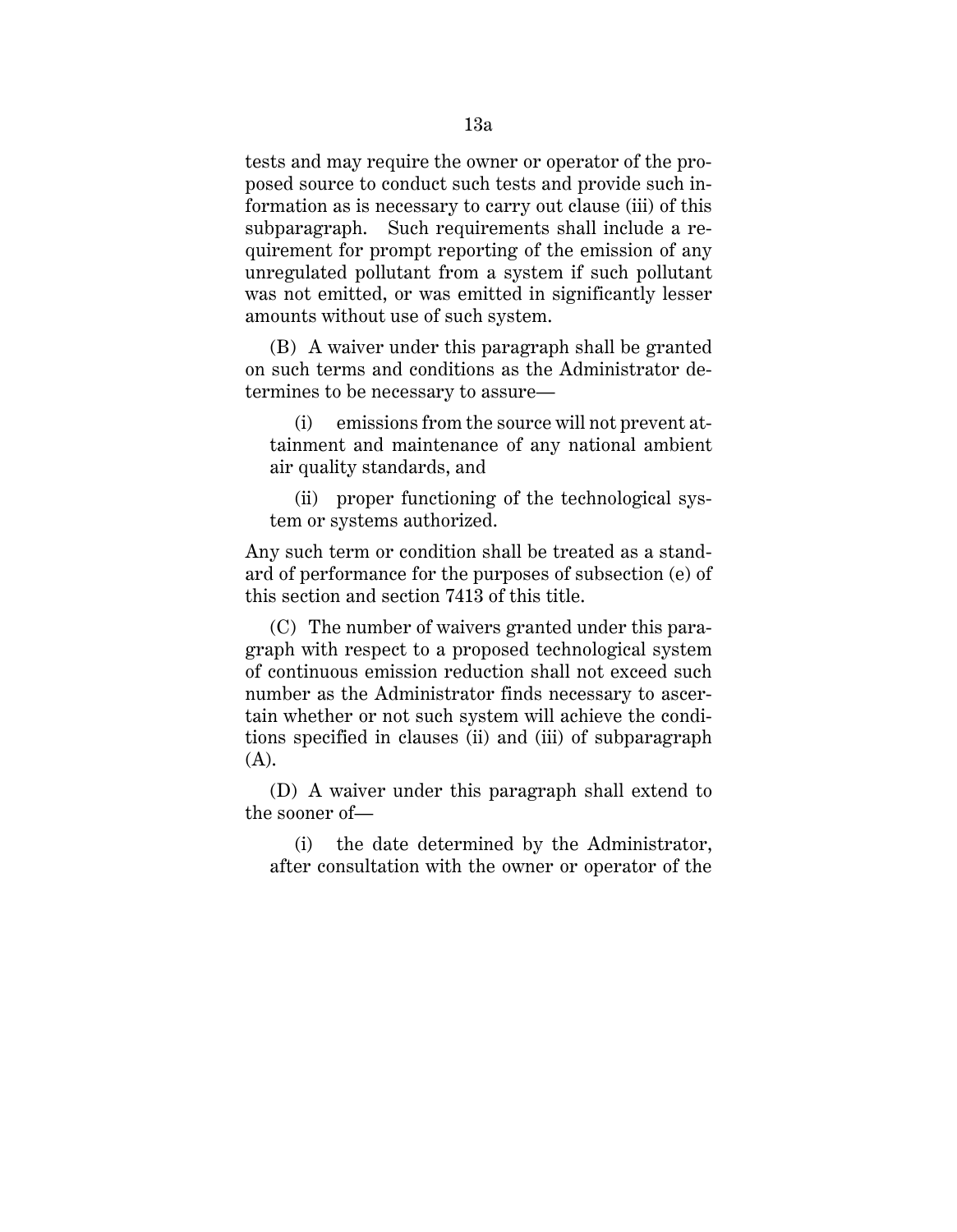source, taking into consideration the design, installation, and capital cost of the technological system or systems being used, or

(ii) the date on which the Administrator determines that such system has failed to—

(I) achieve at least an equivalent continuous emission reduction to that required to be achieved under the standards of performance which would otherwise apply, or

(II) comply with the condition specified in paragraph  $(1)(A)(iii)$ ,

and that such failure cannot be corrected.

(E) In carrying out subparagraph (D)(i), the Administrator shall not permit any waiver for a source or portion thereof to extend beyond the date—

(i) seven years after the date on which any waiver is granted to such source or portion thereof, or

(ii) four years after the date on which such source or portion thereof commences operation,

whichever is earlier.

(F) No waiver under this subsection shall apply to any portion of a source other than the portion on which the innovative technological system or systems of continuous emission reduction is used.

 $(2)(A)$  If a waiver under paragraph  $(1)$  is terminated under clause (ii) of paragraph  $(1)(D)$ , the Administrator shall grant an extension of the requirements of this section for such source for such minimum period as